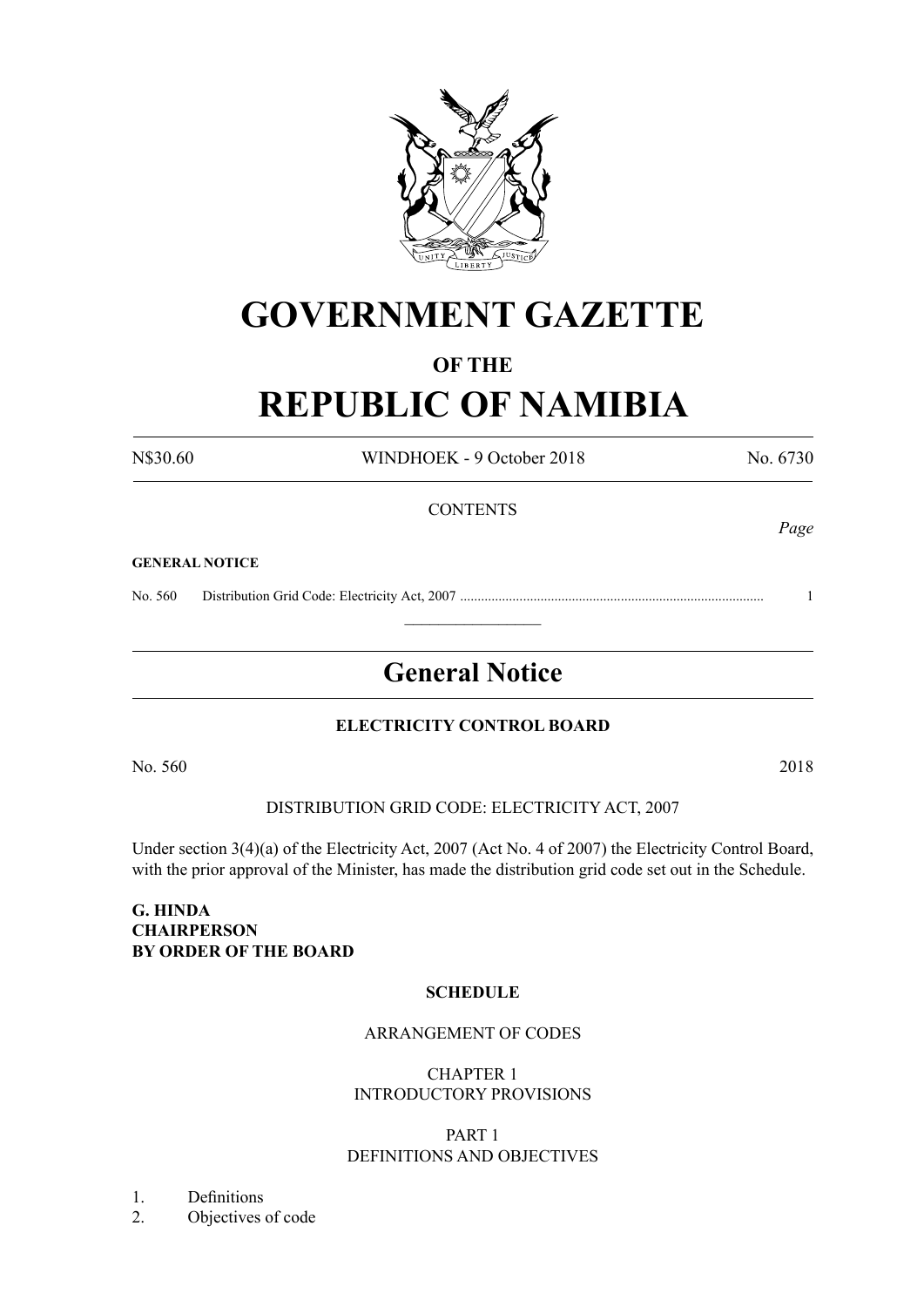#### PART 2

# APPLICATION OF DISTRIBUTION GRID CODE

- 3. Application of code provisions relating to distribution network
- 4. Application of code provisions relating to distribution operations
- 5. Application of code provisions relating to distribution metering
- 6. Application of code provisions relating to distribution information exchange

#### CHAPTER 2

#### DISTRIBUTION NETWORK

#### PART 1

#### DISTRIBUTION SYSTEM CONNECTION PROCESS AND PROCEDURES

- 7. Connection arrangements
- 8. Application for connection
- 9. Responsibilities of distributor
- 10. Responsibilities of customers and users

#### PART 2

#### DISTRIBUTION SYSTEM TECHNICAL REQUIREMENTS

- 11. Protection requirements
- 12. Quality of supply
- 13. Load power factor
- 14. Earthing requirements
- 15. Distribution network interruption performance indices
- 16. Losses in distribution system
- 17. Equipment requirements

#### PART 3

#### DISTRIBUTION SYSTEM PLANNING AND DEVELOPMENT

- 18. Framework for distribution network planning and development
- 19. Network Investment Criteria Introduction
- 20. General Investment Criteria
- 21. Least economic cost criteria for shared network investments
- 22. Least life cycle cost criteria for standard dedicated customer connections
- 23. Investment criteria for premium customer connections
- 24. Statutory or strategic investments
- 25. Investment criteria for international connections
- 26. Excluded services

#### PART 4

#### MICRO RENEWABLE INFEED AND EMBEDDED GENERATORS CONNECTION CONDITIONS

- 27. Micro Renewable Infeed connection conditions
- 28. Embedded generators connection conditions
- 29. Responsibilities of embedded generators to distributors
- 30. Responsibilities of distributors to embedded generators
- 31. Provision of planning information
- 32. Connection point technical requirements for embedded generators
- 33. General protection requirement for embedded generators
- 34. Phase and earth fault protection requirement for embedded generators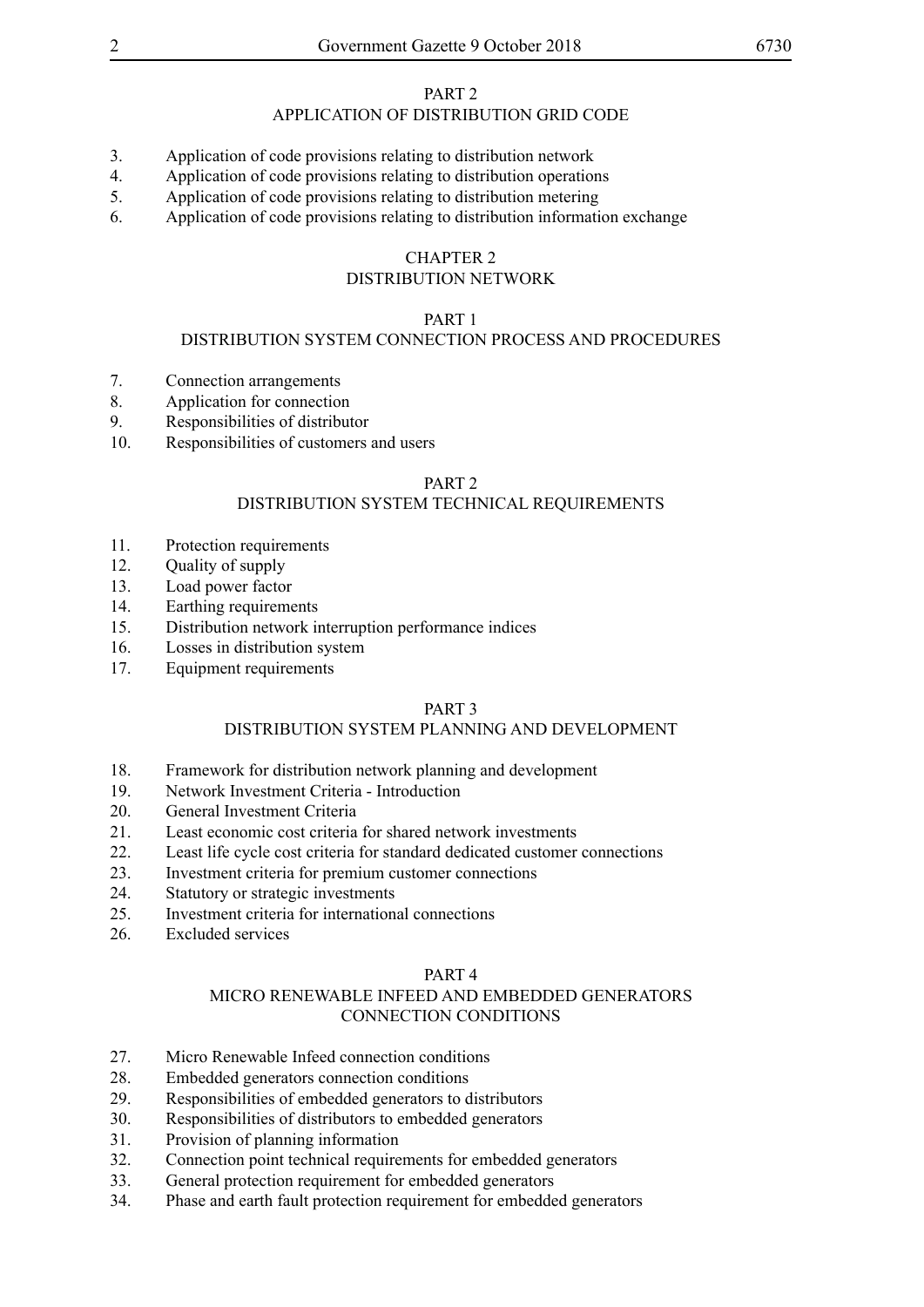- 35. Over-voltage and under-voltage protection requirement for embedded generators
- 36. Overfrequency and underfrequency protection requirement for embedded generators
- 37. Faults on distribution system protection requirement for embedded generators
- 38. Islanding protection requirement for embedded generators
- 39. Excitation control system requirements

# PART 5

# QUALITY OF SUPPLY REQUIREMENTS AND TELEMETRY

- 40. Frequency variations
- 41. Power factor
- 42. Fault levels
- 43. Telemetry

#### CHAPTER 3

#### DISTRIBUTION SYSTEM OPERATIONS

#### PART 1

#### OPERATIONAL RELATIONS, PROCEDURES, PLANNING, CONDITIONS AND CONTROL

- 44. Operational responsibilities of distributors
- 45. Operational responsibilities of embedded generators and customers
- 46. Operational authority
- 47. Operating procedures
- 48. Operational liaison
- 49. Emergency and contingency planning
- 50. Operation during abnormal conditions
- 51. Independent action by participants
- 52. Demand and voltage control
- 53. Fault reporting and analysis or incident investigation
- 54. Distributor maintenance program
- 55. Testing and monitoring
- 56. Safety coordination
- 57. Disconnection and reconnection
- 58. Commissioning

#### PART 2

#### MAINTENANCE COORDINATION OR OUTAGE PLANNING AND TELE-CONTROL

- 59. Responsibilities of distributor
- 60. Risk-related outages
- 61. Refusal or cancellation of outages
- 62. Communication of system conditions, operational information and distribution system performance
- 63. Unplanned interruptions or outages
- 64. Planned interruptions or outages
- 65. Tele-control

#### CHAPTER 4

#### DISTRIBUTION METERING

- 66. Principles of distribution metering
- 67. Responsibility for metering installations
- 68. Metering installation components
- 69. Data validation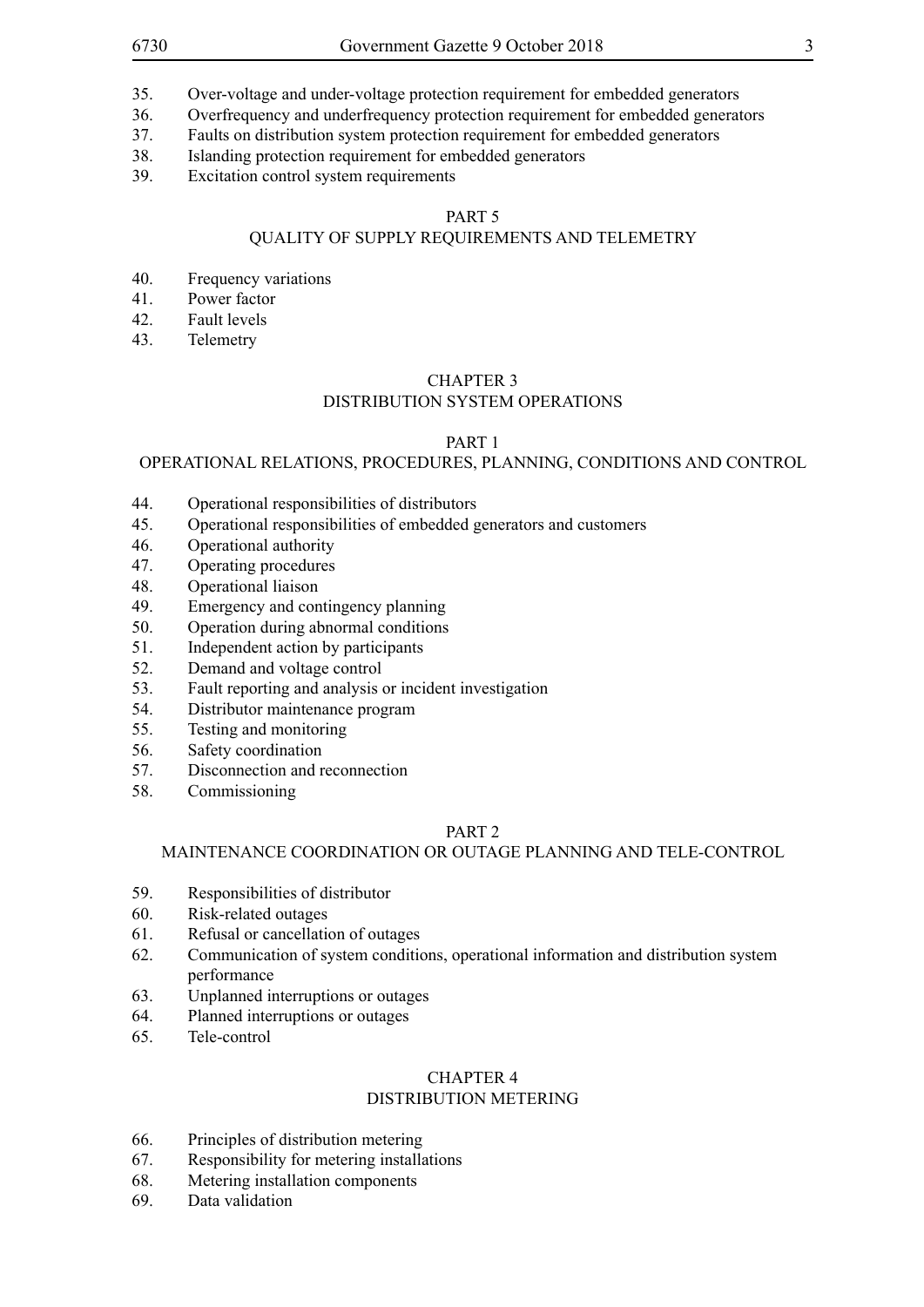- 70. Meter verification
- 71. Metering database
- 72. Testing of metering installations
- 73. Metering data base inconsistencies
- 74. Access to metering data
- 75. Confidentiality

#### CHAPTER 5

#### DISTRIBUTION INFORMATION EXCHANGE

#### PART 1

#### INFORMATION EXCHANGE INTERFACE AND PROVISION AND EXCHANGE OF INFORMATION DURING PLANNING AND CONNECTION PROCESS

- 76. Information exchange interface
- 77. Provision and exchange of information during planning and connection process

#### PART 2

#### OPERATIONAL AND CONFIDENTIALITY INFORMATION

- 78. Commissioning and notification
- 79. Sharing of assets and resources
- 80. Additional information requirements
- 81. Communication and liaison
- 82. Data Storage and archiving
- 83. Confidentiality of information

Annexure 1: Embedded Generator Connection Application Form Annexure 2: Information confidentiality

#### CHAPTER 1 INTRODUCTORY PROVISIONS

#### PART 1 DEFINITIONS AND OBJECTIVES

# **Definitions**

**1.** In this code a word or an expression to which a meaning has been assigned in the Act has that meaning and unless the context otherwise indicates -

"administrative losses" means meter reading errors and any unbilled energy resulting from billing system operational errors;

"applicant" means a potential user intending to connect to the electricity distribution system;

"calibrate" means to establish the relationship between the values indicated by a measuring system and the corresponding values of a quality realised by a reference standard or a working standard;

"capacity" means the potential load that an electrical equipment or network can transfer;

"connection agreement" means an agreement detailing the conditions under which the distributor intends to connect a customer;

"connection charges" means fees recouped from a customer for the cost of providing new or additional capacity;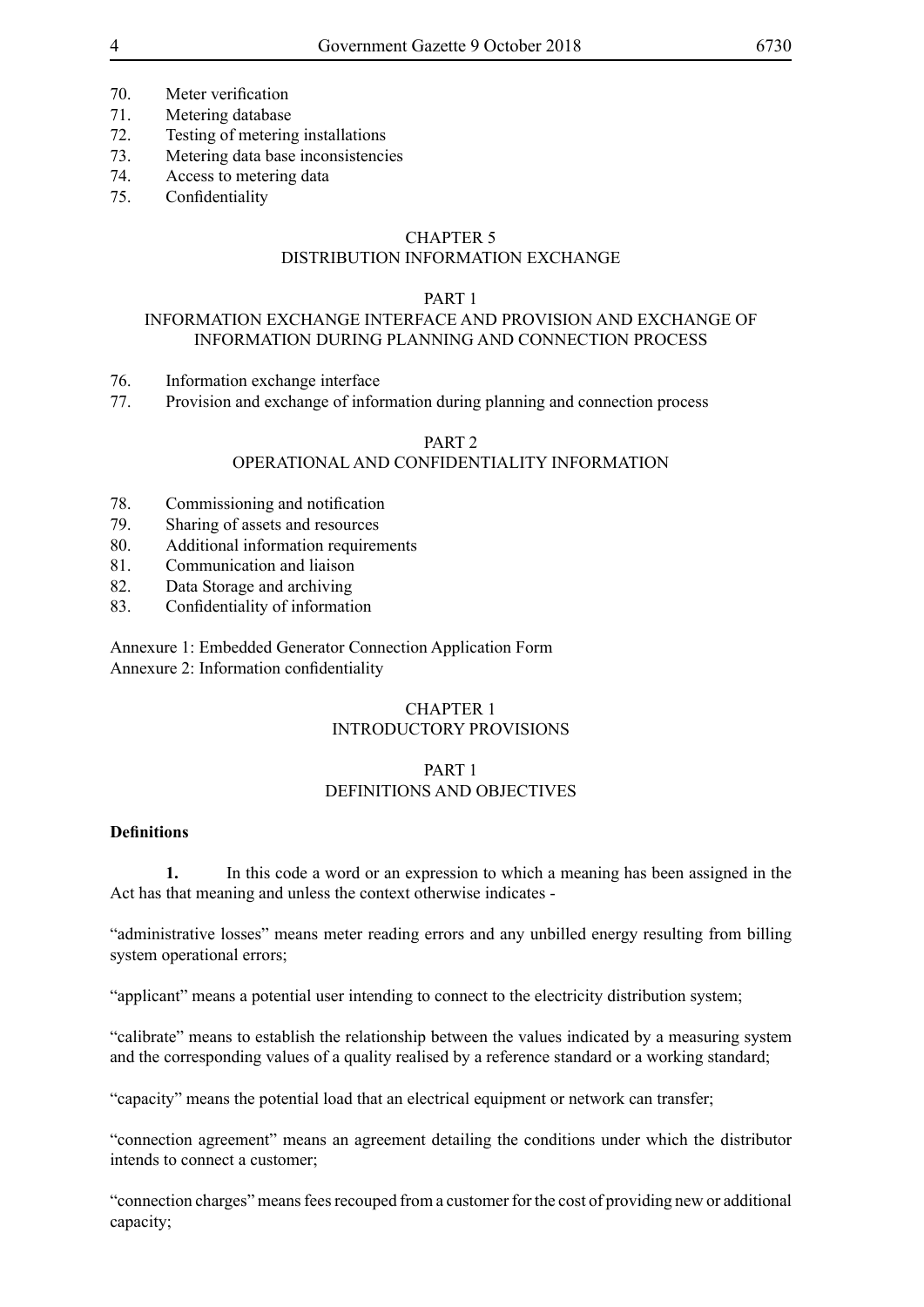"connection fee" means an upfront fee payable by the customer for the cost of the connection;

"control and operating facility" means a facility of the distributor which is responsible for the operational control of electricity distribution network assets;

"cost of supply study" means a study for deriving and allocating costs for the design of tariffs excluding the determining of the connection charge;

"cross-subsidy" means the over-recovery of revenue from customers in some tariff classes in order to balance the under-recovery of revenue from customers in other tariff classes as informed by the cost of supply study;

"customer" means a person that has entered into an agreement with the distributor for the provision of distribution services;

"customer connection information guide" means a document prepared and published by the distributor which contains all information regarding an application to connect to the relevant distributor network;

"customer interruption cost" means the cost in Namibia Dollars per kWh to customers due to interruptions of supply;

"customer dedicated assets" means assets created for the sole use of a customer, to meet the technical specifications of the customer, and are unlikely to be shared in the planning horizon of the distributor by any other customer;

"dedicated assets" means the portion of the network which is dedicated to a specific customer;

"demand side management" means technologies or programmes that encourage the customers to modify patterns of electricity usage including timing, level of consumption, conservation, interruptability and load shifting;

"distribution charges" means charges applicable for the use of the distribution system including connection charges;

"distribution network" means the network owned and operated by a distributor;

"distribution system" means a system which consists wholly or mainly of medium and low voltage networks through which electricity is conveyed to a customer;

"distribution system impact assessment studies" means studies to model and assess the impact of connecting a customer load or an embedded generator on the distribution system;

"distribution use of system charges" means unbundled regulated tariffs charged to distribution network services customers for making capacity available to and for use of the distribution system and transmission connected customers for their fair contribution to distribution subsidies;

 "distributor" means a person who holds a license issued under the Act for the distribution of electricity as contemplated under section  $17(1)(e)$  of the Act;

"distributor cost" means the investment cost incurred by the distributor;

"domestic supply" means the supply taken by a customer occupying a residential dwelling;

"economic cost" means the total cost of the electricity related investment to both the distributor and the customer;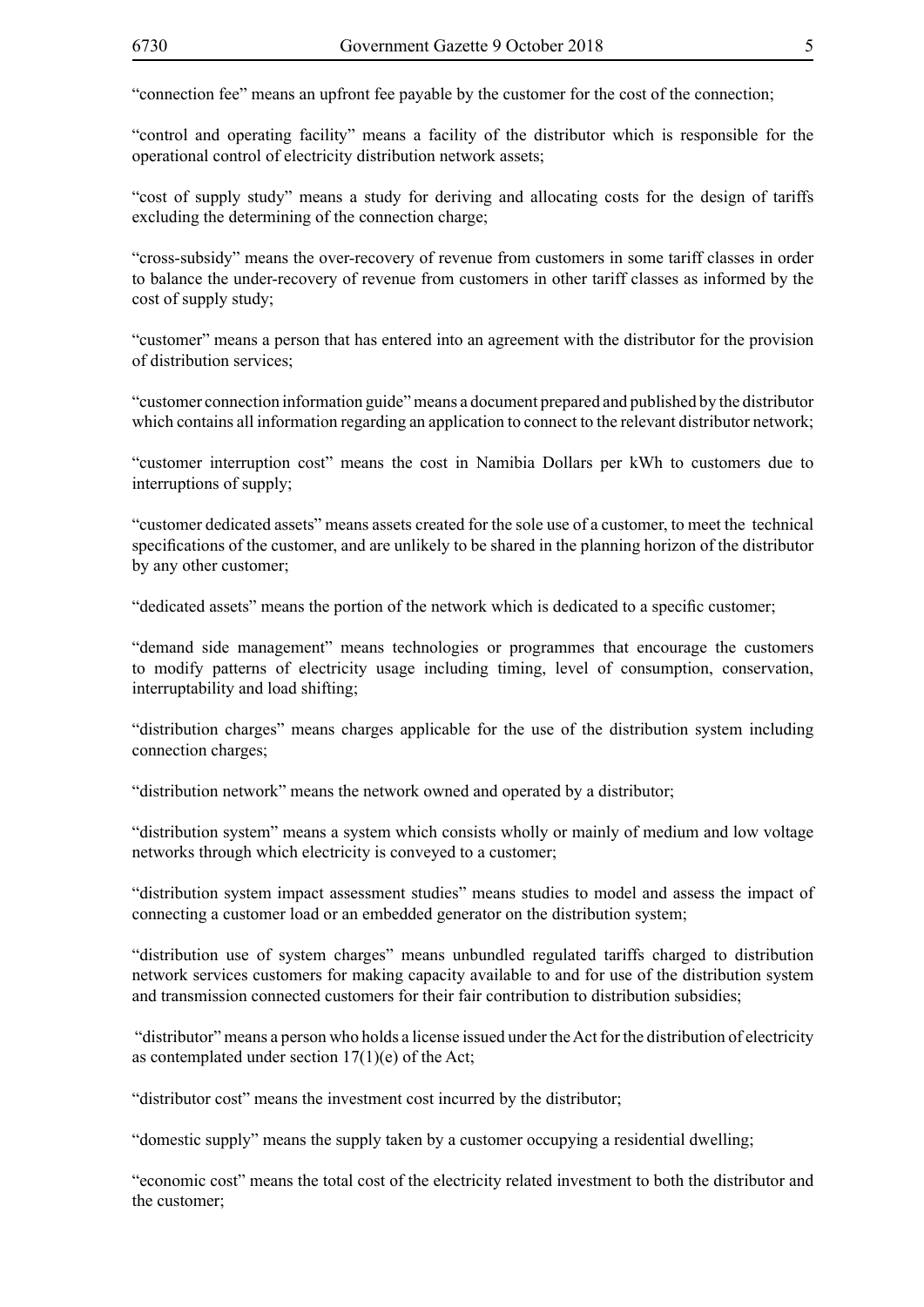"economic evaluation" means evaluating the economic benefits and returns from the point of view of the distributor and the affected customer related to electricity infrastructure;

"embedded generator" means a legal entity that -

(a) operates a generating unit that is connected to the distribution system; or

(b) desires to connect a generating unit to the distribution system;

"end-use customer" means users of electricity connected to the distribution system;

"energy charges" means charges designed to recover the costs of electrical energy and levied on the basis of energy consumed;

"excluded services" means the services requested by customers that are excluded from the regulated activities and funded directly by the customer requesting the service;

"financial evaluation" means evaluating the financial benefits and returns from the point of view of the electricity distribution industry;

"firm supply" means a distribution supply that can withstand any single (n-1) contingency within the distribution network;

"forced outage" occurs when a component is taken out of service immediately, either automatically or as soon as switching operations can be performed as a direct result of abnormal operating conditions, emergency conditions or human error;

"high voltage" means nominal voltage levels greater than 33 kV;

"information" means knowledge that can be exchanged and always expressed by some type of data stored and processed either electronically or otherwise;

"information owner" means the party to whose system or installation the information pertains;

"international customers" means customers who are situated outside the borders of the Republic of Namibia and supplied by the distributor;

"interruption of supply" means an interruption of the flow of power to a point of supply not requested by the customer for a period exceeding three seconds;

"islanding" means the capability of generating units to settle down at nominal speed, supplying own auxiliary load after separation from the grid, at up to full load pre-trip conditions;

"least economic cost" means least life cycle cost to both the distributor and the customer related to the electricity infrastructure;

"least life cycle cost" means the sum of all cost categories from installation to decommissioning when evaluating different investment alternatives;

"least life cycle distributor cost" means the least life cycle cost to the distributor;

"losses" means energy for which the distributor does not recover revenue and includes technical losses, non-technical losses and administrative losses.

"low voltage" means nominal voltage levels up to and including 1 kV;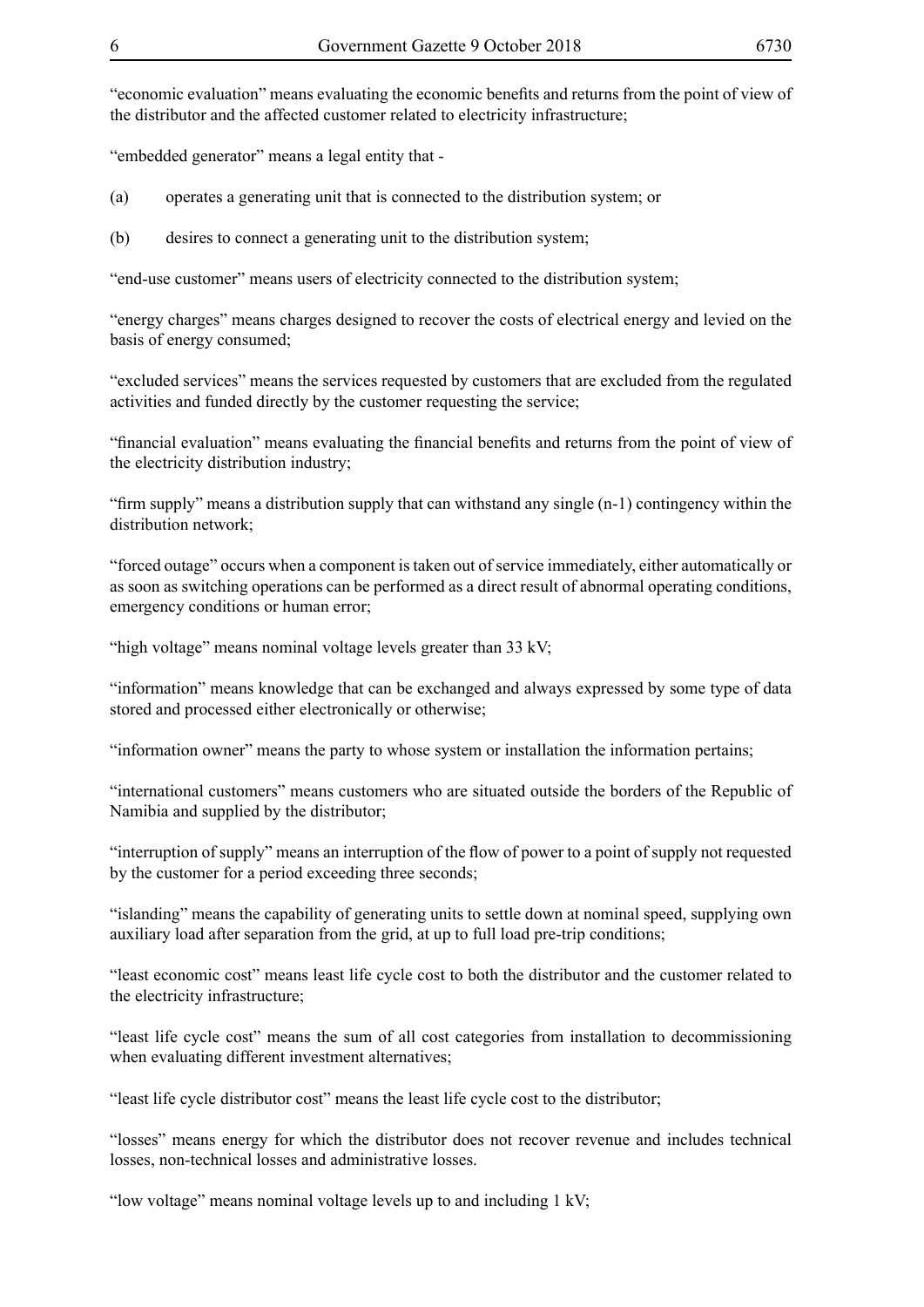"metering" means all the equipment employed in measuring the supply together with the apparatus directly associated with it;

"metering installations" means all meters, fittings, equipment, wiring and installations used for measuring the flow of electricity;

"metering service provider" means a legal entity contracted by the distributor to provide metering services;

"medium voltage" means the nominal voltage levels greater than  $1 \text{ kV}$  up to and including  $33 \text{kV}$ ;

"network" means the electrical infrastructure over which electrical energy is transported from source to point of consumption;

"network charges" means the charges, designed to recover costs associated with the provision of network capacity required by and reserved for the customer, which include the costs of capital, operations, maintenance and refurbishment;

"network service customers" means customers receiving only a network service from a distributor;

"non-technical losses" means losses due to theft of electrical energy, meter error or inaccurate meter reading;

"normal operating conditions" means operating conditions where the system frequency, voltage and equipment loading are within their statutory, contractual and design limits and no network component on the relevant part of the distribution system is out of service due to a forced outage or due to a planned outage;

"NRS" means a National Rationalised Standard;

"offer to connect" means a quotation issued by the distributor to the applicant indicating the technical and commercial conditions upon which a connection agreement can be entered into;

"participant" means a legal entity registered with or licensed by the Board in terms of the Act and includes embedded generators, traders, distribution licensees, transmission network service providers and the system operator;

"planned outage" means an outage of equipment that is requested, negotiated, scheduled and confirmed a minimum of 14 days prior to maintenance or repairs taking place;

"point of common coupling" means the electrical node where more than one customer is connected;

"point of connection" means the electrical node on a distribution system where the assets of a customer are physically connected to the assets of a distributor;

"point of supply" means the physical point on the electrical network where electricity is supplied or deemed to be supplied to a customer and at which the supply is metered;

"power factor" means the ratio of kW to kVA measured over the same integrating period;

"premium supply" means the requirements of the customer exceed the specifications of a standard supply premium connection;

"quality of supply" means the technical parameters that describe the electricity supplied to customers;

"reliability" means a measurement of the continuity of supply;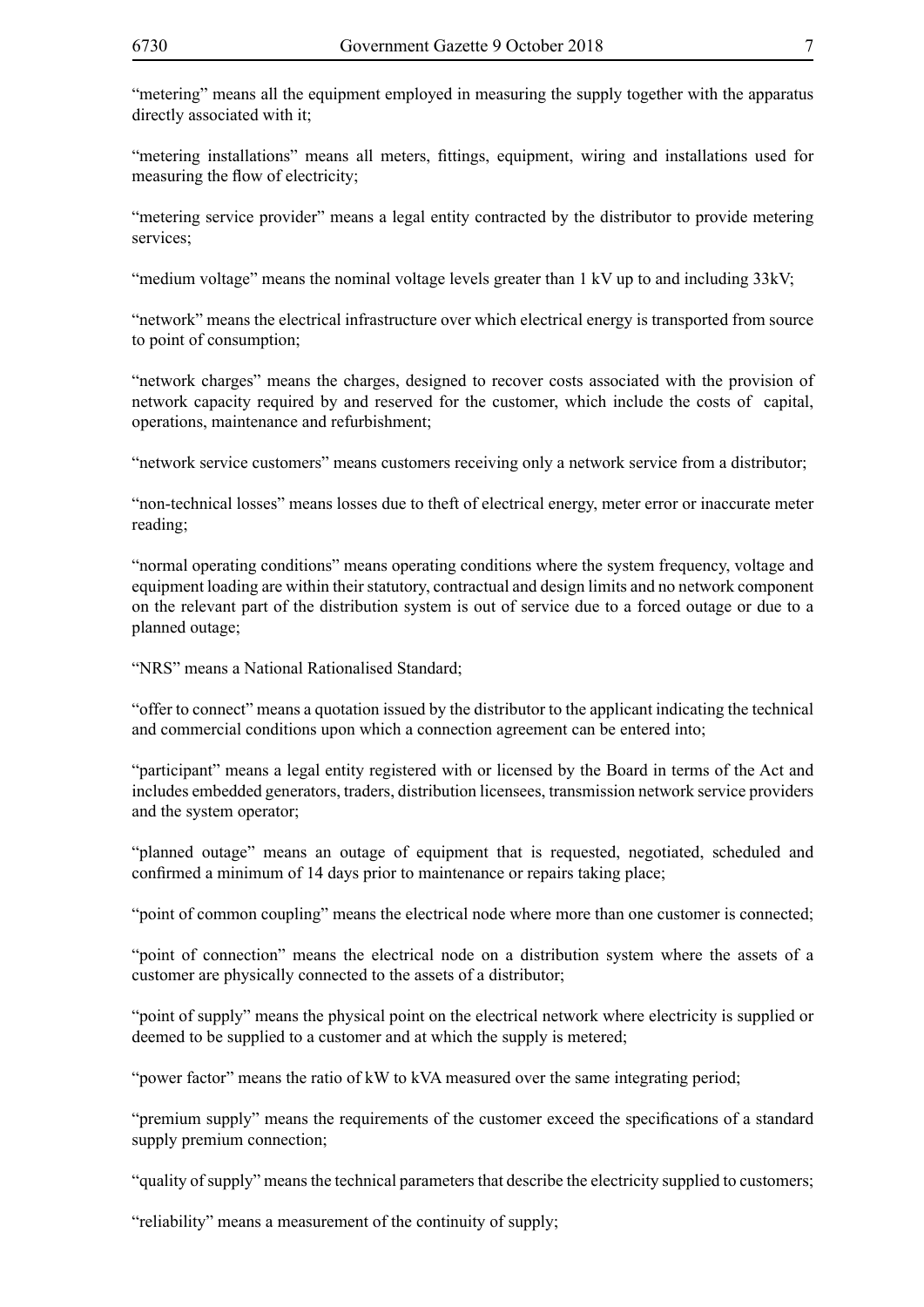"service provider" means a -

- (a) licensee as defined under section 1 of the Act; or
- (b) legal entity licensed as contemplated under section  $17(1)(d)$  or (e) of the Act;

"micro renewable in-feed" means a non-commercial renewable energy based generator with a peak output capacity -

- (a) not exceeding 5kW; or
- (b) meeting the specification contained in relevant rules published under the Act,

embedded within an installation of the customer which is operated and maintained by the customer;

"shared network investment" means -

- (a) investment on shared infrastructure, non-dedicated, assets;
- (b) investment required to provide adequate upstream network capacity;
- (c) investment required to maintain or enhance supply reliability and quality to attain the limits or targets, determined in the Namibia Quality of Supply Standards, on existing network assets; and
- (d) the refurbishment of existing standard dedicated connection assets;

"standard connection charge" means the connection charge associated with the costs of providing a standard supply;

"standard connection" means the lowest life-cycle cost design that meets the specifications in terms of the Namibia Quality of Supply and Service Standards for a technically acceptable solution and "standard supply" has a corresponding meaning;

"system operator" means the entity responsible for short-term reliability of the interconnected power system, which is in charge of controlling and operating the transmission system and dispatching generation, or balancing the supply and demand, in real time;

"tariff" means the combination of monthly charges each at a particular rate that is applied to recover revenue for measured quantities such as consumption and capacity costs and unmeasured quantities such as service costs;

"tariff structures" contains all the components of price and its relationship to consumption and demand;

"technical losses" means conductor losses, transformer losses and metering accuracy losses, energy consumed by the meter itself;

"the Act" means the Electricity Act, 2007 (Act No. 4 of 2007);

"trader" means a legal entity licensed or registered to engage in the wholesale buying and selling of electricity as a commercial activity;

"transmission company" means the Namibian legal entity, licensed to execute the national transmission responsibility, which consists of a system operator and a national transmission network service provider;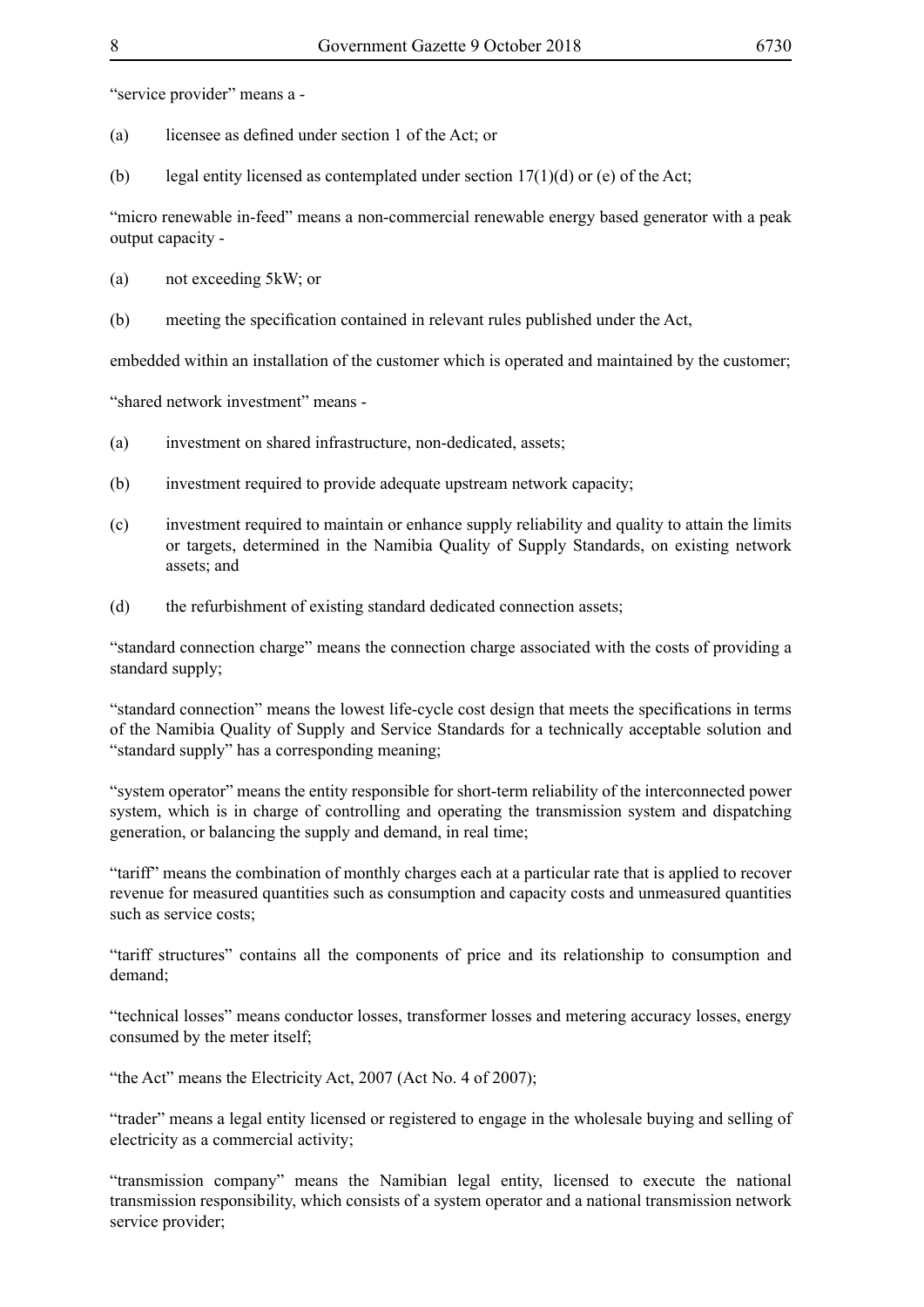"transmission network service provider" means a legal entity that is licensed to own and maintain a network on the transmission system;

"unit" means a turbine alternator and all the related equipment, including the step-up transformer, operated together to produce electricity; and

"user" means customer as contemplated in section 1 of the Act.

#### **Objectives of code**

- **2.** (1) The objectives of the code are to -
- (a) establish the rules and procedures that allow a person to use the power system and to permit the power system to be planned and operated safely, reliably, efficiently and economically;
- (b) be objective, transparent, non-discriminatory and consistent with Government policy;
- (c) define the obligations and accountabilities of all the parties;
- (d) specify minimum technical requirements for the distribution system;
- (e) ensure that relevant information is made available;
- (f) ensure that a service provider operates
	- (i) according to the license conditions imposed by the Minister on the recommendation of the Board as contemplated in section 24(1) of the Act;
	- (ii) transparently and provides non-discriminatory access to its defined services; and
- (g) ensure that a customer honours its mutual obligations under this code and that there is industry agreement on the mutual obligations.
- (h) set the basic rules of connecting to the distribution system;
- (i) ensure that all users of the distribution system are treated in a non-discriminatory manner;
- (j) specify the technical requirements to ensure the safety and reliability of the distribution system;
- (k) set out the responsibilities and roles of the participants as far as the operation of the distribution system is concerned and more specifically issues related to -
	- (i) reliability, security and safety of the distribution system;
	- (ii) operational authority, communication, emergency and contingency planning of the distribution system;
	- (iii) operation of the distribution system under abnormal conditions; and
	- (iv) field operation, maintenance and maintenance coordination or outage planning;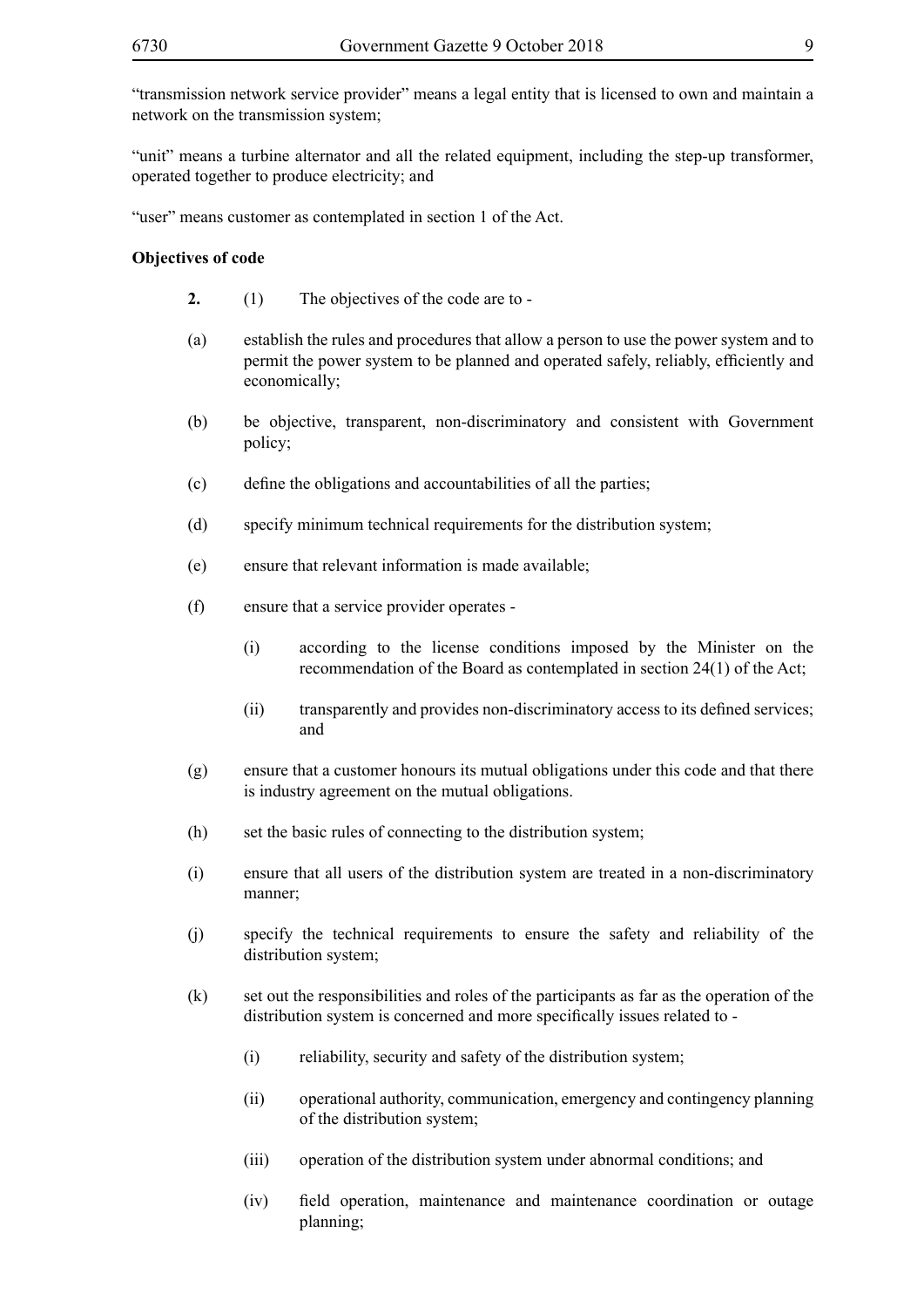- (l) specify safety coordination and management criteria to be applied by a distributor to meet the distribution conditions and obligations;
- (m) specify demand and voltage control strategies and methods used for the control of distribution system parameters;
- (n) ensure a metering standard for all current and future participants;
- (o) specify metering requirements to be adhered to;
- (p) clarify levels of responsibility relating to metering requirements contemplated in paragraph (o);
- (q) define the reciprocal obligations of participants with regard to the provision and exchange of planning, operational and maintenance information for the implementation of the code.

(2) Information exchanged between parties governed by the code is not confidential unless otherwise stated.

(3) The NRS 057:2001 metering specifications must be used as the metering requirements for the code.

(4) Despite subcode (3), the Board may override some sections of the NRS specifications should it find them inadequate or divergent from the principles of the code.

(5) If an aspect is not fully or clearly addressed in the NRS 057 specifications or if a conflict arises between the provisions of the code and the NRS 057 specifications the code takes precedence over the NRS 057 specifications.

#### PART 2

# APPLICATION OF DISTRIBUTION GRID CODE

# **Application of code provisions relating to distribution network**

**3.** The provisions of the code relating to distribution network apply to all users of the distribution system including distributors, embedded generators, end-use customers, retailers, resellers and any other entities with equipment connected to the distribution system.

# **Application of code provisions relating to distribution operations**

**4.** The provisions of the code relating to distribution operations apply to all users of the distribution system including distributors, embedded generators, end-use customers and any other entities with equipment connected to the distribution system.

# **Application of code provisions relating to distribution metering**

**5**. (1) The provisions of the code relating to distribution metering apply to all participants in respect of a metering point at the boundary of the distribution system.

(2) A metering point relating to a generator which will sell its output to a trader and not to a distributor must be governed by the relevant provisions of the Transmission Grid Code.

(3) The provisions of the code relating to distribution metering set out provisions relating to -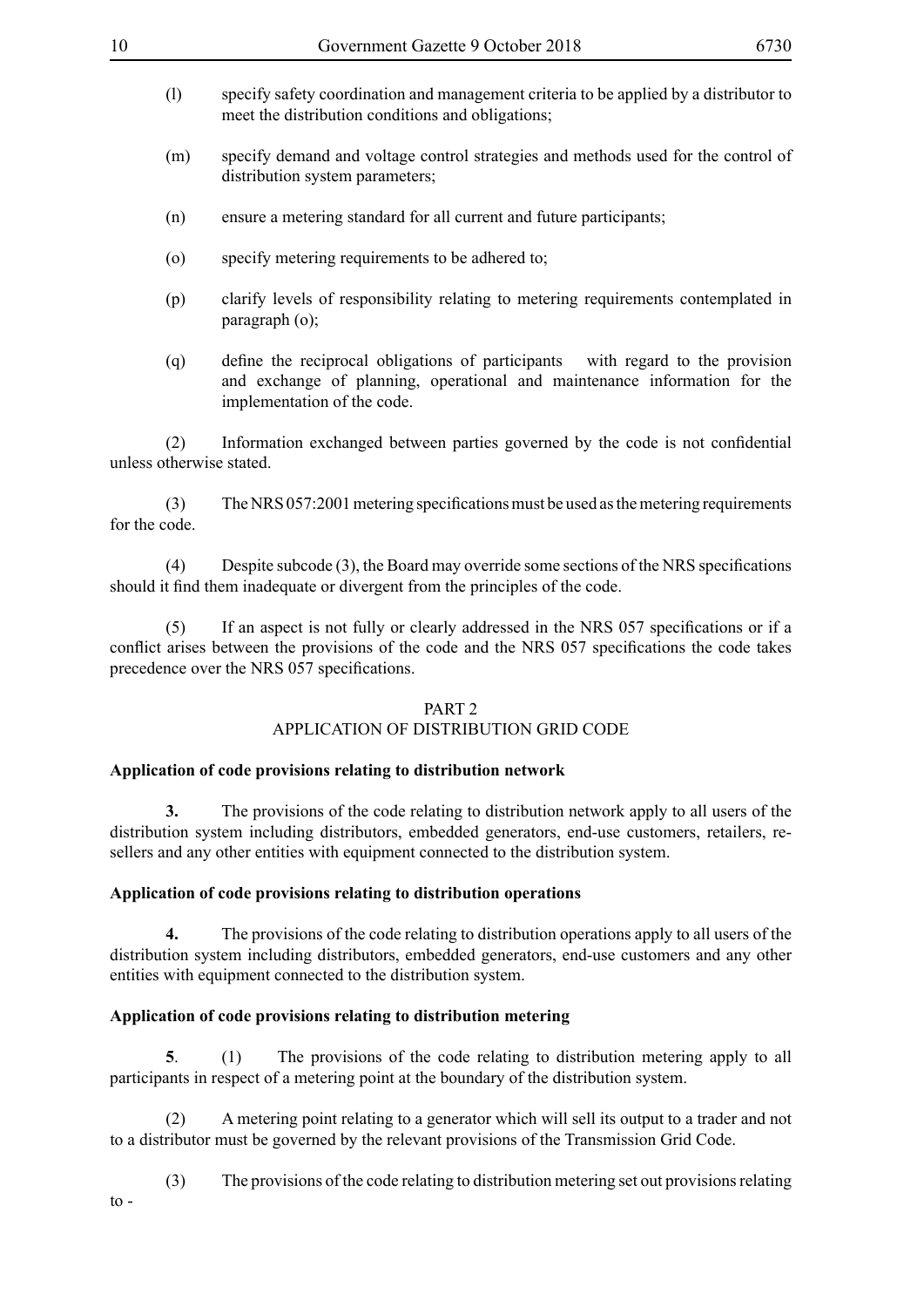- (a) main metering installations and check metering installations used for the measurement of active and reactive energy;
- (b) the collection of metering data;
- (c) the provision, installation and maintenance of equipment;
- (d) the accuracy of all equipment used in the process of electricity metering;
- (e) testing procedures to be adhered to;
- (f) storage requirements for metering data;
- (g) competencies and standards of performance; and
- (h) the relationship of entities involved in the electricity metering industry.

#### **Application of code provisions relating to distribution information exchange**

**6.** (1) The provisions of the code relating to distribution information exchange apply to distributors, retailers, embedded generators, end-use customers and resellers.

(2) The information requirements specified in the code are supplementary to the provisions relating to distribution information exchange therefore in the event of inconsistencies between a provision of the code and a provision relating to distribution information exchange with regard to information exchange, the requirements of the provisions relating to distribution information exchange take preference.

# CHAPTER 2

# DISTRIBUTION NETWORK

#### PART 1

#### DISTRIBUTION SYSTEM CONNECTION PROCESS AND PROCEDURES

#### **Connection arrangement**

**7.** (1) A customer seeking a new connection to the distribution system must apply in writing using the application form referred to in subcode (2) or (3) to connect to the distribution system with the relevant distributor.

- (2) The application form for embedded generators is attached to this code as Annexure
- 1.

(3) A distributor must develop its own application form which at minimum must require the applicant seeking a new connection to the distribution system to provide the -

- (a) type, capacity, voltage and requested date for the proposed connection;
- (b) location of the proposed connection;
- (c) test and commissioning results;
- (d) safety coordination;
- (e) electrical diagrams and connection point diagrams; and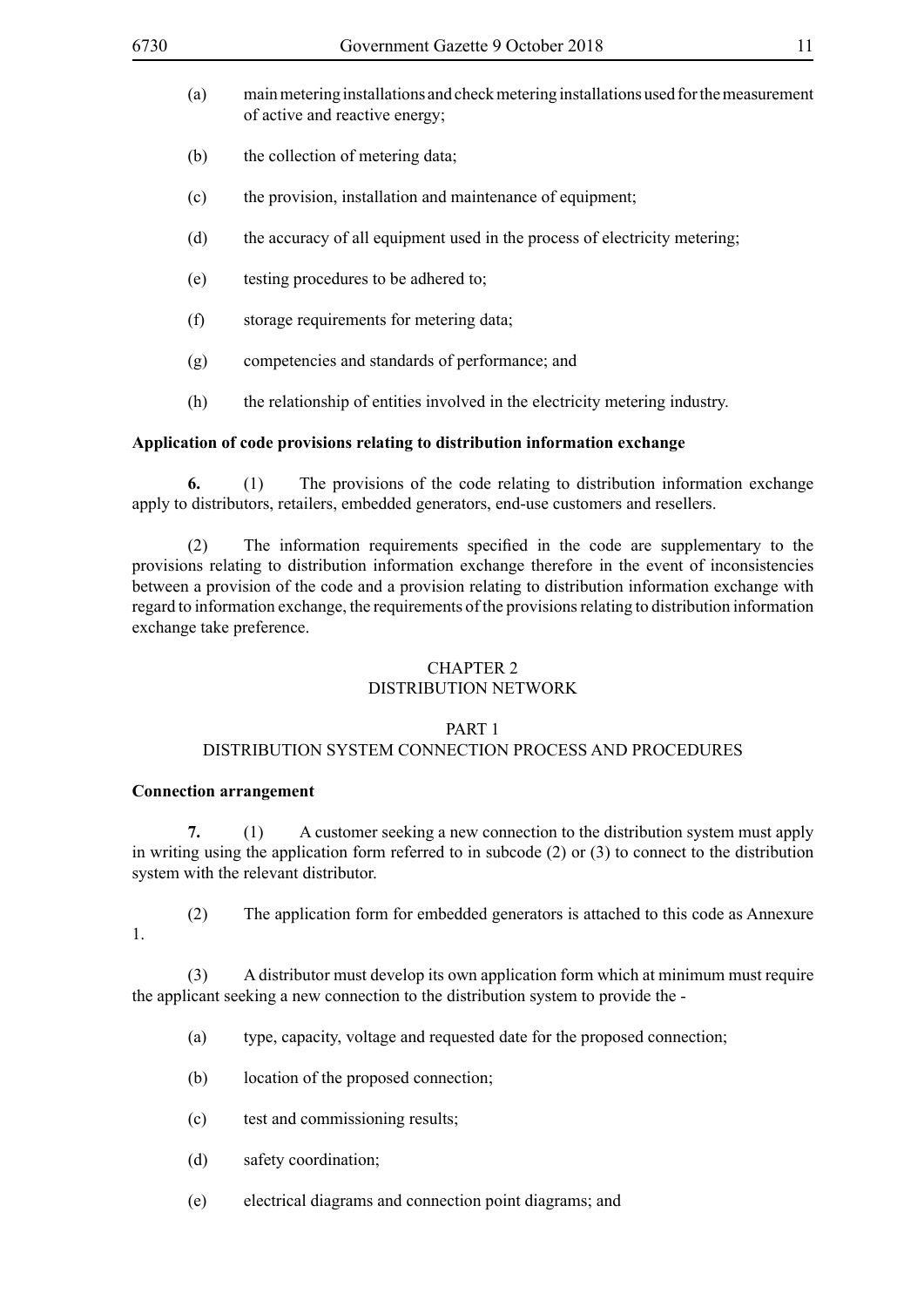(f) any additional information the distributor may require to adequately assess the application to connect.

(4) A customer applying for medium and high voltage supplies should provide additional information on fluctuating loads, capacitor banks and reactors that could affect the performance of the distribution system.

(5) On receiving the application for connection the distributor must comply with all other requirements relevant to the connection process specified in this code.

#### **Application for connection**

**8.** (1) On receipt of the application contemplated in code 7 the distributor must determine whether the applicant can be connected to the existing system or what technical improvements are required to enable the new connection.

(2) If the distributor determines that transmission system works are required to connect the customer, the distributor must -

- (a) notify the relevant transmission licensee of the application contemplated in subcode (1) without delay;
- (b) enter into consultations with the transmission licensee regarding
	- (i) the best manner in economic and technical terms for connecting that new customer to the grid; or
	- (ii) whether the new customer should be connected and supplied by the transmission or supply licensee.
- (3) The consultations contemplated in subcode (2)(b) must -
- (a) seek a cost effective and technically sound manner to connect the new customer; and
- (b) consider the potential to supply other existing and future customers of the distribution or supply licensee or the transmission licensee at or near the location of the new customer.

(4) If the distribution or supply licensee can connect other existing or potential customers at or near to the proposed location of the new customer, then the distribution or supply licensee must connect and supply the new customer and enter into corresponding agreements with the transmission licensee.

(5) If the condition contemplated in subcode (4) is not met then the transmission or supply licensee must connect and supply the new customer unless the transmission licensee and the distribution licensee agree otherwise which agreement is subject to approval by the Board.

(6) The distributor must provide an offer to connect and if accepted by the customer, both parties must enter into a connection agreement.

(7) The connection agreement referred to in subcode (6) must include information such as project planning data, inspection, testing and commissioning programs, electrical diagrams and any other information the distributor may deem necessary to proceed with the processing of the application for connection.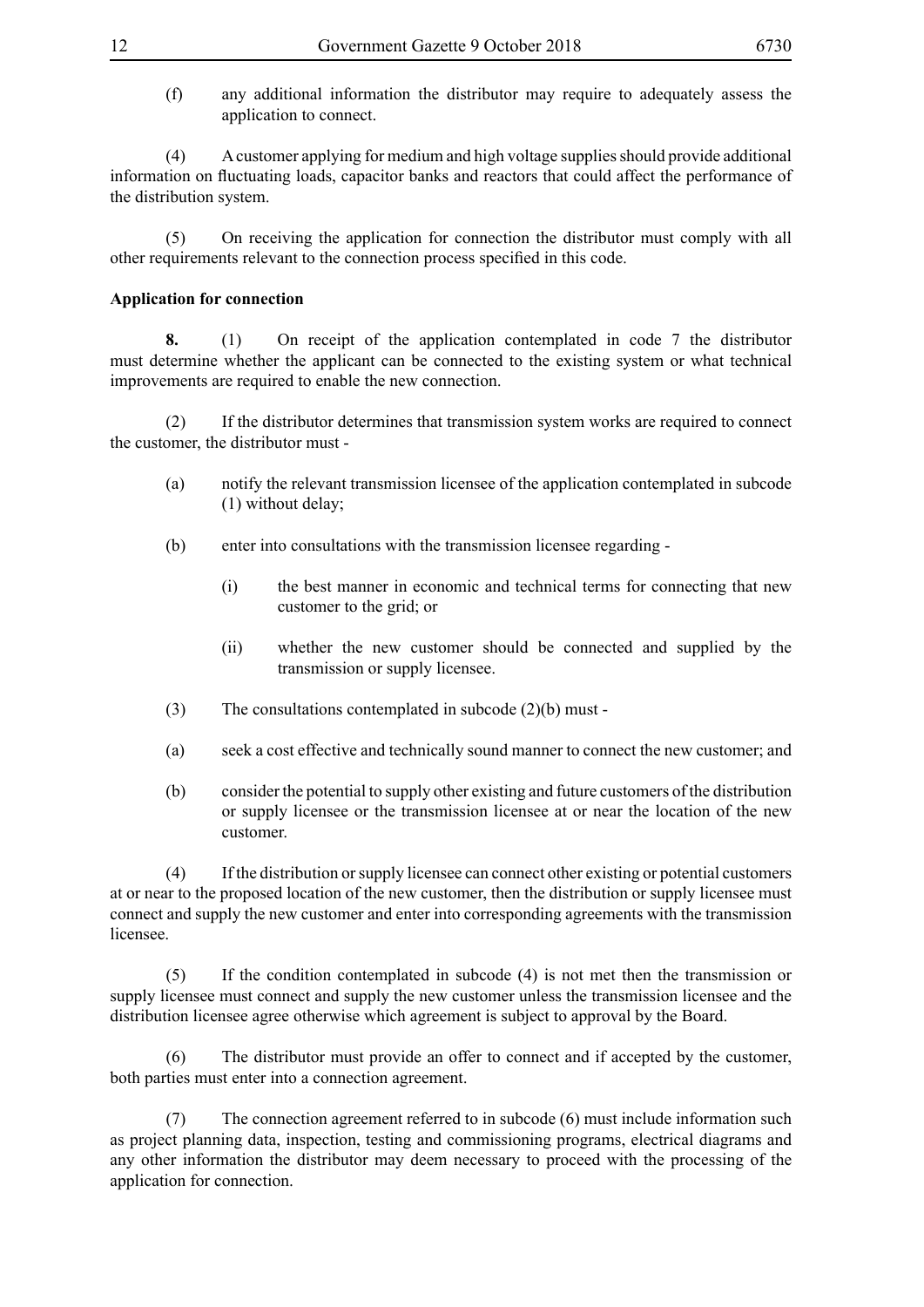(8) If the application for connection has been declined by the distributor, the distributor must advise the customer on the alternative options available for connection to make the connection successful.

(9) If the customer and the distributor cannot reach an agreement on the proposed connection, the dispute resolution process outlined in Chapter 2 of the Transmission Grid Code must be followed by the parties.

(10) The distributor must prepare an offer to connect and provide that offer to the customer within the period specified in the Namibia Quality of Supply and Service Standards, unless otherwise agreed by the participants.

(11) The offer to connect supplied by the distributor must be fair and reasonable and may contain alternative options available to the customer.

(12) Negotiations taking place between the parties must be conducted in good faith and information provided must be treated in a confidential manner by both parties.

#### **Responsibilities of distributor**

- **9.** (1) The distributor -
- (a) must make capacity available on its networks and provide open and non-discriminatory access for the use of that capacity to all customers including embedded generators; and
- (b) in exchange for making capacity available and providing access for the use of that capacity as contemplated in paragraph (a), is entitled to a fair compensation through electricity tariffs as approved by the Board under section 27 of the Act.
- (2) A distributor must make available to the customers the Customer Connection Information Guide which must cover -
- (a) the process to follow when applying for connection and supply at that distributor;
- (b) information requirements of the distributor from the customer to effect an appropriate connection; and
- (c) the process and related timeframes which follow the application.

(3) The distributor must respond to the request of a customer to connect within the period specified in the Namibia Quality of Supply and Service Standards.

(4) The distributor must enter into a connection agreement with the customer prior to the actual connection to the distribution system.

(5) The distributor must advise potential users of the expected reliability of its network.

(6) The distributor may participate in the final inspection and testing of customer equipment and facilities to be connected to its network.

(7) The distributor must maintain its distribution system in accordance with good industry practice and its License conditions.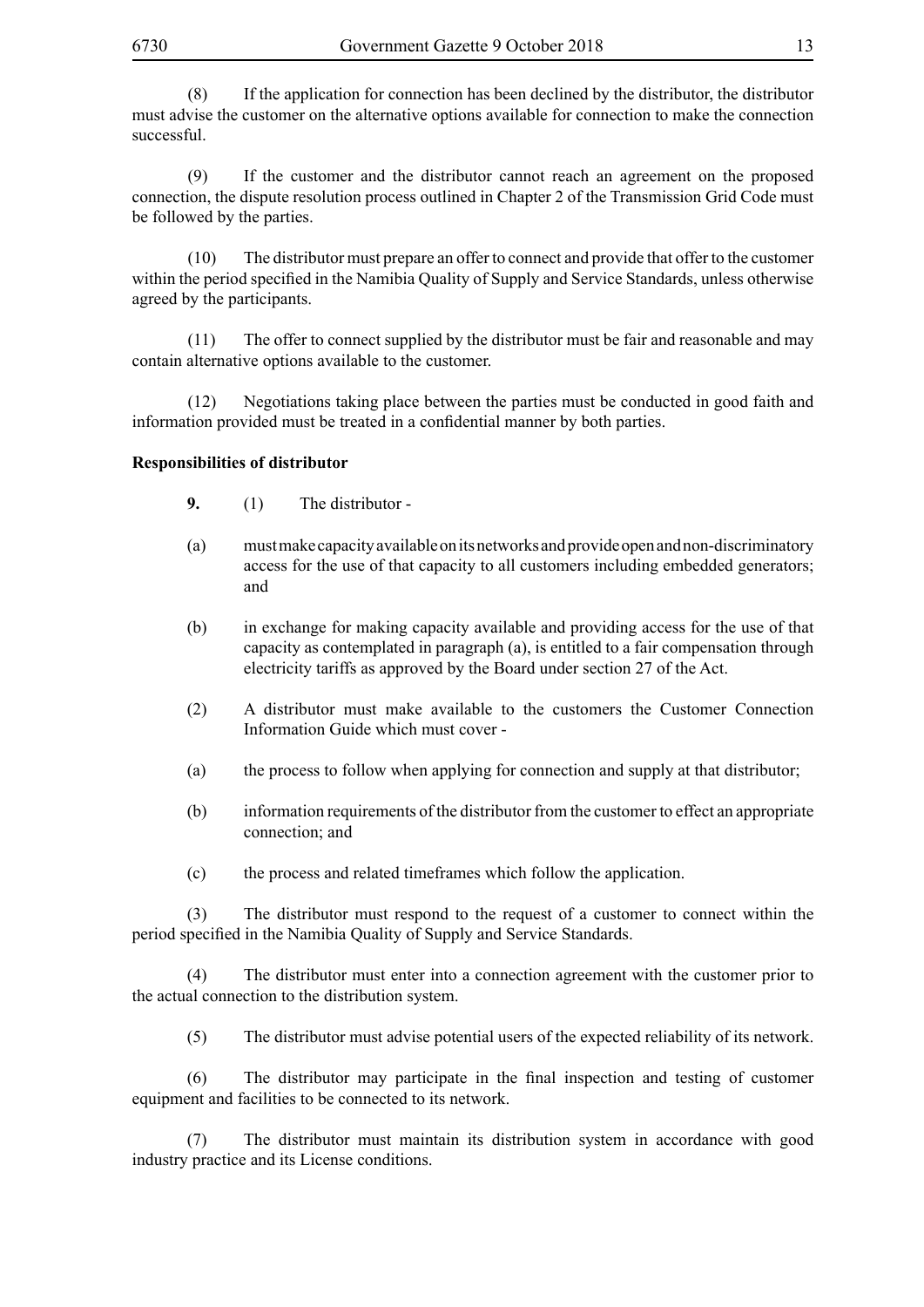(8) The distributor must maintain the clearances to its live equipment in accordance with the Electricity Act, any other applicable legislation, relevant standards and good practice.

The distributor must be responsible for the planning, design and engineering specifications of the work required on the distribution system for connection or expansion.

(9) The distributor must conduct distribution system impact assessment studies to evaluate the impact of additional large loads or major modification to the distribution system.

- (10) The assessment studies contemplated in subcode (9) must include the following:
- (a) voltage impact studies;
- (b) impact on network loading;
- (c) fault currents;
- (d) coordination of protection systems;
- (e) impact on the quality of supply of the system;
- (f) environmental impact assessment; and
- (g) line or equipment upgrades.

(11) A distributor must not connect a facility which the Distribution Impact Assessment studies indicate will have a deleterious effect, exceeding the parameters laid down in the Namibia Quality of Supply and Service Standards, when connected to the network.

(12) A distributor may request the customer to submit design information, drawings or other relevant information to the distributor if the distributor believes any proposed installation or modification has the potential to adversely or materially affect the performance of the distribution system.

(13) Should the results of the distribution system impact assessment studies of proposed new or altered equipment owned, operated or controlled by the distributor indicate that there will be a material effect at the point of connection the distributor must notify all affected customers prior to commissioning.

(14) A distributor must connect an embedded generator in accordance with the requirements of code 28.

(15) The employees of a distributor or its agents entering the customer premises must comply with the safety requirements of the customer.

# **Responsibilities of customers and users**

**10.** (1) A customer must provide safe access to the employees of a distributor to carry out the installation, operation and maintenance of the electrical equipment of the distributor on the premises of the customer.

(2) A customer must ensure that during system contingencies there is no unnecessary delay to access to the equipment of the distributor.

(3) A customer is responsible for the removal and reinstallation of privately owned equipment for the distributor to perform the installation work that the customer has requested.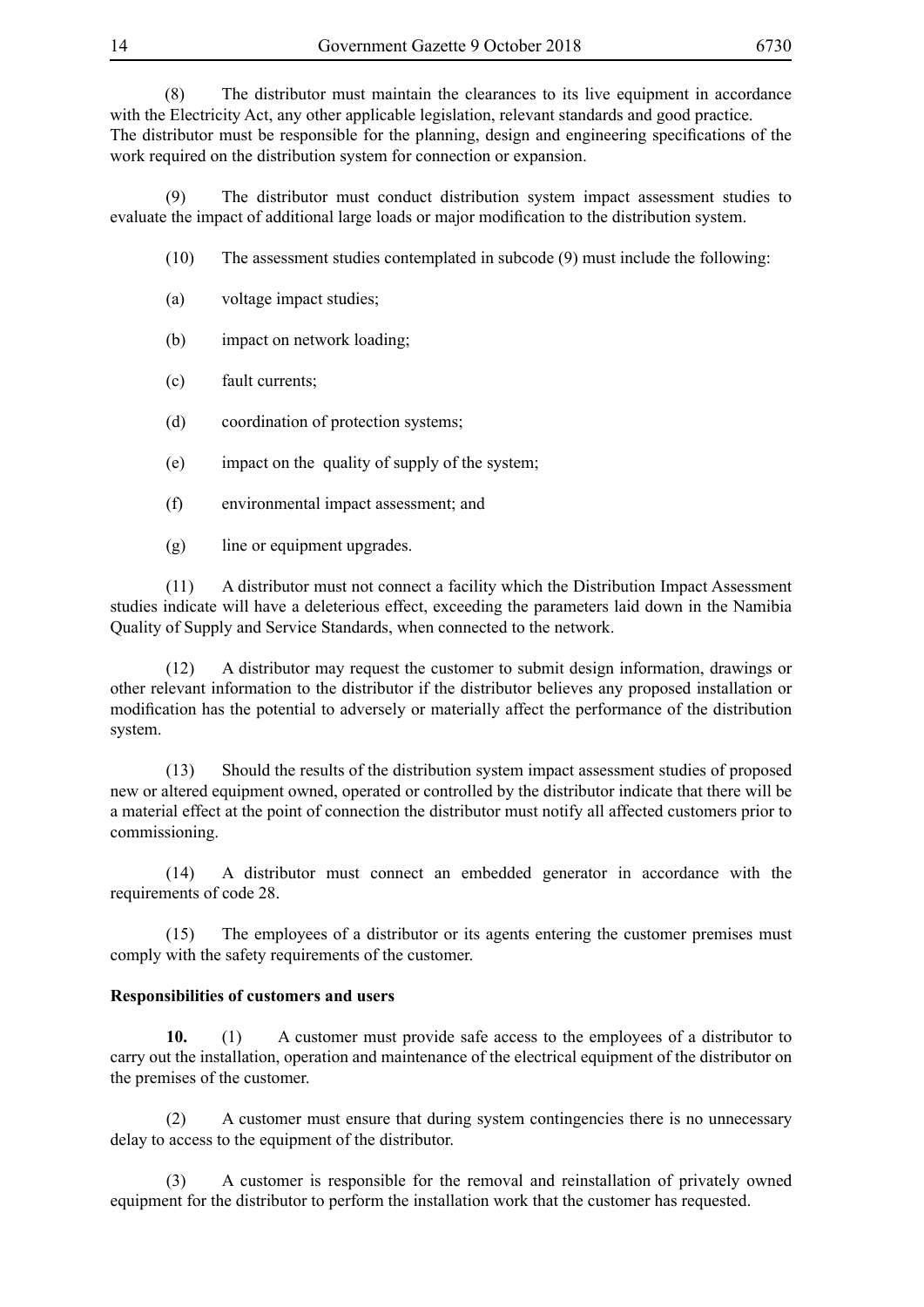- (4) A customer other than a customer for domestic supplies must -
- (a) prior to commissioning, attempt to identify if new or altered equipment owned, operated or controlled by the customer could have a deleterious effect at the point of connection; and
- (b) must advise the distributor if the deleterious effect contemplated in paragraph (a) is identified.

(5) A customer must maintain the clearances to its live equipment in accordance with the Act, any other applicable legislation, relevant standards and good practice.

(6) If a customer believes the present or proposed distributor installation has the potential to adversely or materially affect the performance of the plant of the customer, the customer may request the distributor to submit design information, drawings or other relevant information.

 (7) A customer must comply with the reasonable additional requirements specified by the relevant distributor in respect of the technical and design requirements of equipment proposed to be connected to the distribution system.

#### PART 2 DISTRIBUTION SYSTEM TECHNICAL REQUIREMENTS

#### **Protection requirements**

**11.** (1) The protection system of a distributor must be appropriately designed and maintained to ensure -

- (a) that the protection system is able to detect an electrical fault within a specific zone of the electrical network and to trip only the appropriate or relevant sections of the network in order to clear that fault with minimum disturbance to the rest of the network;
- (b) safety and minimum interruptions to customers.

(2) A customer must install and maintain protection, which is compatible with the existing distribution system protection.

(3) The protection settings of a customer must ensure coordination with the protection of the distributor.

 (4) Acustomer must provide the distributor with test certificates, prior to commissioning, of the protection system that is installed at the point of interface with the distributor.

(5) The protection system of a participant or customer must, where applicable, make provisions to safeguard the equipment of that participant or customer from faults occurring on the distribution system including loss of one or two phases of the three phase supply, low voltages on the phases and any auto-reclosing or sequential switching features that may exist on the distribution system.

(6) Where equipment or protection schemes are shared the participants must provide the necessary equipment and interconnections to the equipment of the other party.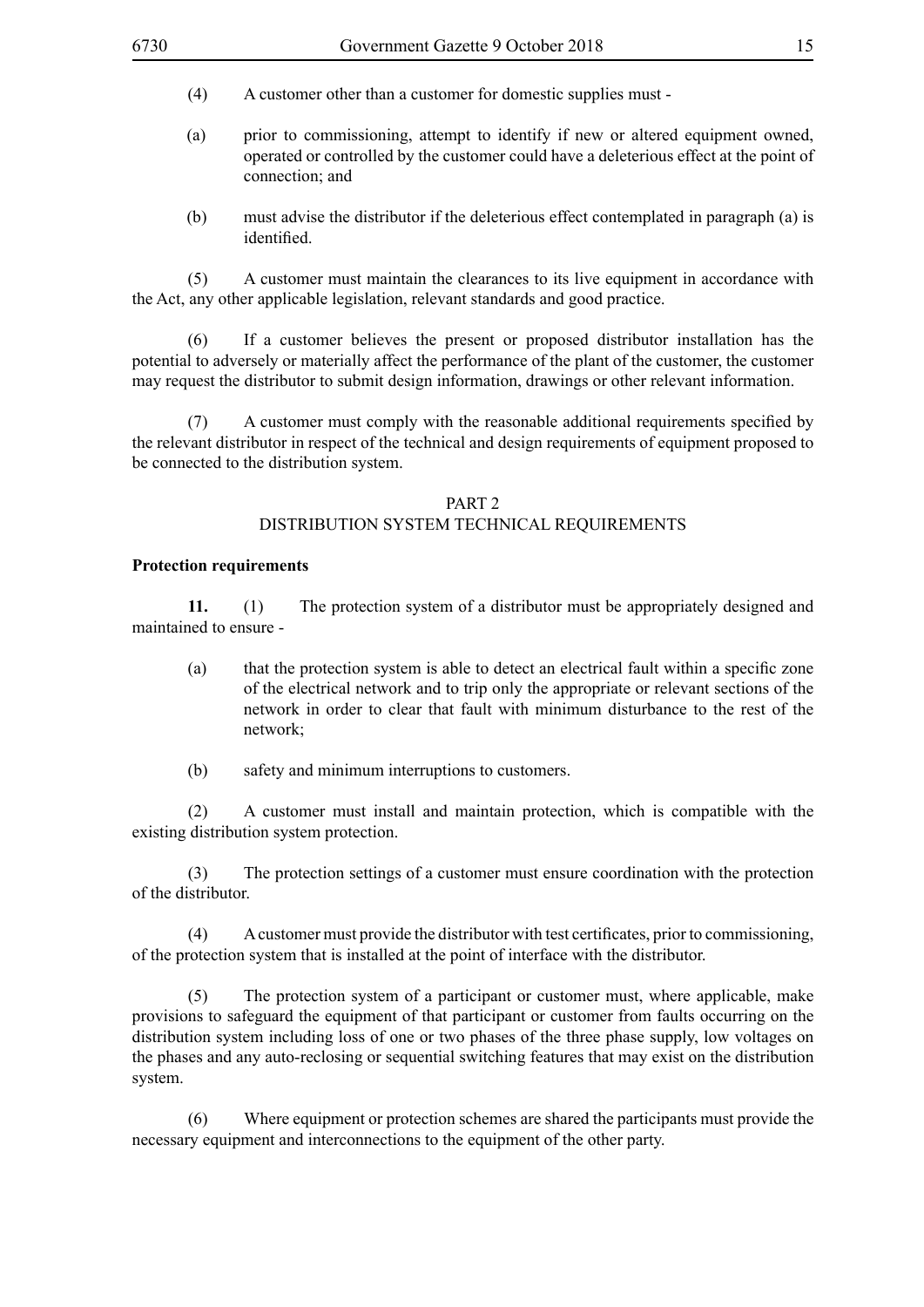# **Quality of supply**

**12.** Distributors, participants and customers must comply with the Namibia Quality of Supply and Service Standards regarding the following parameters:

- (a) voltage harmonics and inter-harmonics;
- (b) voltage flicker;
- (c) voltage unbalance;
- (d) voltage dips;
- (e) interruptions;
- (f) voltage regulation;
- (g) frequency; and
- (h) voltage surges and switching disturbances.

#### **Load power factor**

**13.** (1) A customer with a maximum demand meter must ensure that the power factor must not be less than 0.9 lagging and it must not go leading unless otherwise agreed to with the relevant distributor.

(2) If the power factor goes beyond these limits, the customer must take corrective action within a reasonable timeframe to remedy the situation.

(3) A participant or customer intending to install shunt capacitors or other equipment for the purpose of complying with the power factor requirements must obtain the approval of the relevant distributor in writing prior to the installation of that equipment.

#### **Earthing requirements**

**14.** (1) A distributor must advise customers about the neutral earthing methods used in the distribution system.

(2) The method of neutral earthing used on those portions of installations of a customer that are physically connected to the distribution system must comply with the applicable earthing standards of the distributor.

(3) Protective earthing of equipment must be done in accordance with the applicable national standards and reasonable requirements of the distributor.

(4) In cases where the calculated ground potential rise exceeds 5kV as per Institute of Electrical and Electronic Engineering (IEEE) 80, the responsible party must inform the affected participants.

(5) Minimum lightning protection requirements must be applied to the distribution system and switching yards.

(6) A distributor must earth the last overhead line tower to the substation switch yard earth.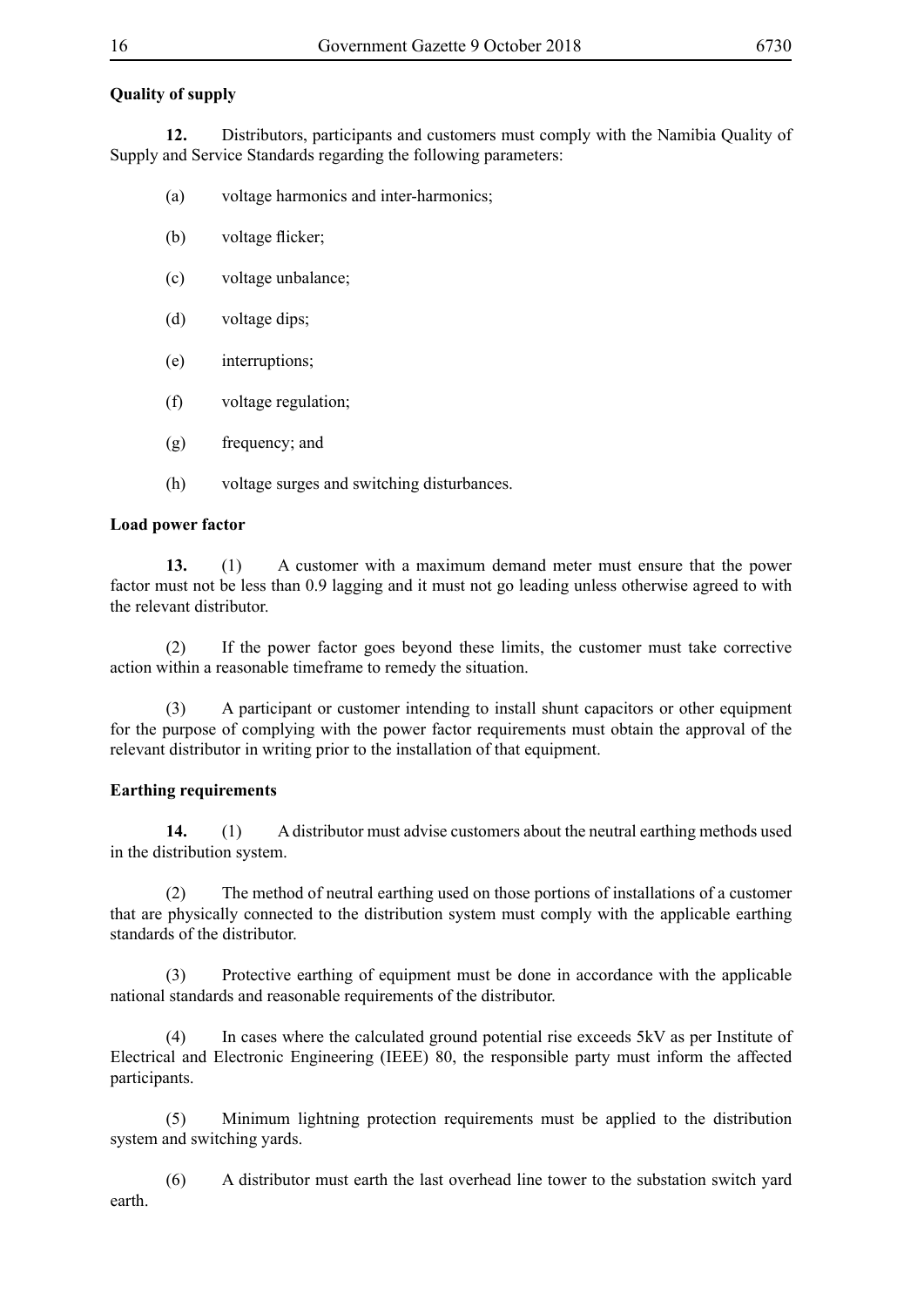#### **Distribution network interruption performance indices**

**15.** (1) The Board is responsible for setting the indicators to be reported on as part of the distribution reliability indices.

(2) Before the end of each fiscal year a distributor must publish its targets for reliability of supply for the following year.

(3) The Board must annually evaluate the distribution system reliability indices to compare actual performance of each distributor with the unique targets of the distributor set by the distributor and the Board must publish these comparative results.

#### **Losses in distribution system**

**16.** (1) A loss in the distribution system must be classified into either a category of -

(a) technical losses;

- (b) non-technical losses; or
- (c) administrative losses.

(2) The Board must set targets for acceptable levels of the types of losses in consultation with distributors.

- (3) Distributors must report annually to the Board on their losses.
- (4) The Board must monitor trends in the development of losses for distributors.

#### **Equipment Requirements**

- **17.** (1) Equipment at the connection point must comply with the -
- (a) prescribed standards of the distributor; and
- (b) national standards prevailing at the time.

(2) A distributor must provide the customer with the necessary information to enable the customer to install equipment with the required rating and capacity.

(3) A participant must ensure that all equipment at the connection point is maintained at least in accordance with the specifications of the manufacturer or an alternate industry recognised practice.

(4) A participant or customer with demand meters must retain the test results and maintenance records relating to the equipment at the connection point and make this information available if requested.

#### PART 3 DISTRIBUTION SYSTEM PLANNING AND DEVELOPMENT

#### **Framework for distribution network planning and development**

**18.** (1) A distributor must source relevant data from various sources including the following sources: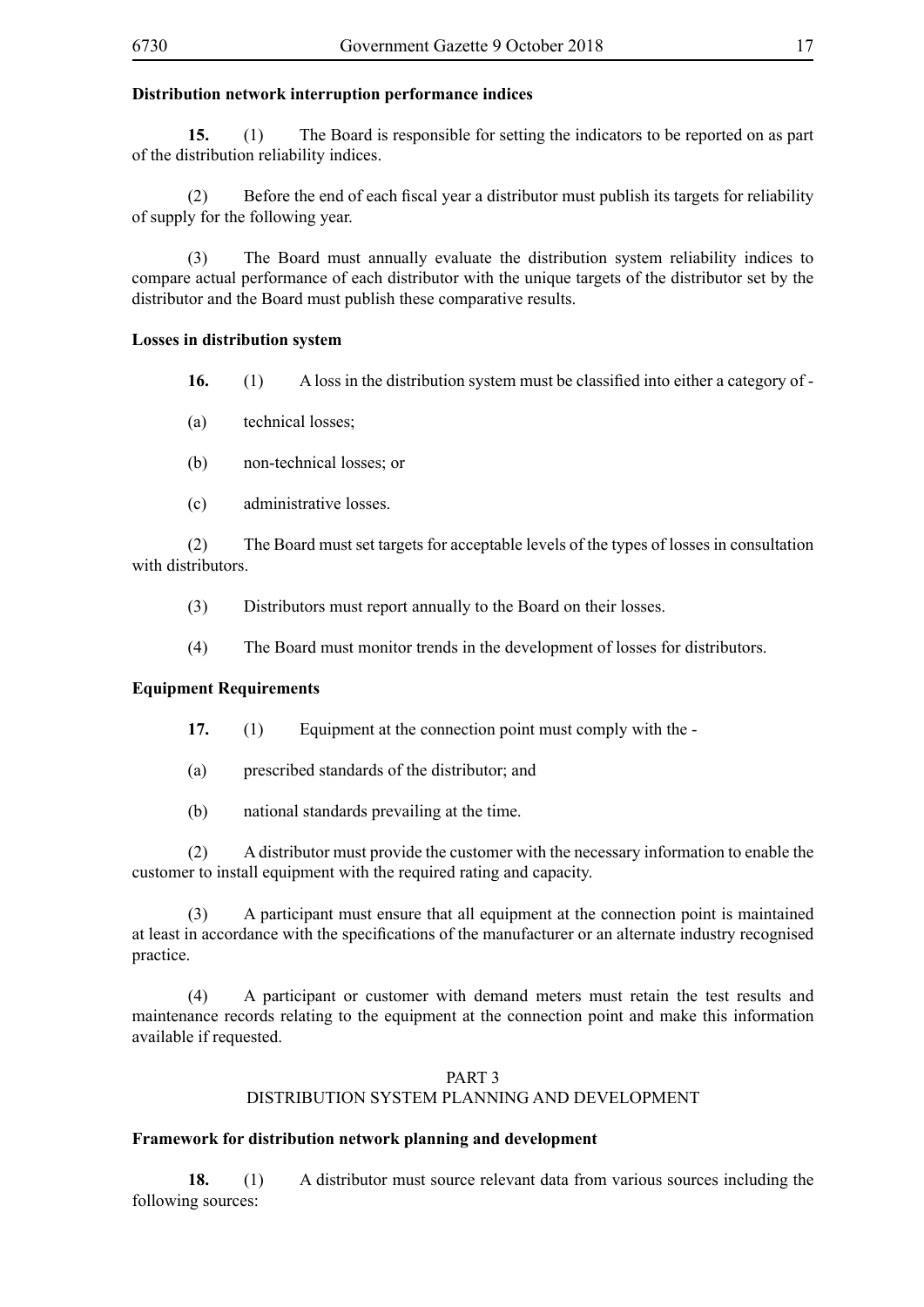- (a) National Integrated Resource Plan;
- (b) Local Integrated Resource Plan;
- (c) Integrated Development Plan;
- (d) Rural Electricity Distribution Master Plan;
- (e) customer information;
- (f) system performance statistics;
- (g) distribution network load forecast; or
- (h) government and customer development plans,

to establish the need for network strengthening.

 (2) A distributor must annually compile a five year load forecast at the incoming points of supply of the distributor including the cross-boundary connections of the distributor.

(3) A distributor must be responsible for compiling network development plans with a minimum window period of five years.

(4) The network development plans contemplated in subcode (3) must be reviewed at least every three years.

(5) The aim of network development plans is to ensure a capable network and may therefore include all relevant activities such as electrification and refurbishment.

(6) The network development plans may be drawn up taking into account only available information and unexpected loads or customer requests can be retrospectively added to the plans.

(7) The network development plans and post release changes must be submitted to the Board on request to do so.

(8) The network development plans must be made available to a participant on request to do so.

# **Network investment criteria - introduction**

**19.** (1) Distribution tariffs should be sufficient to allow the necessary investments in the networks to be carried out to ensure the long term viability of the networks.

(2) A distributor must invest in the distribution system when the required development meets the technical and investment criteria specified under code 20.

 (3) The need to invest must first be decided on technical grounds and an investment must be a technically acceptable solution.

(4) To be a technically acceptable solution as contemplated in subcode (3) the investment must provide for standard supply minimum -

(a) quality requirements in terms of Namibia Quality of Supply and Service Standards; and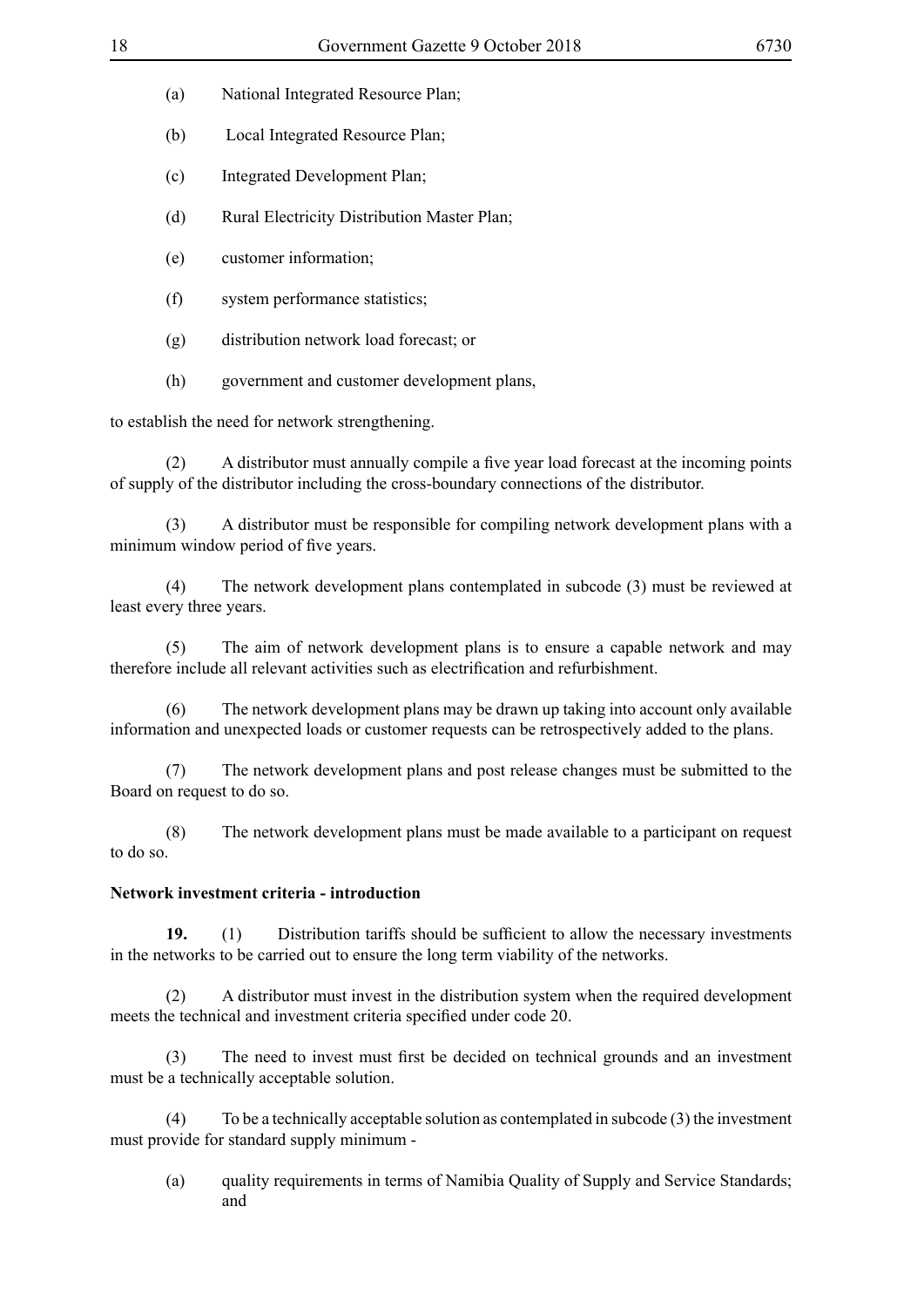(b) reliability and operational requirements as determined by this code and by the Board.

 (5) The investment choice must be justified by considering technical alternatives on a least life cycle cost approach where the least life cycle cost is the discounted least cost option over the lifetime of the equipment, taking into account the technical alternatives for investment, operating expenses and maintenance.

(6) Calculations to justify investment must assume a typical project life expectancy of 25 years, except where otherwise dictated by plant life or project life expectancy.

 (7) The following key economic and financial parameters must be determined by a Board approved process:

- (a) discount rate;
- (b) customer interruption cost or cost of unserved energy; and
- (c) other parameters, such as tariffs and additional economic parameters.

#### **General investment criteria**

**20.** (1) Investments should be justified as a least life-cycle cost solution after taking into account alternatives that consider the following:

- (a) the investment that will minimise the cost of the energy supplied and the customer interruption cost;
- (b) current and projected demand on the network;
- (c) reduction of life-cycle costs including reduction of technical losses, operating and maintenance costs and telecommunication projects;
- (d) current condition of assets and refurbishment and maintenance requirements;
- (e) demand and supply options; and
- (f) any associated risks.

(2) General shared network investments must be evaluated on the least life-cycle economic cost, where the economic cost will consider the least life cycle total cost of the electricity related investment to both the distributor and the customer.

(3) Investments made by the distributor dedicated to a particular customer must be evaluated on a least life-cycle distributor cost and distributor cost will consider only the least-life cycle investment cost to the distributor.

- (4) The distributor must evaluate investments in terms of the following categories:
- (a) shared network investments;
- (b) dedicated customer connections;
- (c) statutory investments; and
- (d) international connections.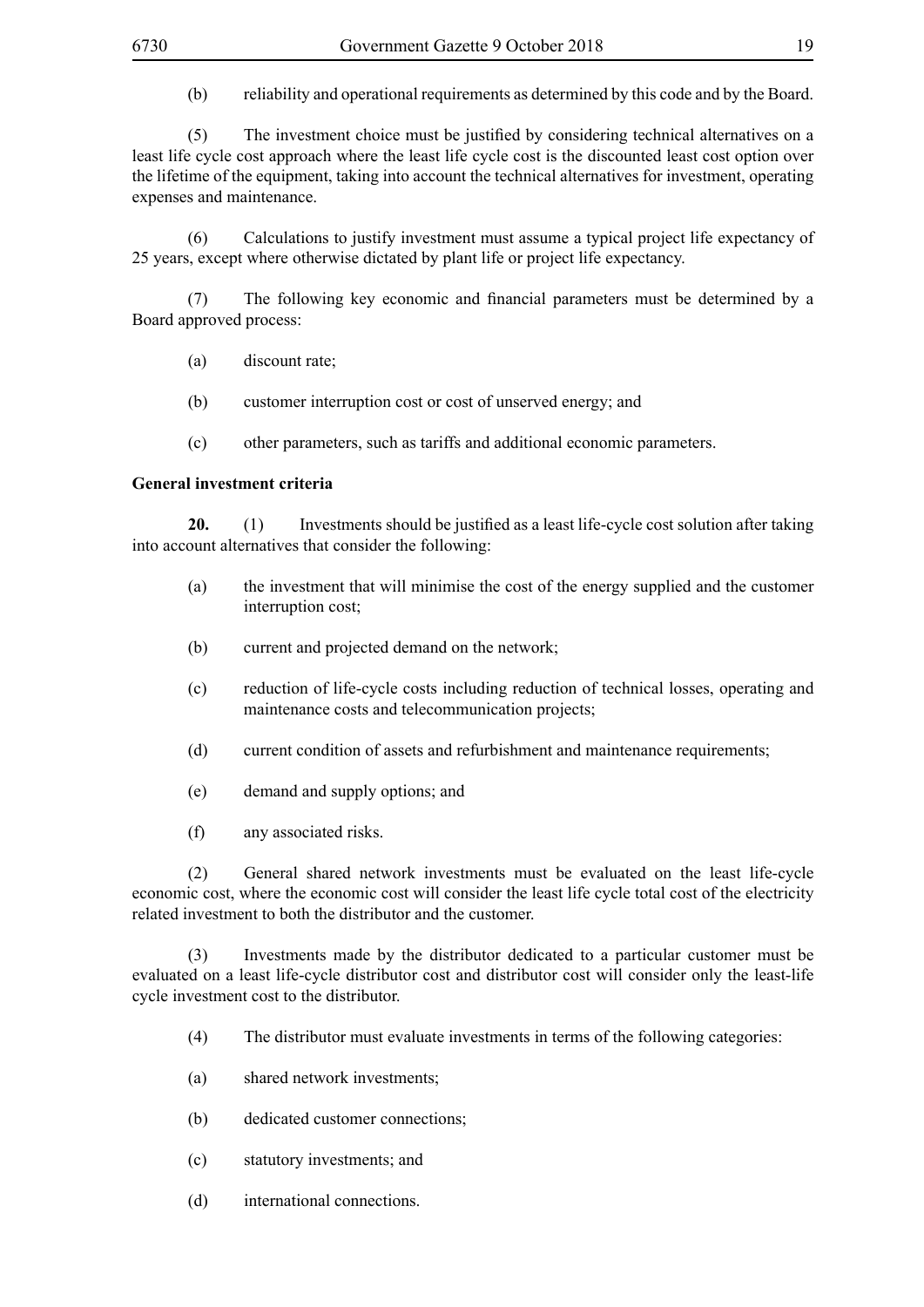# **Least economic cost criteria for shared network investments**

**21.** Shared network investments are to be justified on least economic cost and in determining the least economic cost for shared network investments the investment must be justified to minimise the cost to the electricity industry and not just to the distributor.

#### **Least life cycle cost criteria for standard dedicated customer connections**

**22.** (1) A standard connection will be charged for at standardised rates.

 (2) A dedicated connection investment must be justified on the technically acceptable least life-cycle costs.

 (3) If a dedicated connection investment is justified on the least life-cycle cost as contemplated in subcode (2), the customer must be required to pay a standard connection charge as provided for in the connection charge policy.

(4) For customer groupings approved by the Board, the dedicated connection investments must be justified collectively as per customer grouping and not per customer.

#### **Investment criteria for premium customer connections**

**23.** (1) Where a customer has technical specifications that cause investment above the least distributor life-cycle costs, this will be considered a premium connection.

(2) A distributor must investigate these additional requirements and will provide a least life cycle-cost solution.

(3) If the customer agrees to the solution, all costs to meet the customer requirement in excess of what is considered the least life-cycle cost investment are payable as a premium connection charge by the customer.

(4) The costs contemplated in subcode (3) must be appropriately prorated, if a portion of the investment can be justified based on improved reliability or reduction of costs.

 (5) Investment costs for the refurbishment or replacement of identified premium connection assets, at the time when the equipment is no longer reliable or safe for operations, will be evaluated using the least economic cost solution.

(6) Refurbishment costs for premium supplies in excess of least economic cost are for the account of the customer.

(7) The least economic cost for refurbishment or replacement of premium assets must be considered as the least life-cycle cost for the distributor required to provide a standard supply plus, if applicable, the estimated cost to the customer to change any of the equipment of the customer to comply with the refurbishment or replacement of the asset using the least life cycle cost solution.

#### **Statutory or strategic investments**

**24.** (1) A distributor must make statutory investments as contemplated in subcode (3).

(2) Statutory and strategic investments must be motivated on a least economic cost basis as contemplated in code 20.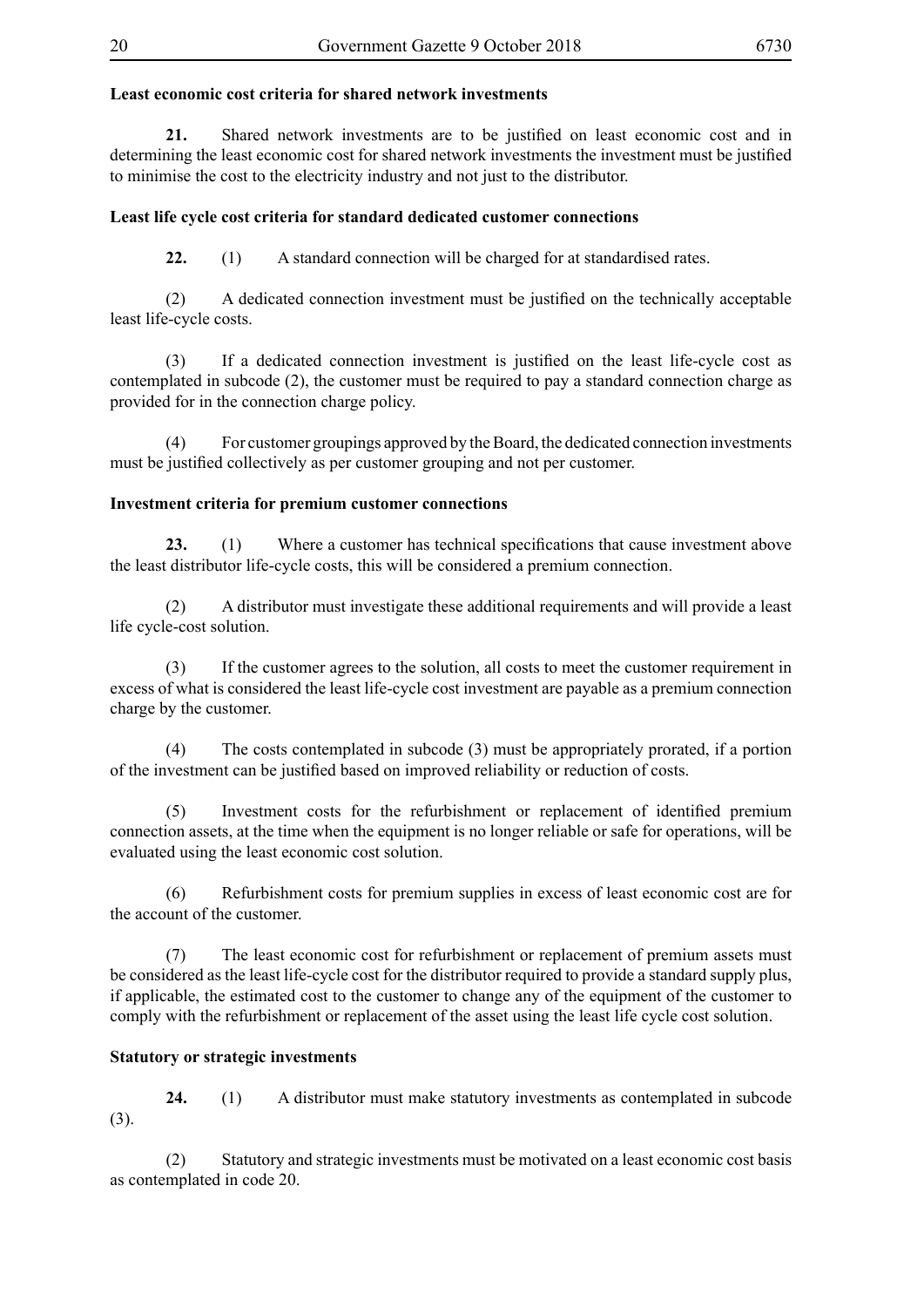- (3) Strategic and statutory projects include the following:
- (a) investments formally requested in terms of published government policy but not considered customer dedicated assets;
- (b) projects necessary to meet environmental legislation including the construction of oil containment dams;
- (c) expenditure to satisfy the requirements on the distributor to comply with its license conditions and safety legislation;
- (d) possible compulsory contractual commitments; and
- (e) servitude acquisition.

#### **Investment criteria for international connections**

**25.** The investment for international customers must be in terms of the criteria set out for a dedicated connection, but the distributor must charge a connection charge that ensures that there is no cross border subsidy.

#### **Excluded services**

**26.** (1) Excluded services may be competitive or provided by the distributor as a monopoly service.

(2) Monopoly services are those mandatory services to ensure a standard of work that meets quality of supply, reliability and safety standards.

- (3) Excluded services include the following:
- (a) design and construction of dedicated customer connections;
- (b) recoverable works such as inspection and maintenance of non-Distributor owned installations, line relocation and other requested recoverable works; and
- (c) the construction and maintenance of public lighting assets.

(4) For excluded services, customers may choose a contractor other than the distributor, provided that an agreement is reached between the distributor and the customer prior to the project being undertaken detailing the conditions.

- (5) The conditions contemplated in subcode (4) must set out -
- (a) the assets the customer may work on or not work on;
- (b) the terms and conditions for the approval of the network design;
- (c) the terms and conditions for the inspection and the work done prior to any agreement to take over and commission the supply;
- (d) the charges to be raised by the distributor for monopoly related services; and
- (e) the fees charged by the distributor for excluded services.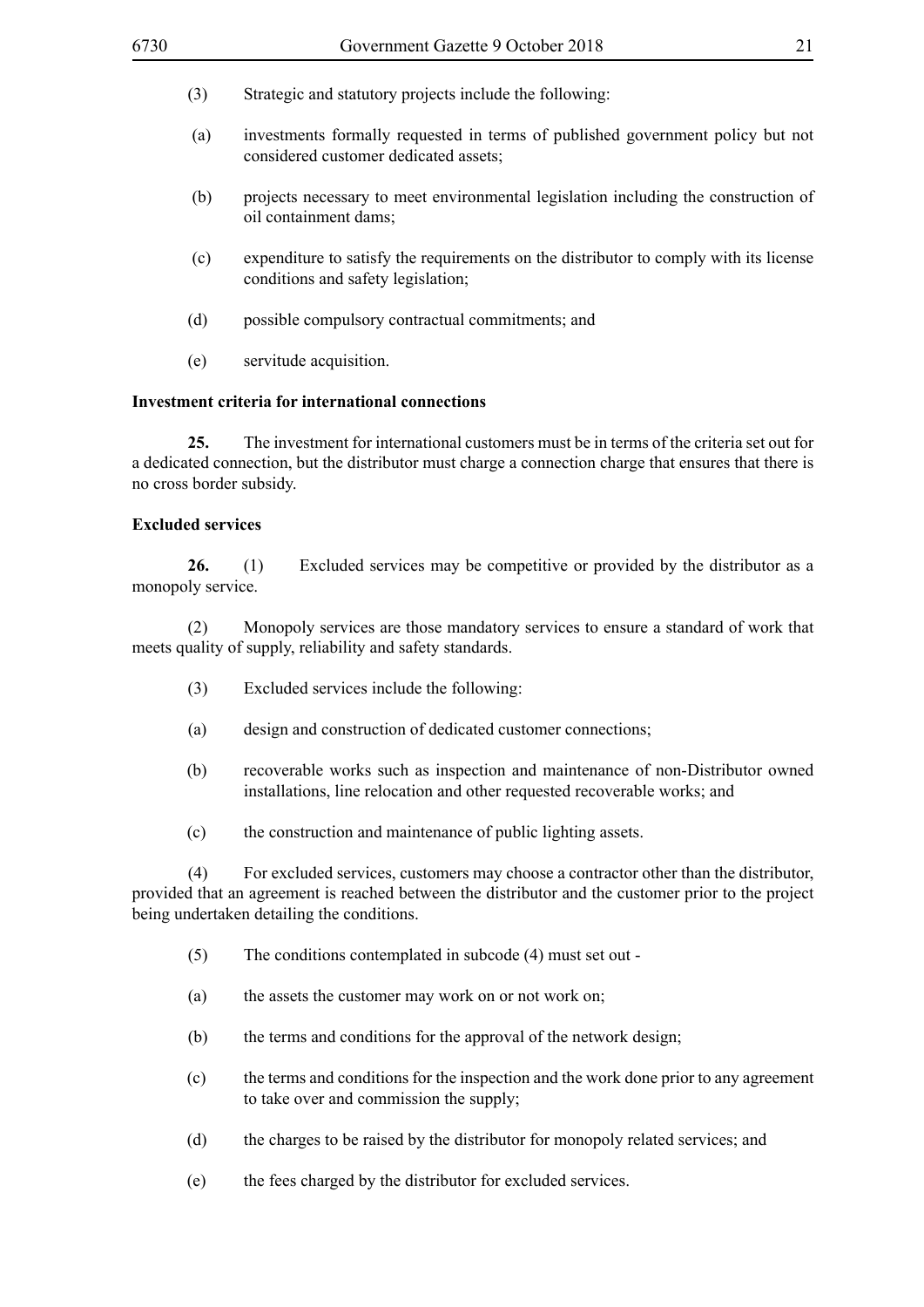## PART 4 MICRO RENEWABLE INFEED AND EMBEDDED GENERATORS CONNECTION CONDITIONS

## **Micro Renewable Infeed connection conditions**

- **27.** (1) Micro renewable infeeds -
- (a) are subject to connection conditions imposed on customers and to subcodes (2) to (5) inclusive; and
- (b) are not subject to the same connection conditions imposed on larger embedded generators.

(2) A customer wishing to make a micro renewable infeed into the distribution system must -

- (a) notify the distributor in writing of the intention to do so; and
- (b) apply for the provision of appropriate metering equipment.

(3) A distributor must maintain a database of all micro renewable infeeds connected to the distribution system.

(4) A customer installing a micro renewable infeed must demonstrate to the distributor that the equipment contemplated in subcode (5) has been installed and is functioning as required.

(5) Micro renewable infeeds must be connected to the distribution system using an automatic connect and disconnect facility and that facility must -

- (a) automatically disconnect the generation source from the distribution system in case of a network failure on the distribution system lasting longer than five seconds;
- (b) automatically reconnect and synchronise the generation source to the distribution system within five minutes when supply is restored after a supply failure on the distribution system; and
- (c) include a fail safe facility designed to disconnect the micro renewable infeed from the distribution system in case of failure of the automatic disconnection equipment.

#### **Embedded generators connection conditions**

**28.** (1) Embedded generators must apply in writing, for connection to the distribution system to the distributor, on the application form attached to this code as Annexure 1.

(2) A distributor must develop and publish its own application form for connecting embedded generators.

#### **Responsibilities of embedded generators to distributors**

- **29.** (1) An embedded generator must -
- (a) enter into a connection agreement with the distributor before connecting to the distribution system;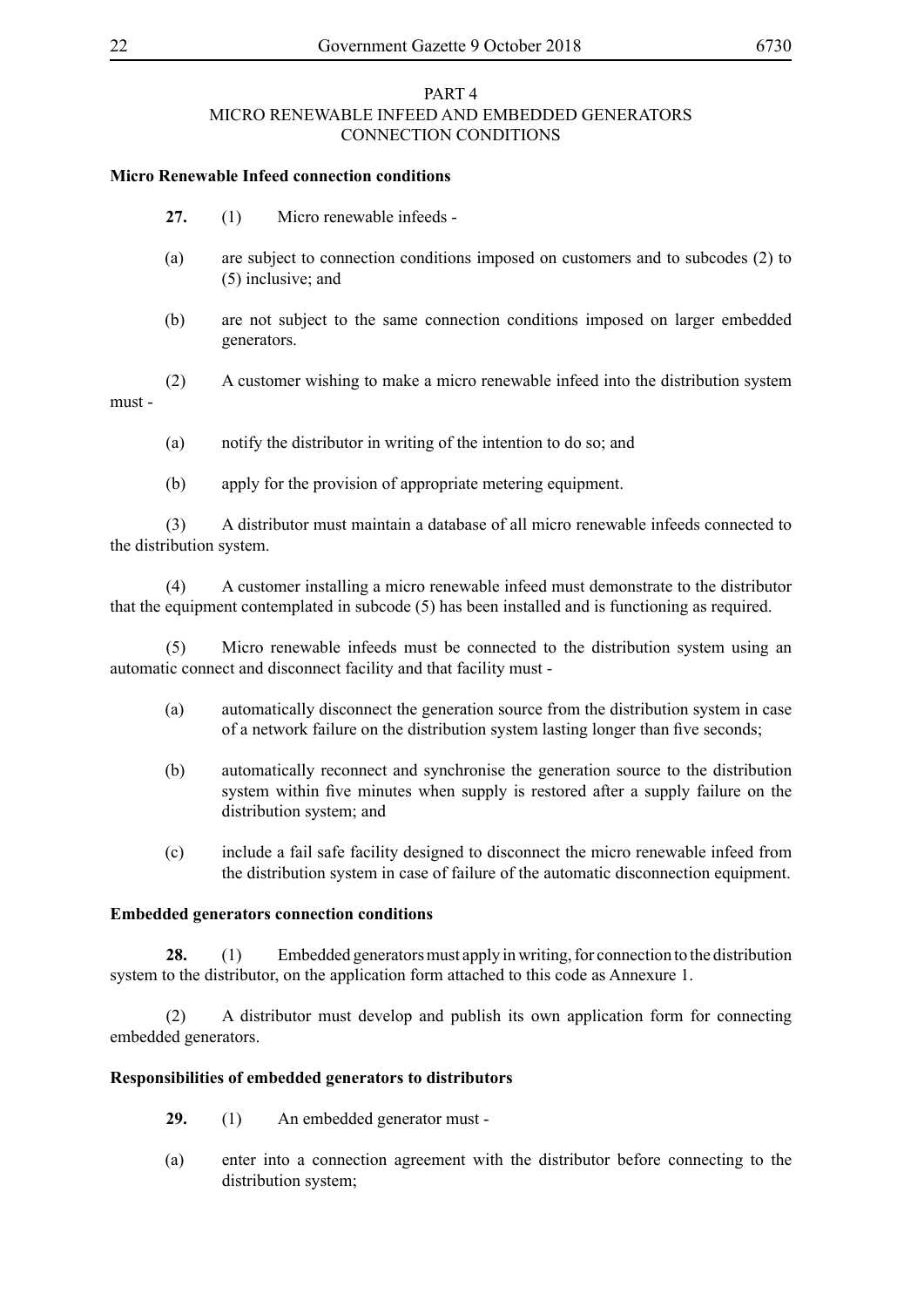- (b) ensure that the reliability and quality of supply comply with the terms of the connection agreement;
- (c) be responsible for the cost of installation of the metering equipment to measure active and reactive energy flowing out of the generation facility to the distribution system; and
- (d) comply with the protection requirement guide of the distributor and as well as protection of own plant against abnormalities, which could arise on the Distribution System.

(2) An embedded generator is responsible for any dedicated connection costs incurred on the transmission system or distribution system as a result of connection of the embedded generation facility to the distribution system.

#### **Responsibilities of distributors to embedded generators**

**30.** (1) If requested by the embedded generator the distributor must provide information relating to the distribution system capacity and loading to enable the embedded generator to identify and evaluate opportunities for connecting to the distribution system.

(2) A distributor may charge the embedded generator a reasonable fee for the information contemplated in subcode (1).

(3) A distributor must treat all applications for connection to the distribution system by potential embedded generators in an open and transparent manner that ensures equal treatment for all applicants.

(4) A distributor is responsible for the installation of the metering equipment to measure power, active and reactive energy flowing from the distribution system into the generation facility of the embedded generator.

(5) A distributor must develop the protection requirement guide for connecting embedded generators to the distribution system to ensure safe and reliable operation of the distribution system.

#### **Provision of planning information**

**31.** (1) Before entering into a connection agreement the embedded generator must provide to the distributor information relating to the generator plant data, location and time scale, capacity and standby requirements as detailed in the application form attached to these code as Annexure 1.

(2) A distributor must provide the embedded generator with any information necessary for the embedded generator to properly design the connection to the distribution system.

(3) Embedded generators must specify, with all relevant details, in their application for connection if the generator facility to be connected must have black-start and quick start capabilities.

#### **Connection point technical requirements for embedded generators**

**32.** (1) An embedded generator must be responsible for the design, construction, maintenance and operation of the equipment on the generation side of the connection point.

(2) An embedded generator is responsible for the provision of the site required for the installation of the distributor equipment required for connecting the generation facility.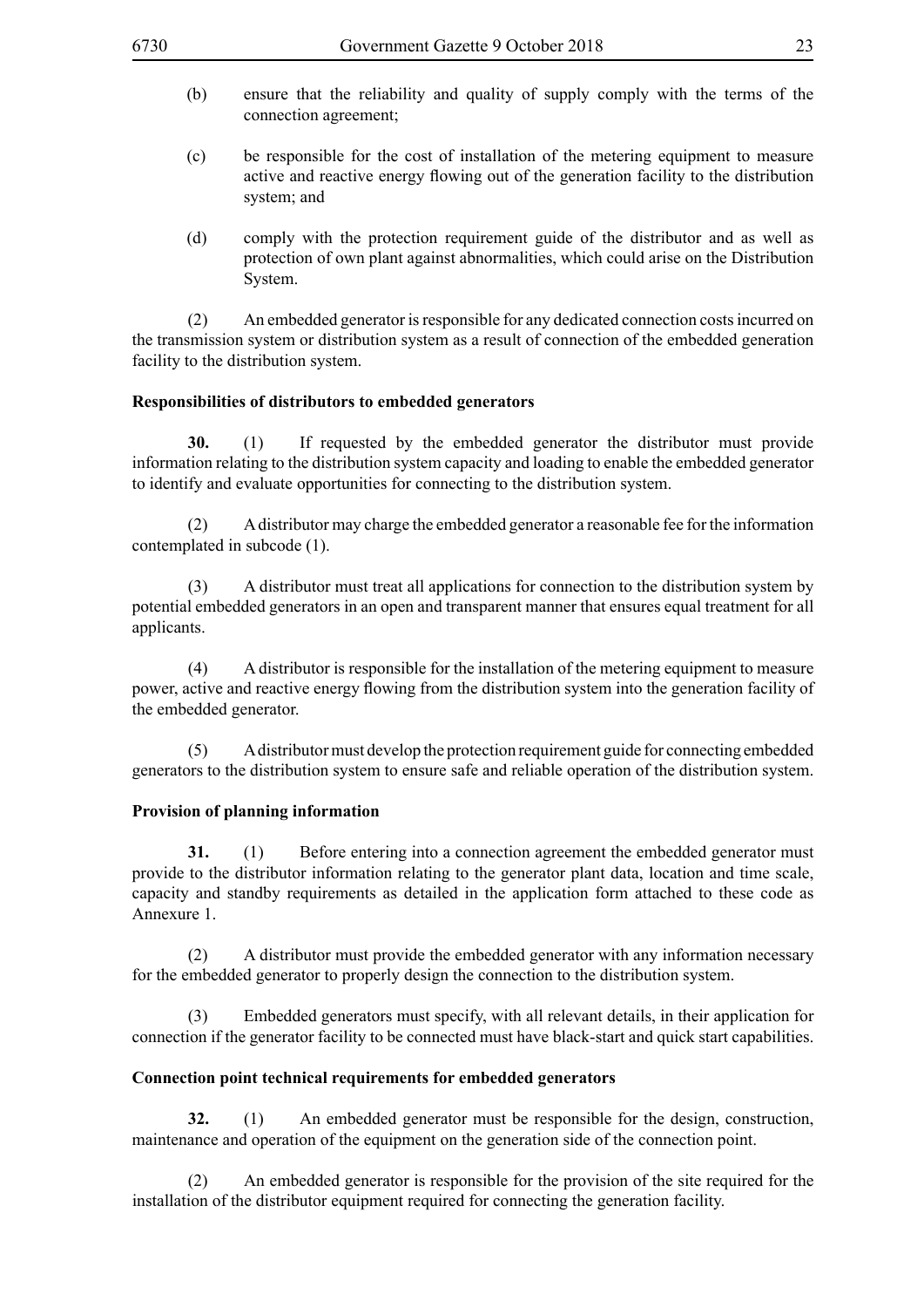(3) The technical specifications of the connection must be agreed upon by the participants based on the distribution system impact assessment studies.

(4) A circuit breaker and visible isolation must be installed at the connection point to provide the means of electrically isolating the distribution system from the generation facility.

(5) The location of the circuit breaker and visible isolation must be decided upon by the participants.

(6) The embedded generator must pay for any expenses incurred by the distributor on behalf of the embedded generator.

#### **General protection requirement for embedded generators**

**33.** (1) The protection for embedded generators must comply with the requirements of this code and with code 27 of the Transmission Grid Code for the respective generator sizes.

(2) Additional features including inter-tripping and generator plant status to be agreed upon by the participants.

(3) The protection schemes used by the embedded generator must incorporate adequate facilities for testing and maintenance.

(4) The protection schemes must be submitted by the embedded generator for approval by the distributor or the transmission company.

(5) Time delays associated with the tripping times must be in accordance with the requirements of the distributor.

#### **Phase and earth fault protection requirement for embedded generators**

**34.** (1) An embedded generator must install a protection system capable of detecting and isolating the generation facility from the distribution system in the event of ground fault.

(2) The protection system of the embedded generator must fully coordinate with the protective relays of the distribution system.

(3) The embedded generator is responsible for the purchasing, setting, testing, operating and maintaining of all interconnection protection relays.

(4) The embedded generator must calculate the protective relay settings and submit the relay characteristics to the distributor for review and approval.

(5) The distributor may require some protective relaying to be duplicated to ensure reliable protection of the embedded generator.

#### **Over-voltage and under-voltage protection requirement for embedded generators**

**35.** An embedded generator must install the over-voltage and under-voltage protection relays to trip the circuit breaker when the phase to ground voltage exceeds the limits specified by the distributor.

#### **Overfrequency and underfrequency protection requirement for embedded generators**

**36.** The embedded generator must install the frequency relays to disconnect the generator form the distribution system for abnormal frequency variations.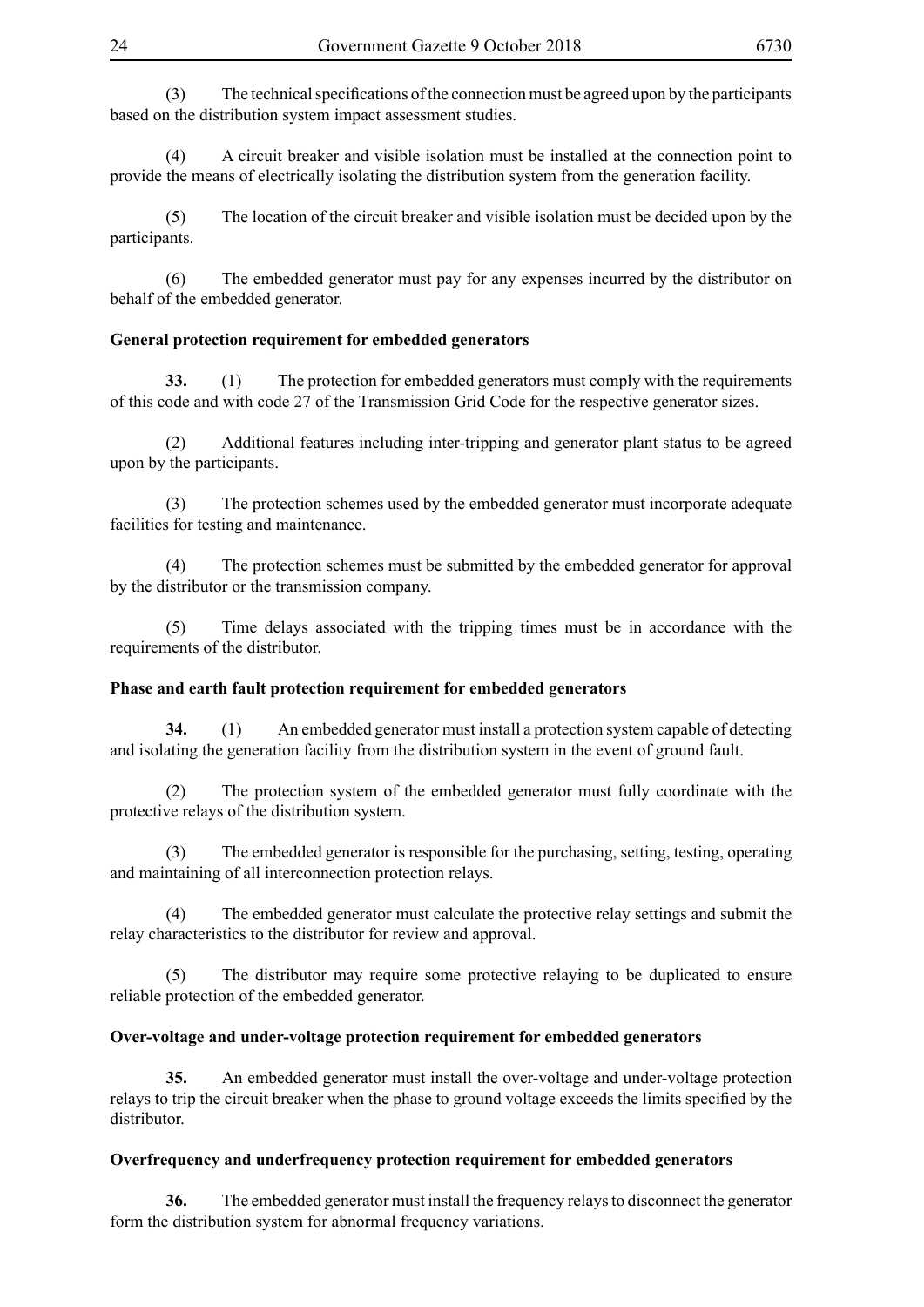#### **Faults on distribution system protection requirement for embedded generators**

**37.** The embedded generator is responsible for protecting its generation facility in the event of a fault arising on the distribution system.

#### **Islanding protection requirement for embedded generators**

**38.** (1) The distributor must specify whether the embedded generator may remain connected if the section of the distribution system is isolated from the rest of the network.

**(**2) The embedded generation facility must be equipped with a dead-line detection protection system to prevent the generator from being connected to a de-energised distribution system.

(3) The distributor must take reasonable steps to prevent closing circuit breakers onto an islanded network.

(4) For unintentional islanding the embedded generator must cease to operate within the time limit specified by the distributor.

#### **Excitation control system requirements**

**39.** (1) Embedded generators must, where capable, provide voltage support to the Distribution network within the reactive power design limits of the generator.

(2) The settings of the generator excitation system must be determined in consultation with the distributor and the system operator where applicable.

 (3) The excitation system must be equipped with load angle limiter and flux limiter as described in IEC60034- 16-1 or any other internationally applicable standard.

# PART 5

#### QUALITY OF SUPPLY REQUIREMENTS AND TELEMETRY

#### **Frequency variations**

**40.** (1) The embedded generation facility must remain synchronised to the distribution system while the network frequency remains within the agreed frequency limitations.

(2) The frequency capability requirements contemplated in codes 28 to 72 of the Transmission Grid Code apply to the embedded generation facility contemplated in subcode (1) unless a different requirement has been agreed between the distributor and the embedded generator.

#### **Power factor**

**41.** The power factor at the connection point must be maintained at the limits agreed upon by the participants.

#### **Fault levels**

**42.** The embedded generator must ensure that the contractually agreed fault level contribution from the generation facility must not be exceeded.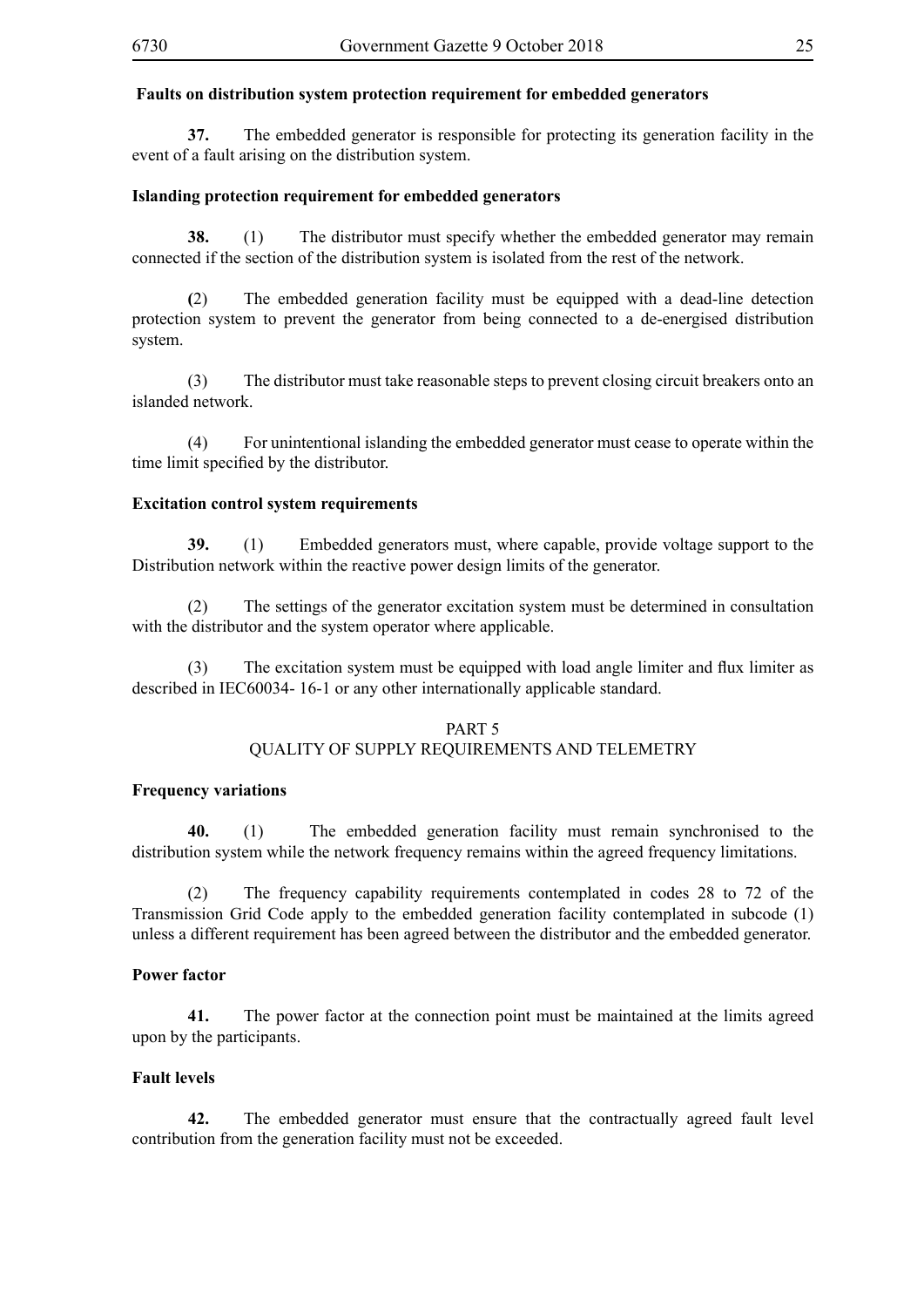# **Telemetry**

**43.** The embedded generator must have the means to remotely report to the control centre of the distributor or appointed person any status change of any critical function that may negatively impact on the safety, security, quality of supply and system operation on the distribution system.

#### CHAPTER 3 DISTRIBUTION SYSTEM OPERATIONS

#### PART 1 OPERATIONAL RELATIONS, PROCEDURES, PLANNING, CONDITIONS AND CONTROL

#### **Operational responsibilities of distributors**

**44.** (1) The distributor must operate the distribution system to achieve the highest degree of reliability practicable and appropriate remedial action must be taken promptly to relieve any abnormal condition that may jeopardise reliable operation.

(2) The distributor must co-ordinate voltage control, operating on the distribution system and security monitoring on a system-wide basis in order to ensure safe, reliable and economic operation of the distribution system.

(3) In the event of an embedded generator having to shut-down or island plant because of a disturbance on the distribution system, the distributor must carry out network restoration to minimise the time required to resynchronise the shed embedded generating units.

(4) The distributor may shed customer load to maintain system integrity and the distributor must restore customer load as soon as possible with due consideration of the possibility of cascading failure or operating at abnormally low frequency or voltage for an extended period of time.

(5) The distributor must operate the distribution system in such a way as to minimise adverse effects of disturbances on customers.

(6) The distributor must operate the distribution system as far as practical so that instability, uncontrolled separation or cascading outages do not occur as a result of the most severe double contingency.

(7) Multiple distribution outages of a credible nature must be examined and, whenever practical, the distributor must operate the distribution system to protect it against instability, uncontrolled separation and cascading outages.

(8) The distributor is responsible for efficient restoration of the distribution system after supply interruptions.

(9) The distributor must operate and maintain primary and emergency control centres and facilities to ensure continuous operation of the distribution system.

- (10) The distributor must -
- (a) establish and implement operating instructions, procedures, standards and guidelines to cover the operation of the distribution system under normal and abnormal system conditions; and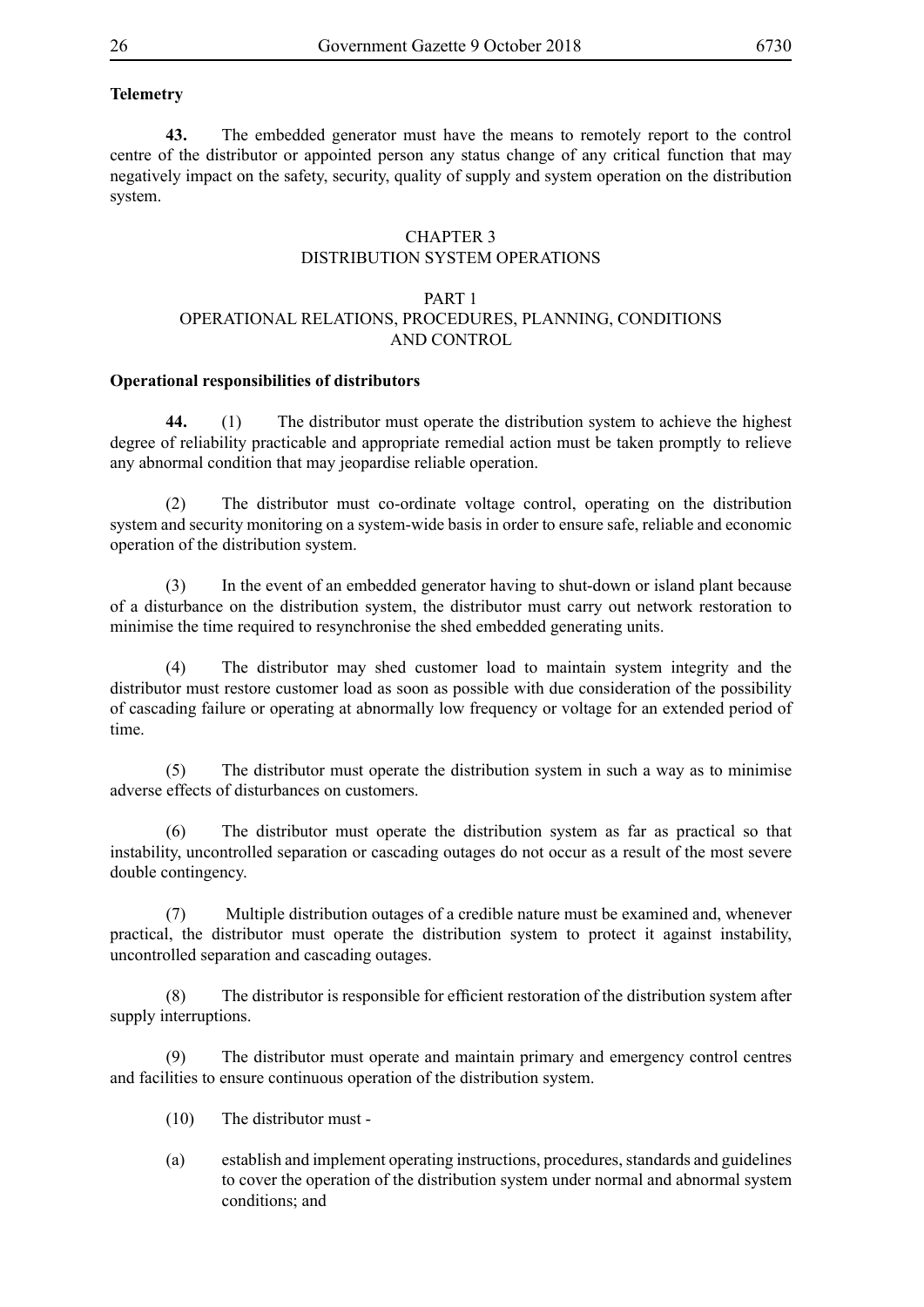(b) maintain a database with version control of all the documents, relating to the establishment and implementation contemplated in paragraph (a), which are in compliance with license conditions.

(11) The distributor must operate the distribution system, as far as reasonably possible, within defined technical standards and equipment ratings.

(12) The distributor must manage constraints on the distribution system through the determination of operational limits.

(13) To achieve a high degree of service reliability the distributor must ensure adequate and reliable communications between all control centres, power stations and substations.

(14) The distributor is responsible for the ongoing determination of the distribution system protection philosophy, as contrasted to equipment protection.

(15) The distributor must determine and review on a regular basis the relay settings for main and backup protection on the distribution system.

(16) The distributor must develop and publish procedures for load shedding.

(17) The distributor must ensure adequate and reliable communications to all major users of the distribution system.

#### **Operational responsibilities of embedded generators and customers**

**45.** (1) When conditions on the distribution system under normal or abnormal conditions may jeopardise plant or personnel of customers, customers must immediately disconnect from the distribution system.

(2) The embedded generator must ensure that its generating unit is operated within the capabilities defined in the connection agreement entered into with the distributor.

(3) The embedded generator is responsible for the provision of the operational information contemplated in Part B of Chapter 5.

The embedded generator must reasonably cooperate with the distributor in executing all the operational activities during an emergency generation condition.

(5) Customers must assist the distributor in correcting quality of supply problems caused by the equipment of a customer connected to the distribution system.

(6) Customers must ensure that their equipment connected to the distribution system does not cause any degradation or operational adversity to the distribution system.

(7) Customers must operate their equipment so as to ensure that the customers comply with the conditions specified in connection agreement of the customers.

- (8) Customers must -
- (a) declare any co-generating plant whether licensed or not; and
- (b) specify the interlocking mechanism,

to prevent inadvertent parallel operation with the distribution system.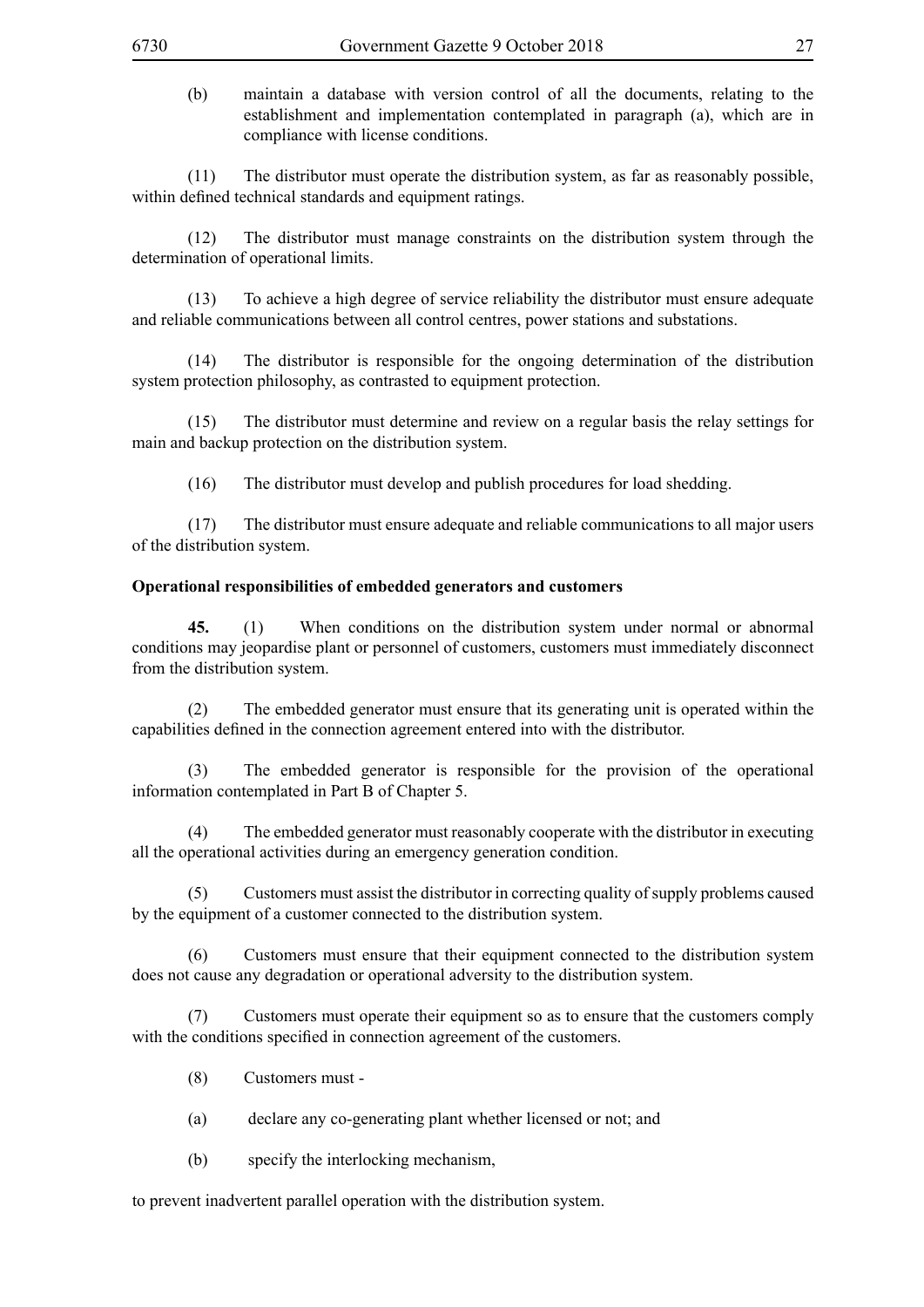(9) Embedded generators must have the required protection to trip in the event of a momentary supply loss causing an island condition to prevent paralleling out of synchronism due to auto-reclose functionality on the network of the distributor.

# **Operational authority**

**46.** (1) The distributor must have the authority to instruct operating on the distribution system but operational authority for other networks must lie with the respective asset owners.

(2) Network control, as it affects the interface between the distributor and a customer, must be in accordance with the operating agreements between the participants.

(3) A participant may not operate the equipment of another participant without the permission of that other participant.

(4) Despite subcode (3), the asset owner has the right to test a participant who intends to operate the equipment of another participant before permitting that participant to operate that equipment.

#### **Operating procedures**

**47.** (1) The distributor must develop and maintain operating procedures for the safe operating of the distribution system and for assets connected to the distribution system.

(2) The operating procedures contemplated in subcode (1) must be adhered to by participants when operating equipment on the distribution system or connected to the distribution system.

- (3) A customer must -
- (a) have safety rules and procedures; and
- (b) ensure that safety rules and procedures contemplated in paragraph (a), comply with the law and the National Electricity Safety Code.

(4) Customers must ensure that the rules and procedures contemplated in subcode (3) are compatible with the operating procedures contemplated in subcode (1).

(5) Customers and licensees must enter into operating agreements as defined in the licenses of licensees.

(6) For standard customers the operating agreements contemplated in subcode (5) may form part of the connection agreement or general conditions of supply.

#### **Operational Liaison**

**48.** (1) The participants -

- (a) are responsible for the nomination of personnel with sufficient expertise to operate the distribution system; and
- (b) must establish direct communication channels amongst themselves to ensure the flow of information exchange between the participants.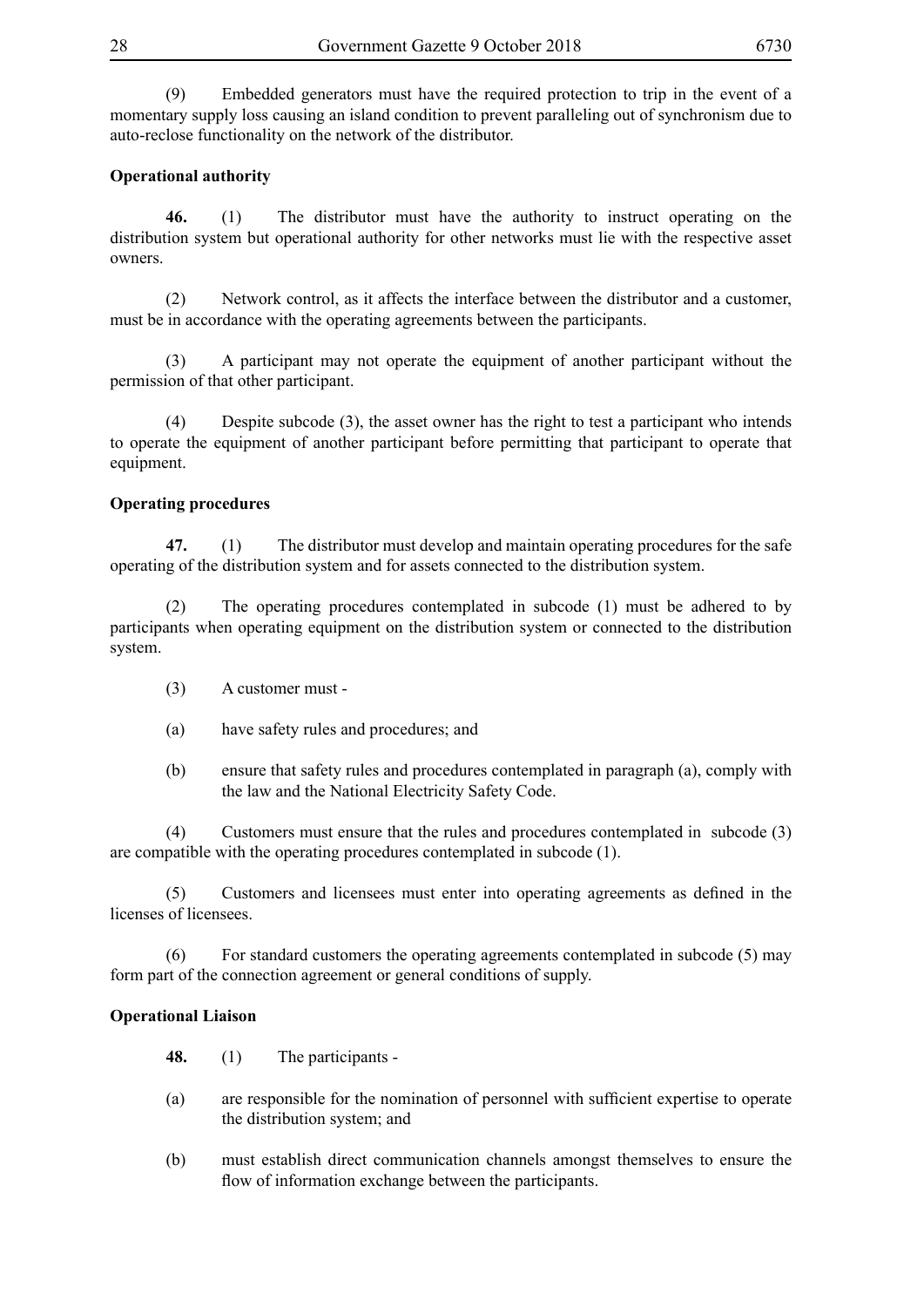(2) If a participant experiences an emergency that participant must notify other participants and -

- (a) the other participants must assist to an extent necessary to ensure that the emergency does not jeopardise the operation of the distribution system or health of plant; and
- (b) that participant must ensure that the emergency notification contains sufficient details in describing the event including the cause, timing and recording of the event to assist the recipient in assessing the risk and implications to the distribution system or the equipment of the customer.

(3) For planned events which may have an operational effect on the distribution system or on the equipment of a customer connected to the distribution system, the participants must notify each other on whose equipment the operational event may have an effect.

(4) In the event that it is physically possible for a customer to transfer load or embedded generators from one point of supply to another by performing switching operations on the network of a customer the operating agreement must cover at least the operational communication and notice period requirements and switching procedures for such load transfers.

(5) The embedded generator must in consultation with a specific distributor compile both a comprehensive maintenance philosophy and a test and inspection plan for all equipment, systems and protection schemes installed at the connection point addressing concerns from both parties.

(6) The distributor and customers must agree on the bus bar configuration at each point of supply during normal and emergency conditions and the details of the configuration must be included in the operating agreement between the participants.

# **Emergency and contingency planning**

**49.** (1) The distributor must develop and maintain a distribution system emergency procedures manual to manage the system contingencies and emergencies that are relevant to the performance of the distribution system and the interconnected power system.

(2) A contingency plan in accordance with subcode (1) must be developed in consultation with all participants and must be consistent with internationally acceptable utility practices and must include -

- (a) under-frequency load shedding;
- (b) prevention of voltage slide and collapse;
- (c) meeting national disaster management requirements including the necessary minimum load requirements;
- (d) forced outages at all points of interface; and
- (e) supply restoration.

(2) Emergency plans must allow for safe and orderly recovery from a partial or complete system collapse, with minimum impact on customers.

(3) Contingency or emergency plans must be periodically tested with simulations or other approved methodologies and the results must be appropriately documented.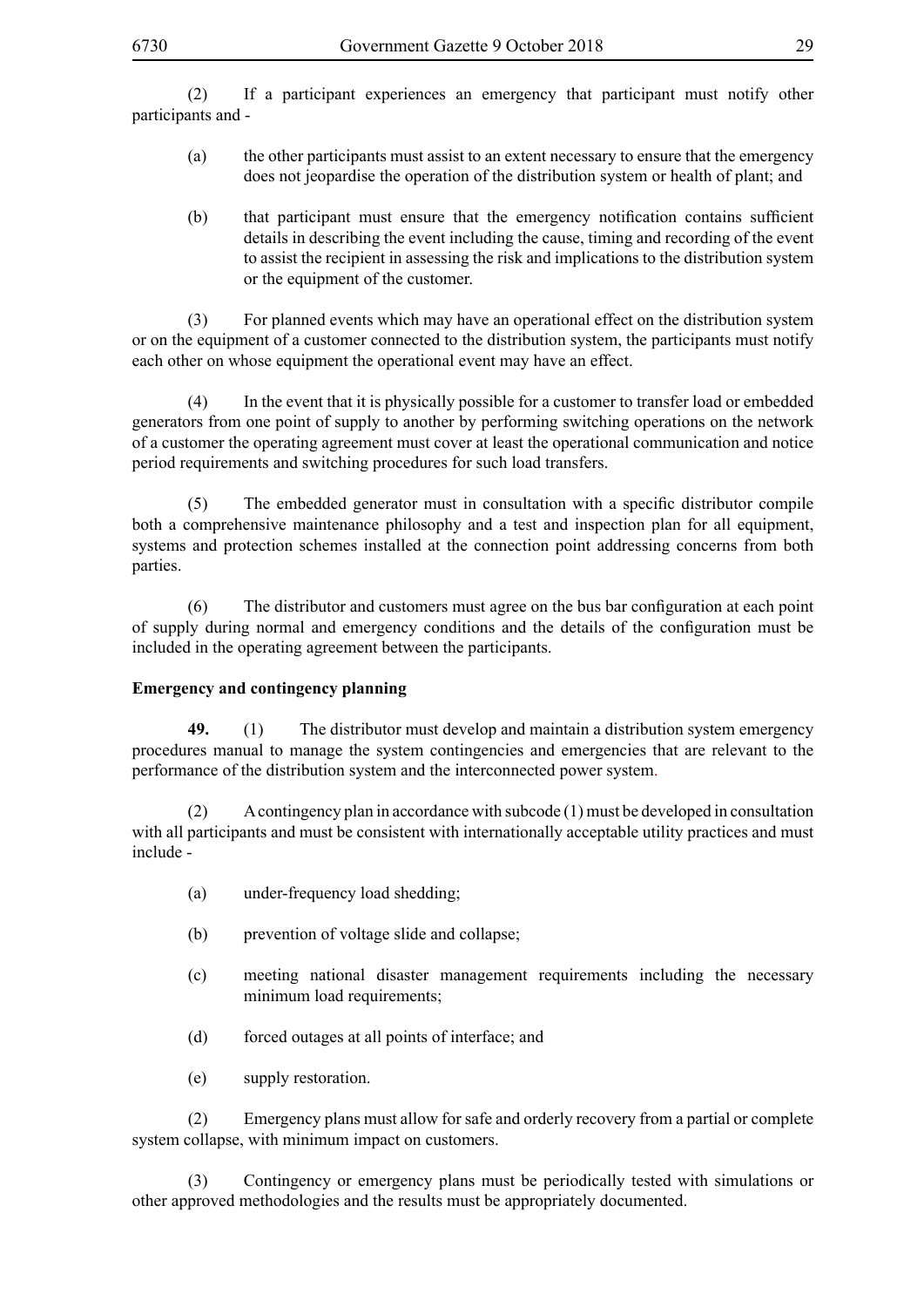30 Government Gazette 9 October 2018 6730

(4) If the tests contemplated in subcode (3) cause undue risk or undue cost to a participant, the distributor must take that risk or cost into consideration when deciding whether to conduct the test.

(5) The tests contemplated in subcode (3) must be carried out at a time that is least disruptive to the participants and the costs of the tests must be paid for by the respective asset owners. (6) The distributor must ensure the co-ordination of the tests contemplated in subcode

(3) in consultation with all affected participants.

(7) The distributor must, in consultation with the transmission company and system operator, set the requirements and implement:

- (a) automatic and manual under frequency load shedding in accordance with the requirements of the system operator;
- (b) automatic and manual under voltage load shedding to prevent voltage collapse; and
- (c) manual load shedding to maintain network integrity.

(8) Participants must make available loads and schemes to comply with these requirements.

- (9) The distributor is responsible for -
- (a) determining emergency operational limits on the distribution system;
- (b) updating the emergency operational limits contemplated in paragraph (a) periodically; and
- (c) making the emergency operational limits contemplated in paragraph (a) available to the participants.

(10) The distributor must conduct network studies which may include but not be limited to load flow, fault level, stability and resonance studies to determine the effect that various component failures would have on the reliability of the distribution system.

# **Operation during abnormal conditions**

**50.** (1) Operation under abnormal operating conditions must comprise all conditions deviating from normal operation.

(2) During abnormal operating conditions the distributor must be obliged to take necessary precautionary measures to prevent network disturbance from spreading and to restore supply to customers.

(3) The distributor must cooperate with the transmission network service provider in taking corrective measures in the event of abnormal conditions on the distribution system.

(4) The corrective measures must include both supply-side and demand-side options and where possible warnings must be issued by the distributor on expected utilisation of any contingency resources.

(5) The distributor must be entitled to disrupt some sections of the network in the event of a prolonged disturbance resulting from unsuccessful corrective measures undertaken.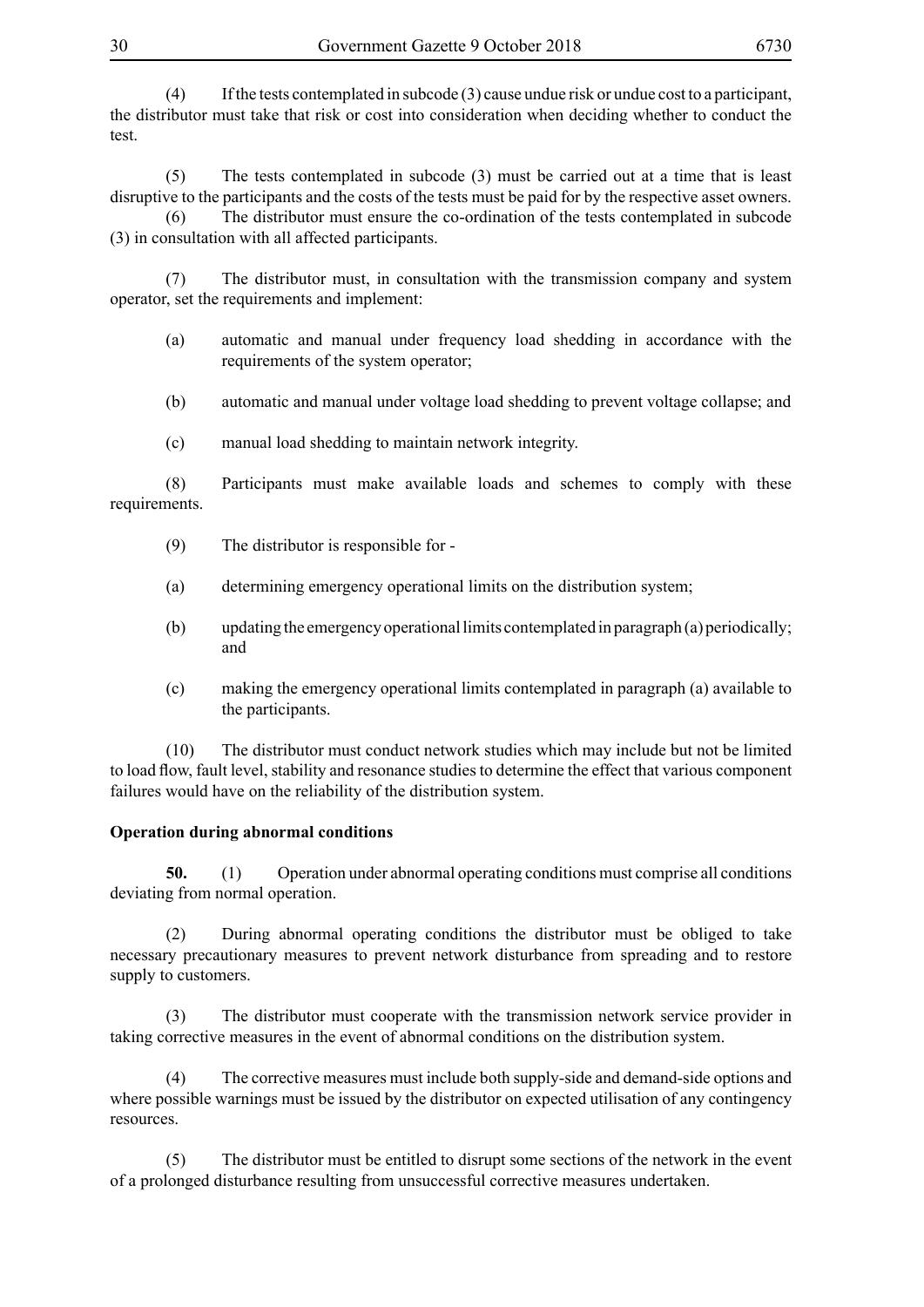(6) Termination of the use of emergency resources must occur with the order of return being determined by the most critical loads, first in terms of safety and then plant. 

(7) During emergencies that require load shedding, the request to shed load must be initiated in accordance with agreed procedures prepared and published by the distributor.

#### **Independent action by participants**

**51.** (1) A participant has the right to reduce supply or demand or disconnect a point of connection under emergency conditions if the reducing of supply or demand or the disconnection of a point of connection is necessary for the protection of life or equipment.

(2) A participant must give advance notice of the action contemplated in subcode (1) if possible for, amongst other emergency conditions, hot connections, solid breakers and malfunctioning protection.

(3) During customer emergencies that require load shedding, the request to shed load must be initiated in accordance with agreed procedures prepared and published by the distributor.

#### **Demand and voltage control**

- **52.** (1) The distributor must implement demand control measures when -
- (a) instructed to do so by the system operator;
- (b) abnormal conditions exist on the distribution system;
- (c) multiple outage contingency exists resulting in island grid operation; or
- (d) any other operational event exists which the distributor considers to warrant the implementation of demand control measures for the safe operation of the distribution system.
- (2) Demand control must include but is not limited to -
- (a) customer demand management;
- (b) customer disconnection;
- (c) automatic low frequency disconnection;
- (d) emergency manual disconnection;
- (e) voluntary load curtailment; and
- (f) manual load dropping.

(3) The distributor must develop load reduction procedures to reduce load in a controlled manner by reducing or disconnecting certain customer loads.

(4) The distributor must coordinate all the demand control measures undertaken with affected customers.

(5) Distribution system voltages must be controlled during normal operation to be at least within statutory limits at the points of supply and otherwise as agreed with customers.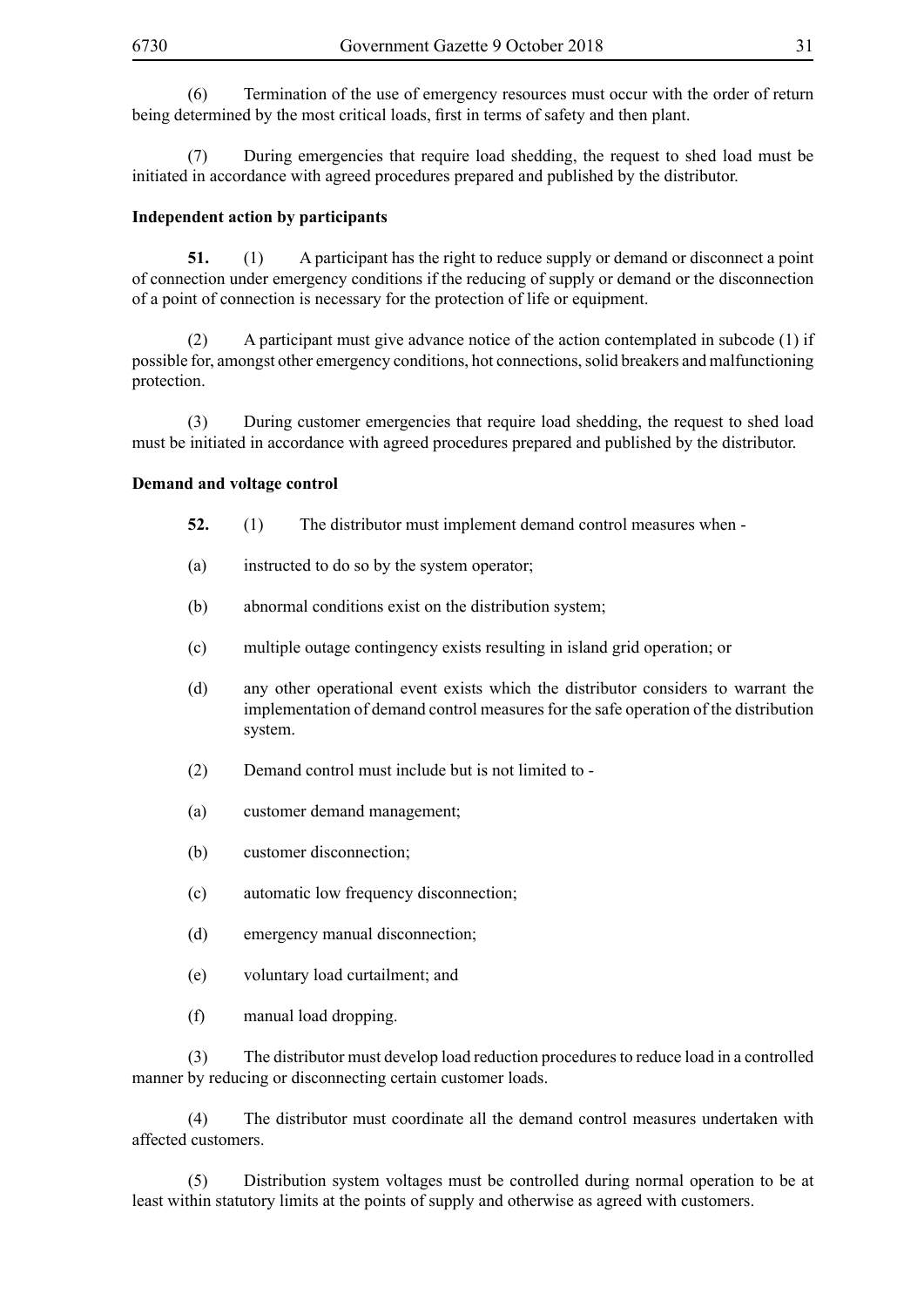(6) The distributor is responsible for maintaining reactive power management including all facilities for reactive power compensation on the distribution system and the other connected generating units to ensure compliance with the agreed specified limits, operational voltage parameters and power factor parameters.

## **Fault reporting and analysis or incident investigation**

**53.** (1) The distributor and end-use customers must report the loss of major loads (>2.5MW) to the transmission system operator within 15 minutes of the event occurring and warning of the reconnection of the loads must similarly be given with at least 15 minutes advance notice.

(2) The participants must report to the control centre of the distributor or appointed person all major incidents occurring on the participants' installation or incidents occurring on the distribution system that would potentially affect the overall performance and reliability of the distribution system including but not limited to -

- (a) voltage or frequency outside statutory limits;
- (b) deviations from load drawn from the distribution system; or
- (c) major breakdowns of equipment supplying power to the customers.
- (3) Despite subcode (2) the distributor must -
- (a) investigate any incident that materially affected the quality of the service to another participant including interruptions of supply, disconnections, under or over voltage or frequency incidents and quality of supply contraventions;
- (b) avail a preliminary incident report after three working days and a final report within three months; and
- (c) initiate and co-ordinate the investigation contemplated in paragraph (a) and arrange for the writing of the report contemplated in paragraph (b) and involve all affected participants.

(4) The participants contemplated in subcode (3)(c) must make all relevant information available to the distributor and participate where reasonably required and the distributor must make the report contemplated in subcode (3)(b) available to any requesting participant within the confidentiality constraints.

- $(5)$  The report contemplated in subcode  $(3)(b)$  must include at a minimum, the -
- (a) date and time of the incident;
- (b) location of the incident;
- (c) duration of the incident;
- (d) equipment involved;
- (e) description of the incident;
- (f) demand control measures undertaken;
- (g) embedded generation interrupted;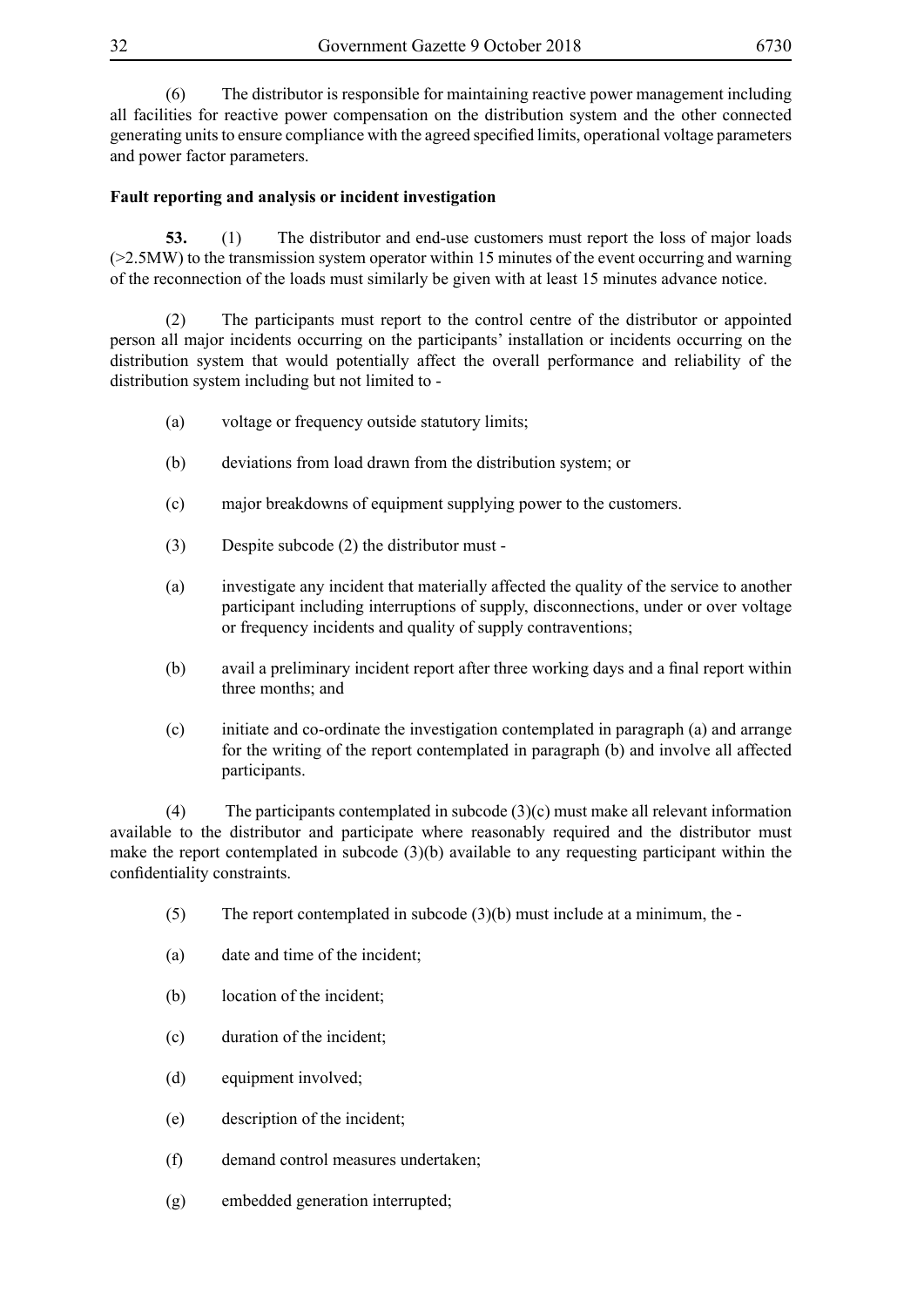- (h) frequency response achieved;
- (i) estimated date and time of return to normal service;
- (j) customer load tripped in MW and energy lost when incident occurred or as a direct result of incident not including any demand control measures taken; and
- (k) estimated number of customers having lost supply.

(6) A participant may request an independent audit of the report contemplated in subcode (3)(b) at own cost and if the audit findings disagree with the report, the participant may follow the dispute resolution mechanism but if the audit findings agree with the report the report recommendations must stand.

- (7) Recommendations that require a change in the Distribution Grid Code must -
- (a) be submitted to the review process contemplated in codes 10, 11 and 12 of the Transmission Grid Code; and
- (b) only be implemented upon approval of the amendment.

(8) All other recommendations must be implemented by the participant within a time frame of -

- (a) three working days for the preliminary incident report under subcode (3)(b); and
- (b) three months for the final report under subcode  $(3)(b)$ .

#### **Distributor maintenance program**

**54.** (1) A distributor must have a maintenance philosophy against which their maintenance practices and programs are compiled and documented in accordance with good practice and any rules, standards or guidelines of the Board that may apply.

(2) The documented maintenance programs contemplated in subcode (1) must be auditable.

(3) The distributor must compile an annual maintenance plan in line with the budget period and provide for sufficient budget to execute that plan.

(4) Accurate records of maintenance done must be kept for a period of five years.

(5) Scheduling of planned outages must coincide with the maintenance requirements of other participants connected to the affected network.

(6) A distributor must, at least five days in advance of a planned outage, inform participants that may be affected by that planned outage.

#### **Testing and monitoring**

**55.** (1) The distributor must reserve the right to test and monitor any equipment or customer installation connected to the distribution system to ensure that the customers are not operating outside the technical parameters specified in any part of the Distribution Grid Code and other applicable standards which the customers are required to comply with.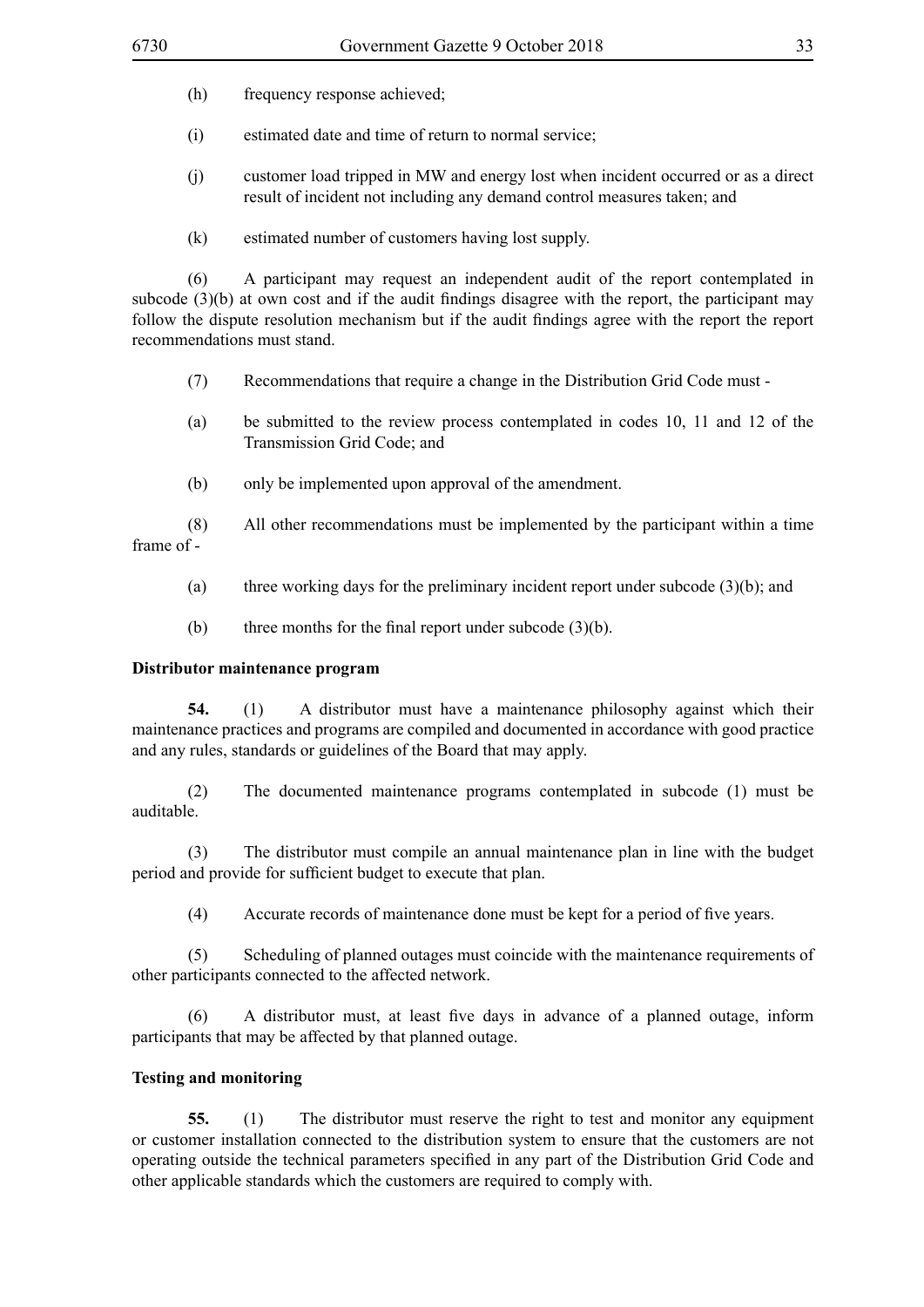(2) Despite subcode (1), the distributor must inform the customer about any routine test and monitoring the distributor intends to undertake on the installation of the customer.

(3) A customer found to be operating outside the technical parameters must within such time agreed upon by the participants involved remedy the situation or disconnect from its network the equipment causing problems.

# **Safety coordination**

**56.** (1) The distributor must in accordance with the relevant legislation governing health and safety in the workplace establish health and safety management guidelines to ensure the health and safety of personnel working on the distribution system or any equipment connected to the distribution system.

(2) The health and safety management guidelines contemplated in subcode (1) must have a set of rules and instructions for implementing safety precautions on Medium Voltage and High Voltage equipment and the participants must adopt these rules and any work done on the distribution system or on the installation of the customer must be governed by these rules.

(3) Despite subcode (2), the health and safety management guidelines must contain details of, but not be limited to -

- (a) safety coordination procedures;
- (b) appointment of safety coordinators or authorised safety personnel;
- (c) safety logs and record of safety precautions;
- (d) location of safety precautions;
- (e) implementation of safety precautions;
- (f) environmental safety issues; and
- (g) documentation control.

(4) The participants must coordinate the appointment of safety personnel and must agree on the duties to be carried by the appointed persons.

#### **Disconnection and reconnection**

**57.** (1) The distributor may disconnect supply to the supply address of the customer if the customer fails to comply with the written notice of non-compliance issued by the distributor or any arrangement entered into by the distributor and the customer which the customer has failed to comply with including non-compliance with the applicable standards of the distributor.

(2) The distributor may interrupt or disconnect supply if a threat of injury or material damage is anticipated as a result of the malfunctioning of the electrical installation equipment on the premises of the customer or on the distribution system which may result in any of the following:

- (a) planned or unplanned maintenance on the distribution system or customers installation;
- (b) load shedding;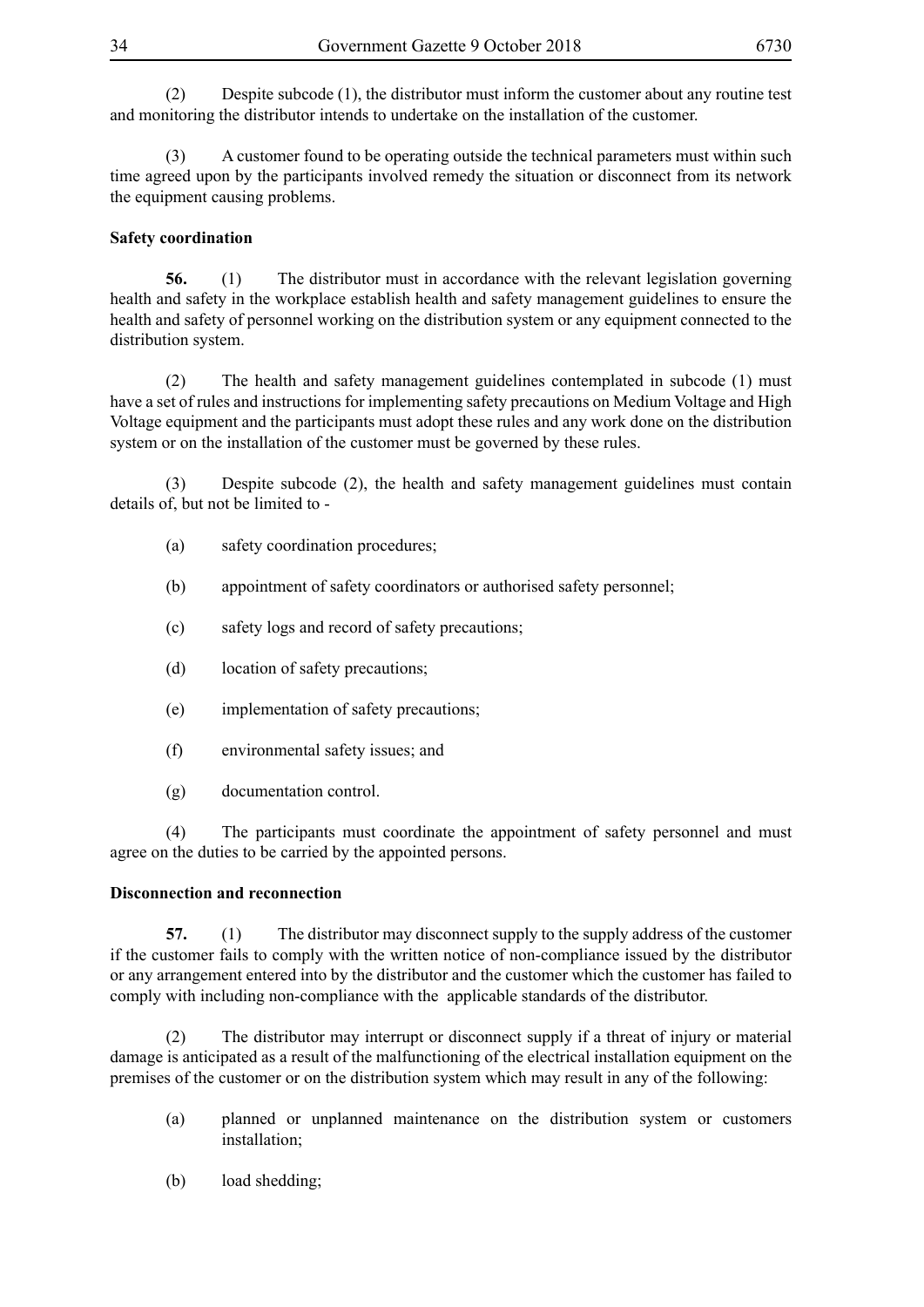- (c) installation of new supply or restoration of supply to other customers; or
- (d) instruction from the transmission network service provider.

(3) The distributor may disconnect immediately without notice the supply to the supply address of the customer if:

- (a) the supply of electricity to a customer is used anywhere else other than at the premises of the customer as specified in the connection agreement.
- (b) a customer takes, at the supply address of the customer, electricity supplied to another customer.
- (c) a customer tampers with or permits tampering with the meter and associated components.
- (d) a customer causes or allows electricity supply to the supply address of the customer to bypass the meter.

(4) A customer, with demand meter, must give written notice to the distributor of any intended voluntary disconnection.

(5) The distributor must reconnect supply to the customer on request by the customer or retailer on behalf of the customer subject to compliance with the relevant provisions of the Distribution Grid Code and other distributor applicable standards including the timing of reconnection and any reconnection charge imposed by the distributor.

#### **Commissioning**

**58.** (1) All aspects of commissioning, by participants, of new equipment associated with the distribution system connection, or re-commissioning of such existing equipment, must be agreed in writing with the distributor, acting reasonably, before such commissioning starts.

- (2) The said aspects must include, but not be limited to the following:
- (a) commissioning procedures and programmes;
- (b) documents and drawings required;
- (c) proof of compliance with standards;
- (d) documentary proof of the completion of all required tests;
- (e) SCADA information, to be available and tested before commissioning; and
- (f) site responsibilities and authorities.

(3) Participants must give minimum notice of one month, unless otherwise agreed, from the date of receipt of the request for all commissioning or re-commissioning.

(4) Where commissioning is likely to involve a requirement for dispatch or operating for test purposes, the participant must notify the distributor of that requirement and of reasonable details as to the duration and type of testing required.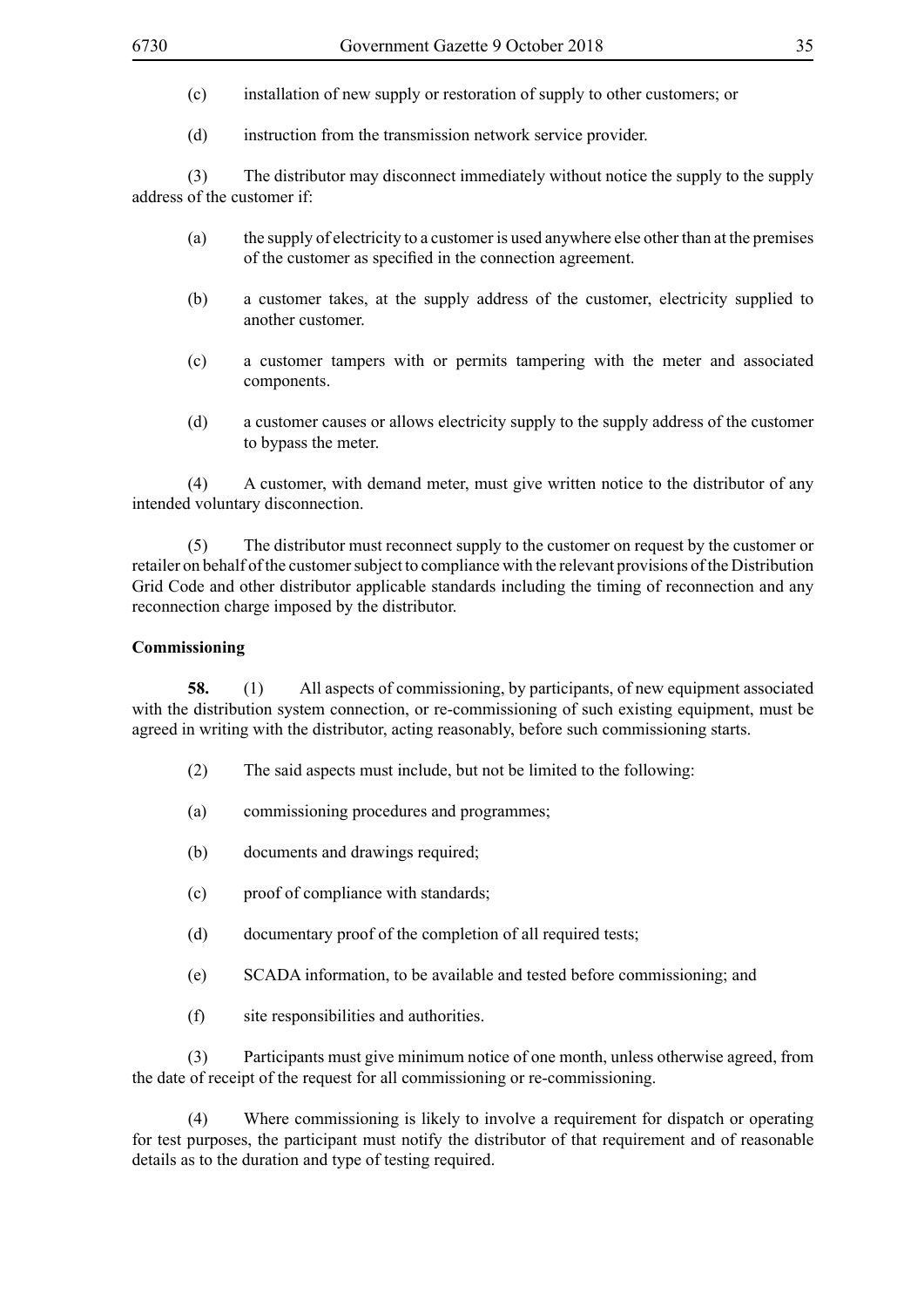(4) When commissioning equipment at the point of connection, the distributor must liaise with the affected participants on all aspects that could potentially affect the participants' operation.

(5) The distributor and participants must perform all commissioning tests required in order to confirm that the plant and equipment, of that distributor and the participants, meet all the requirements of the Distribution Grid Code that have to be met before going on-line.

#### PART 2

#### MAINTENANCE COORDINATION OR OUTAGE PLANNING AND TELE-CONTROL

#### **Responsibilities of distributor**

**59.** (1) The distributor must, with reference to the outage plans of the relevant network service provider and the outage plans of the relevant generator, compile the daily outage schedule which must -

- (a) endeavour to cater for the planned maintenance and commissioning of new equipment;
- (b) describe the planned outage;
- (c) identify the risks and impact on network performance in accordance with the relevant quality of supply and service standard;
- (d) describe the practical contingency plans devised to counter risks; and
- (e) define the roles and responsibilities of the personnel designated to manage and minimise the impact of these outages on the distribution system and its users.
- (2) The distributor must co-ordinate relevant outages with the system operator.

(3) The distributor may require from the customers information regarding major plant and associated equipment which may affect the performance of the distribution system and may require additional resources to be committed during the outage planning process.

(4) Customers with own generation and embedded generators with a capacity greater than 1MW and not subject to central dispatch must furnish to the distributor information on planned outages in order for the distributor to properly plan, and coordinate its control, maintenance and operation activities.

The distribution outage plans must be adjusted to coordinate with the transmission outage plan which must further be coordinated with the generation outage plan.

(6) The distributor, transmission company and generation services must meet regularly on dates agreed upon by the participants to revise, discuss and produce a coordinated outage plan.

(7) The distribution outage plan must be submitted to the Board upon request.

#### **Risk-related outages**

**60.** (1) All risk-related outages must be scheduled with an executable contingency plan in place and the compilation of the contingency plan is the responsibility of the relevant distributor.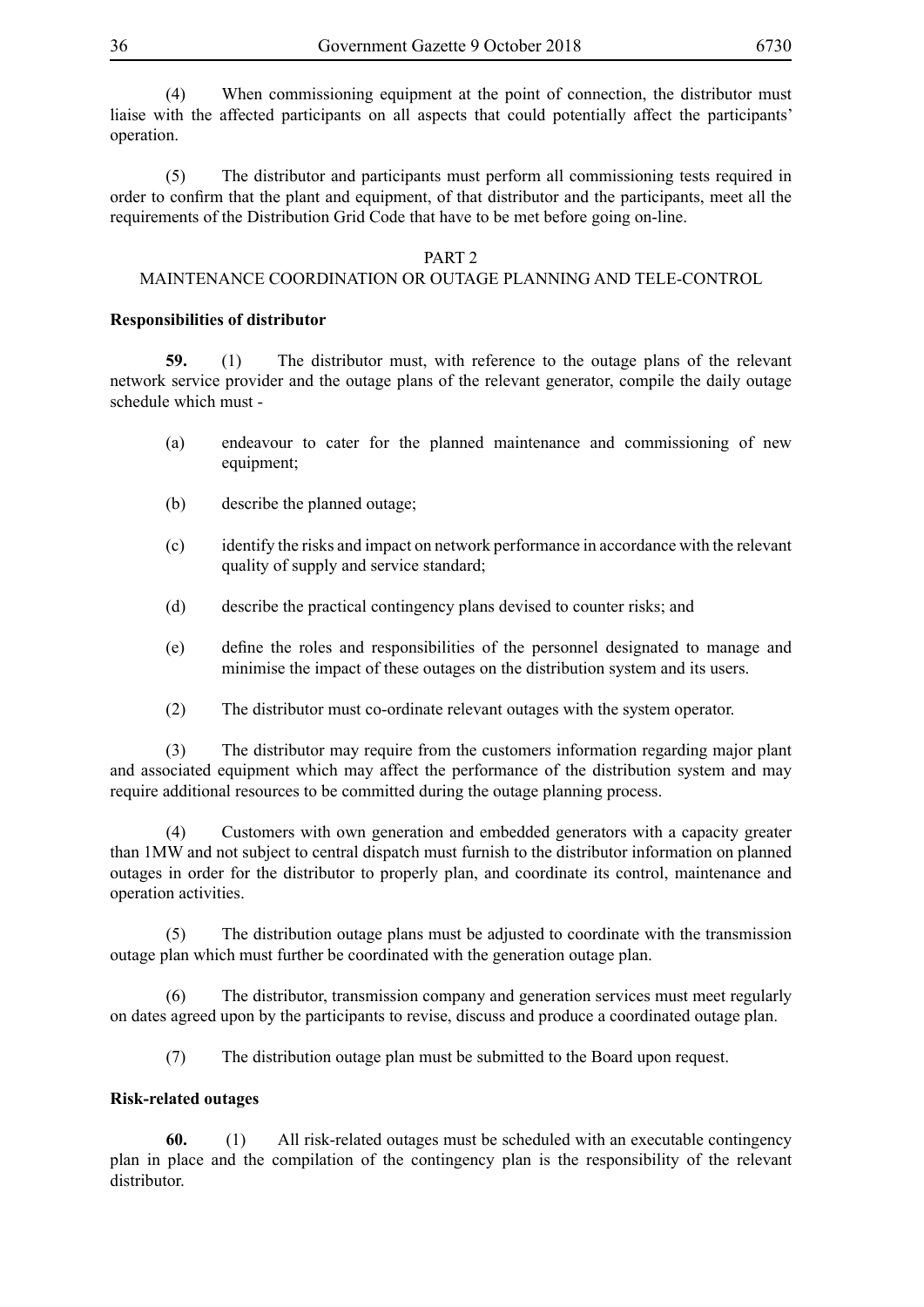- (2) A contingency plan contemplated in subcode (1) must address the -
- (a) safety of personnel;
- (b) security and rating of equipment; and
- (c) continuity of supply.

(3) The relevant control centres must confirm that it is possible to execute the contingency plan contemplated in subcode (1) successfully.

#### **Refusal or cancellation of outages**

**61.** (1) A participant may not unreasonably refuse or cancel a confirmed outage and a participant may not unreasonably postpone or cancel a previously accepted outage.

(2) The direct costs related to the cancellation or postponement of an outage must be borne by the respective asset owners.

#### **Communication of system conditions, operational information and distribution system performance**

**62.** (1) The distributor is responsible for providing participants with operational information as may be agreed which must include information regarding planned and forced outages on the distributor.

(2) The distributor must inform participants of any network condition that is likely to impact the short and long-term operation of that participant.

- (3) The distributor must -
- (a) record the operational information as specified in code 82; and
- (b) avail the information recorded as contemplated in paragraph (a) to a participant if the participant requests for that information.

#### **Unplanned interruptions or outages**

**63.** (1) In case of unplanned interruptions or outages the distributor may require a customer to comply with reasonable and appropriate instructions from the distributor and may further -

- (a) require the customer to provide the distributor emergency access to customer owned distribution equipment normally operated by the distributor or distributor owned equipment on the property of the customer;
- (b) interrupt supply to the customer to effect repairs to the distribution system; and
- (c) require customers with permanently connected back up facilities to notify the distributor regarding the presence of such equipment.

(2) The distributor must make arrangements to notify the participants about the expected duration and other details of the unplanned interruptions contemplated in subcode (1).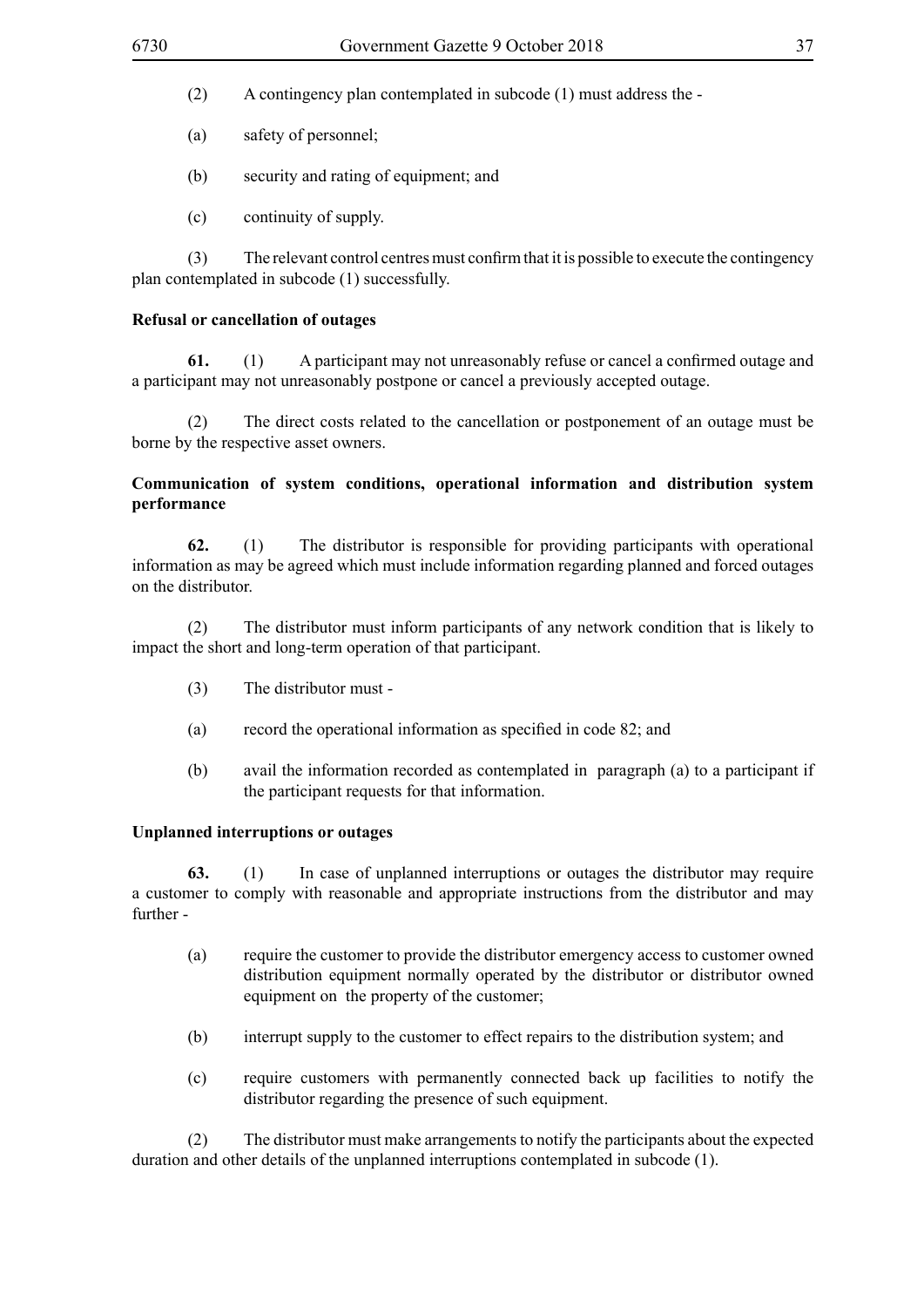#### **Planned interruptions or outages**

**64.** For planned interruptions or outages, the distributor must provide the affected customers with information relating to the expected date of the outage, time and duration of the outage and must establish reasonable means of communication to the customers for outage related enquiries.

#### **Tele-Control**

**65.** Where tele-control facilities are shared between the distributor and other participants, the distributor must ensure that operating procedures are established in consultation with the participants.

#### CHAPTER 4 DISTRIBUTION SYSTEM METERING

#### **Principles of distribution metering**

**66.** (1) The following points must have a metering installation -

(a) each point of supply connecting an end-use customer to the distribution system;

(b) each point of connection between a generator and the distribution system; and

(c) each point connecting the distribution systems of Namibia to a neighbouring country.

(2) The type of metering installation at each metering point as contemplated in subcode (1) must comply with the NRS 057 metering specifications.

(3) Customers with a maximum demand of 5 MVA or more and generators and connections to neighbouring countries must have main and check metering and there must be separate main and check CT cores but one dedicated VT must be allowed.

(4) A metering point may be located at a point other than the point of connection or the point of supply by mutual agreement between the participants.

Customers may request the installation of their own separate check meters and any extra costs must be paid for by the requesting customer and the distributor must install and control the check meters.

(6) For a customer wishing to make a micro renewable infeed into the distribution system -

- (a) the installation must not be metered using a pre-paid meter;
- (b) the installation must have a meter capable of measuring active power flow in both directions;
- (c) unless the distributor has a small scale infeed tariff approved by the Board the energy supplied by the customer into the distribution system must be compensated by the distributor at the same energy rate as payable by the customer to the distributor for energy supplied to the customer; and
- (d) the installation must, where applicable, comply with net metering rules made by the Board under section 3(4)(f) of the Act.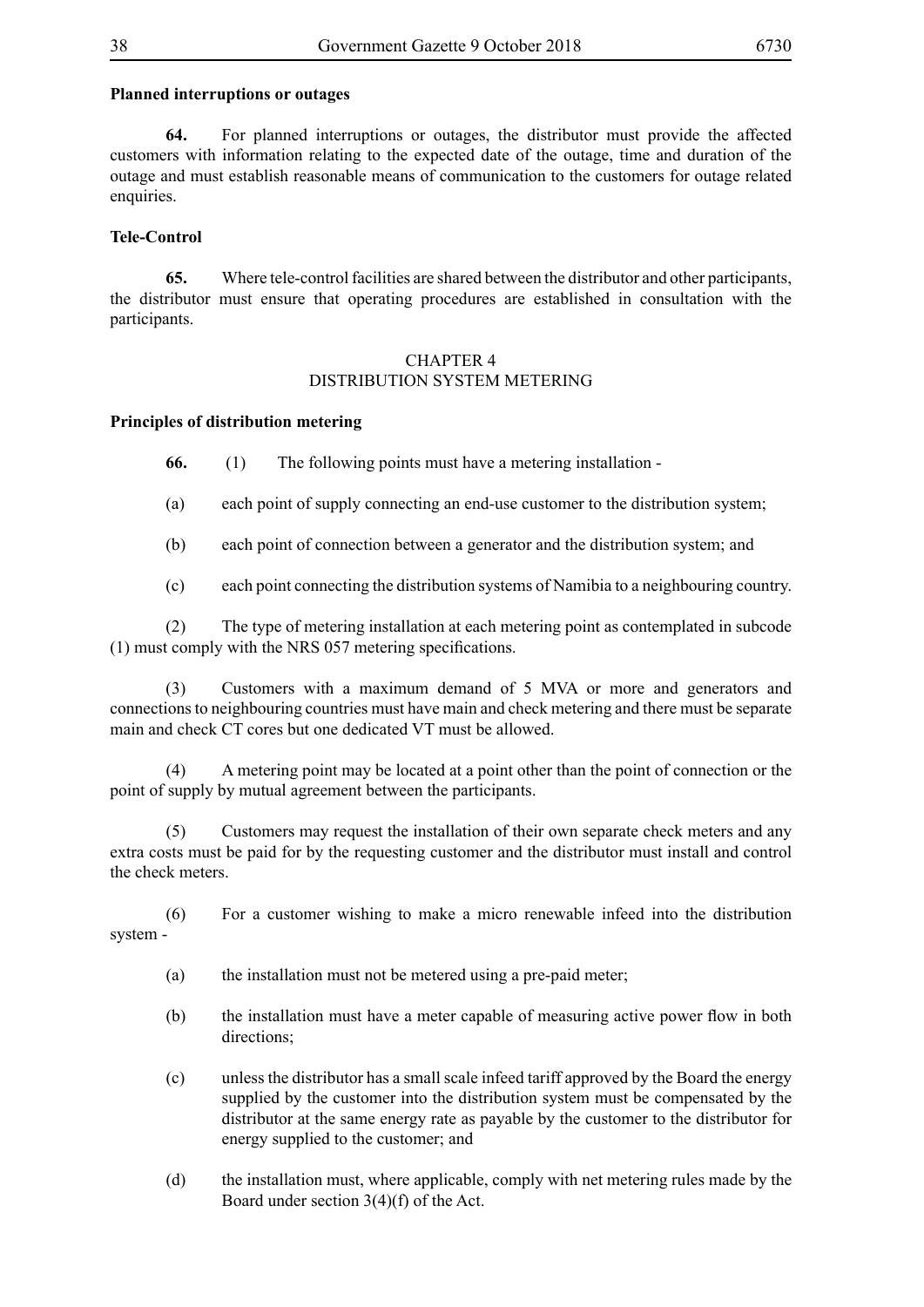#### **Responsibility for metering installations**

**67.** (1) For the purposes of this code, the distributor must be the owner of the meter and metering installation.

(2) Metering equipment owned by the licensee, retailer or metering service provider but installed on the premises of the customer must remain the property of the service provider.

(3) Except with written consent by the owner, access by customers or customer representatives to meters, metering circuits and metering data must be restricted to ensure that the integrity of the metering device, metering installation and meter data are not at risk.

(4) Unless prior written approval has been obtained customers or customer representatives may not have direct physical access to meters including access gained by downloading the metering information from the meter directly through the digital communication interface or remotely through any communication media such as a modem.

(5) Despite subcode (4) requests from customers to read their own meters must not be unreasonably refused.

(6) Except with written consent by the owner, customers or customer representatives may not install any metering or other equipment integrated into the licensees CT and VT metering circuits, test blocks, terminals or any portion forming part of the electrical metering installation.

(7) A customer on whose premises metering equipment is installed but owned and operated by the licensee, metering service provider or retailer must provide reasonable access to the metering equipment but an official identification must be produced on request.

(8) Where a metering installation is situated in a restricted area the procedures stated in NRS047, applicable legislation or agreed on by the parties must be followed to gain access to the equipment.

(9) If a customer or his representative requires real time energy pulses (kWh  $&$  kVArh) at a metering installation, the licensee must provide the real-time energy pulses through mutual agreement and the customer must pay the costs of installation in that event.

(10) Any changes that may affect the authorised and safe access of the parties to the metering equipment must be reported as soon as it is brought to the attention any of the parties.

(11) Customers must not tamper or permit tampering with metering equipment owned by the licensee.

 $(12)$  The distributor is responsible for ensuring that all points identified as metering points in accordance with the principles of the previous sections have metering installations.

(13) The distributor is responsible for managing and collecting metering information.

(14) Participants connected to or wanting to connect to the distribution system must provide the distributor with all information considered necessary to enable performance of its metering duties.

(15) In the event of a metering installation being positioned between two distributors -

(a) both distributors are responsible for installing and maintaining the metering installation in accordance with the requirements of this code;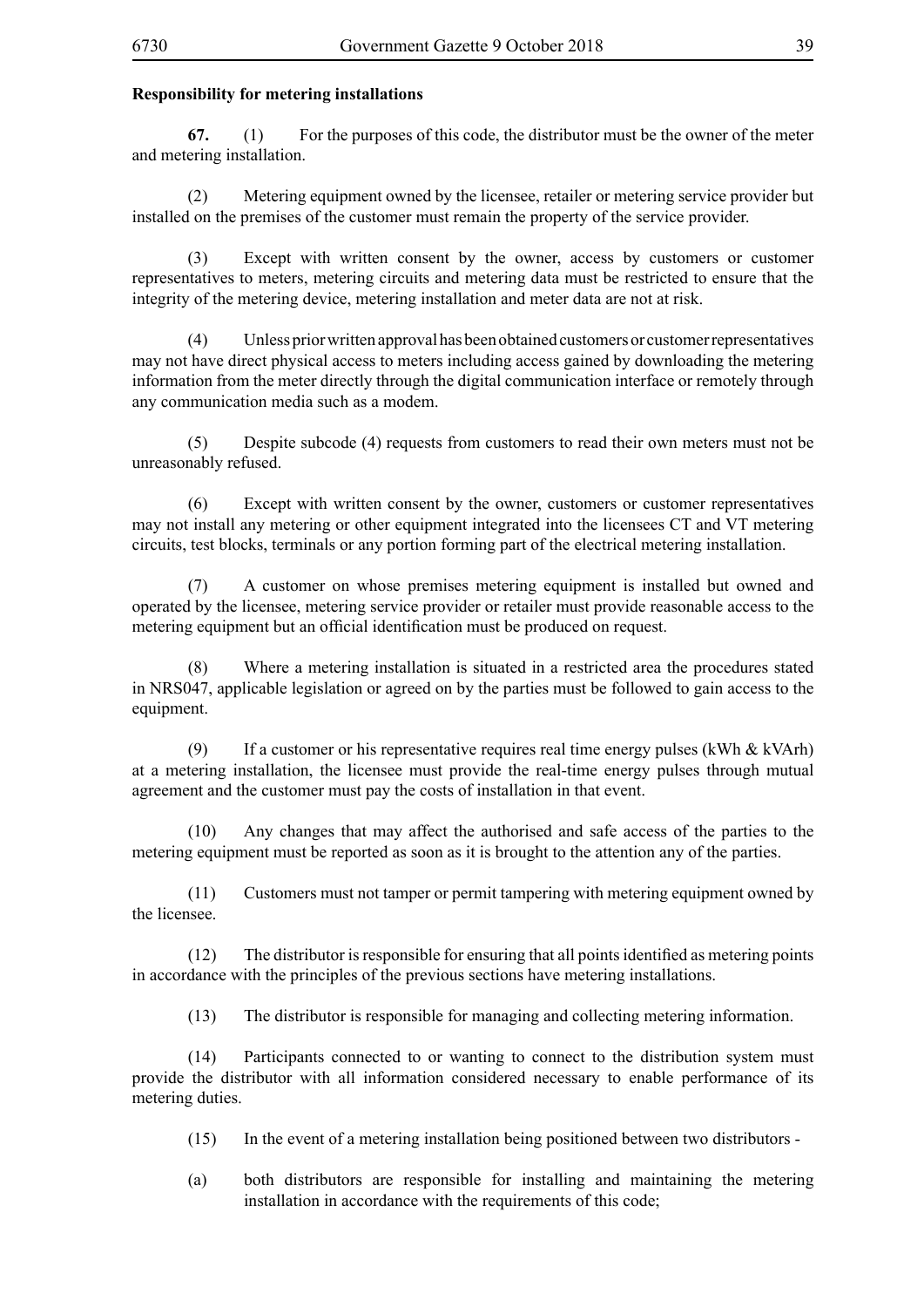- (b) all costs related to the metering installation must be paid for by both distributors; and
- (c) the distributors must ensure that the transmission metering administrator is given remote or electronic access to the metering installation where appropriate and if access to the metering installation compromises the security of the installation then metering data must be supplied to the transmission metering administrator on a daily basis in an appropriate format if required.

#### **Metering installation components**

**68.** (1) The following principles apply to all metering installations for customers with a maximum demand of 5 MVA or more and to generators and connections to neighbouring countries:

- (a) the meter or recorder must be able to store data in memory for 35 days or more;
- (b) data stored in either a meter or a recorder must be remotely and locally retrievable;
- (c) a meter must be remotely interrogated on a daily basis where possible or as mutually agreed by the affected participants;
- (d) a meter must be visible and accessible, but the access must be restricted to only persons authorised by the distributor;
- (e) data for customers must be historical data situated on a secure server and when required by a customer metering impulses must be provided by a distributor to the customer;
- (f) a telecommunications medium must be connected to the meter or recorder contemplated in paragraph (a) where possible; and
- (g) the meter data retrieval process must be a secure process whereby meters or recorders are directly interrogated to retrieve billing information from their memories.
- (2) The following principles apply to all metering installations:
- (a) the accuracy of meters and recorders must be in accordance with the minimum requirements of NRS 057-2;
- (b) commissioning of the metering installation and metering data supporting systems must take place in accordance with the requirements of NRS 057;
- (c) both active and reactive energy must be measurable without compromising any requirements of this code where applicable;
- (d) the meters must measure both active and reactive energy flow in both directions where applicable; and
- (e) the meters must be configured to store or record metering data in half-hourly integration periods.
- (3) If a metering installation is used for purposes other than metering data -
- (a) the use must not in any way obstruct metering data collection and accuracy requirements;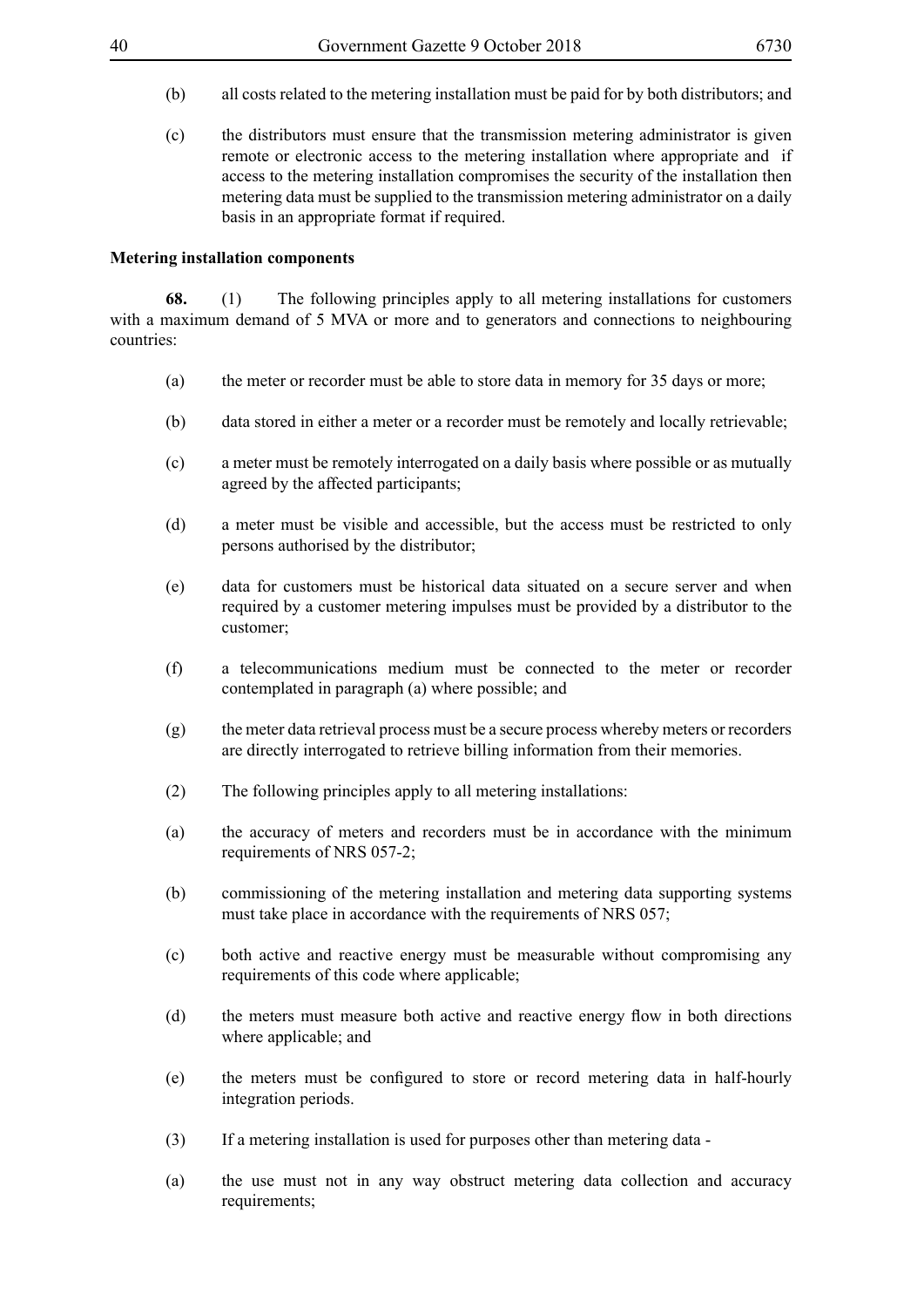- (b) the secondary use must be communicated to all participants who may be affected by the secondary use of the installation; and
- (c) no secondary user must interfere with VT or CT circuitry.
- (4) Metering installations must be audited in accordance with NRS 057 or equivalent.

#### **Data validation**

- **69.** (1) Data validation must be carried out in accordance with NRS 057.
- (2) In the event of -
- (a) electronic access to the meters not being possible;
- (b) an emergency bypass or other schemes having no metering system; or
- (c) metering data not being available, the distributor may resort to
	- (i) manual meter data downloading;
	- (ii) estimation or substitution subject to mutual agreement between the affected parties;
	- (iii) profiling; or
	- (iv) reading of the meter at scheduled intervals.
- (3) In the event of an estimation having to be made -
- (a) a monthly report must be produced for all estimations made; and
- (b) the estimation may not be made on three or more consecutive time slots but if that estimation is made the distributor must ensure that the meters are downloaded for the billing cycle.

(4) Not more than 10 slots may be estimated per meter point per month but if that estimation is made the distributor must ensure that the meters are downloaded for the billing cycle.

#### **Data verification**

**70.** In addition to the NRS 057 verification requirements meter readings must be compared with the metering data base at least once a year.

#### **Metering database**

**71.** (1) The distributor must create, maintain and administer a metering database containing the following information:

- (a) name and unique identifier of the metering installation;
- (b) the date on which the metering installation was commissioned;
- (c) the connecting parties at the metering installation;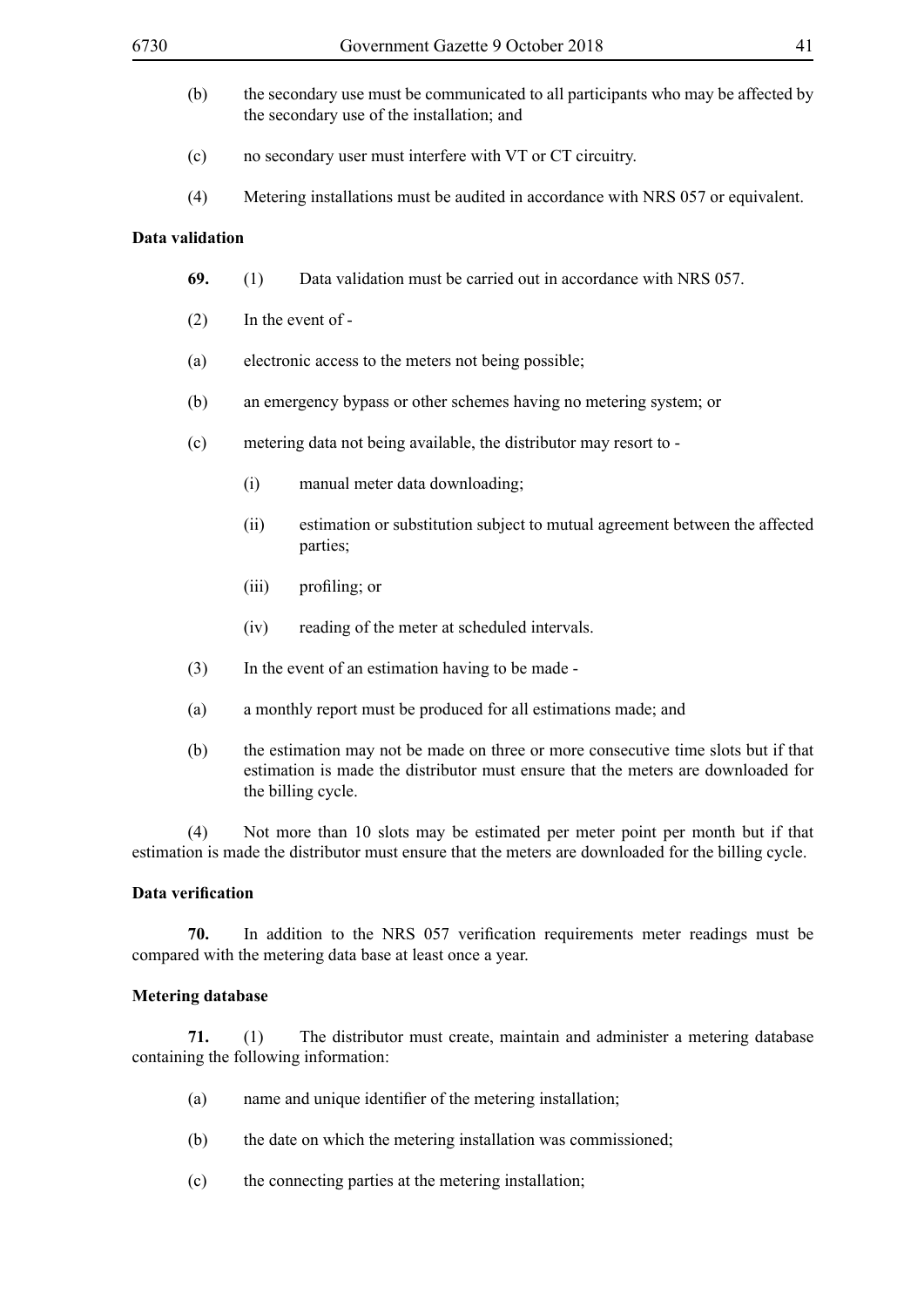- (d) maintenance history schedules for each metering installation;
- (e) telephone numbers used to retrieve information from the metering installation;
- (f) type and form of the meter at the metering installation;
- (g) fault history of a metering installation; and
- (h) commissioning documents for all metering installations.

(2) Information relating to raw and official values as indicated in section 4.2 of the NRS 057-4 must form part of the metering database and must be retained for at least five years for audit trail purposes.

# **Testing of metering installations**

**72.** (1) Commissioning, auditing and testing of metering installations must be done in accordance with the NRS 057-4 specification.

(2) A participant may request the Board that testing of a metering installation be performed and that request may not be unreasonably refused but the costs of the testing must be for the account of -

- (a) the requesting participant if the meter is found to be accurate; or
- (b) the account of the distributor if the meter is found to be inaccurate.

# **Metering database inconsistencies**

**73.** In the event of testing revealing that data in the metering database is inconsistent with the data in the meter, the distributor must inform all affected participants and corrections must be made to the official metering data and the associated billing to an extent as reasonably agreed between the parties.

# **Access to metering data**

**74.** (1) Metering data must be accessed through a central database that stores all customer information and is maintained by the distributor.

(2) The distributor must control access to all metering installations.

(3) Electronic access to the meters may not be granted to the customer or any other party unless special permission has been granted by the Board.

(4) Schedules for accessing metering data from the central database must be administered by the distributor in line with section 4.2.3 of the NRS 057-4.

(5) All security requirements for metering data must be as specified in NRS 057.

(6) Official metering data must be made available by the licensee on request by the customer in a format agreed on by the parties and the distributor may levy a charge for the provision of that data which is in relation to the cost of providing the data.

# **Confidentiality**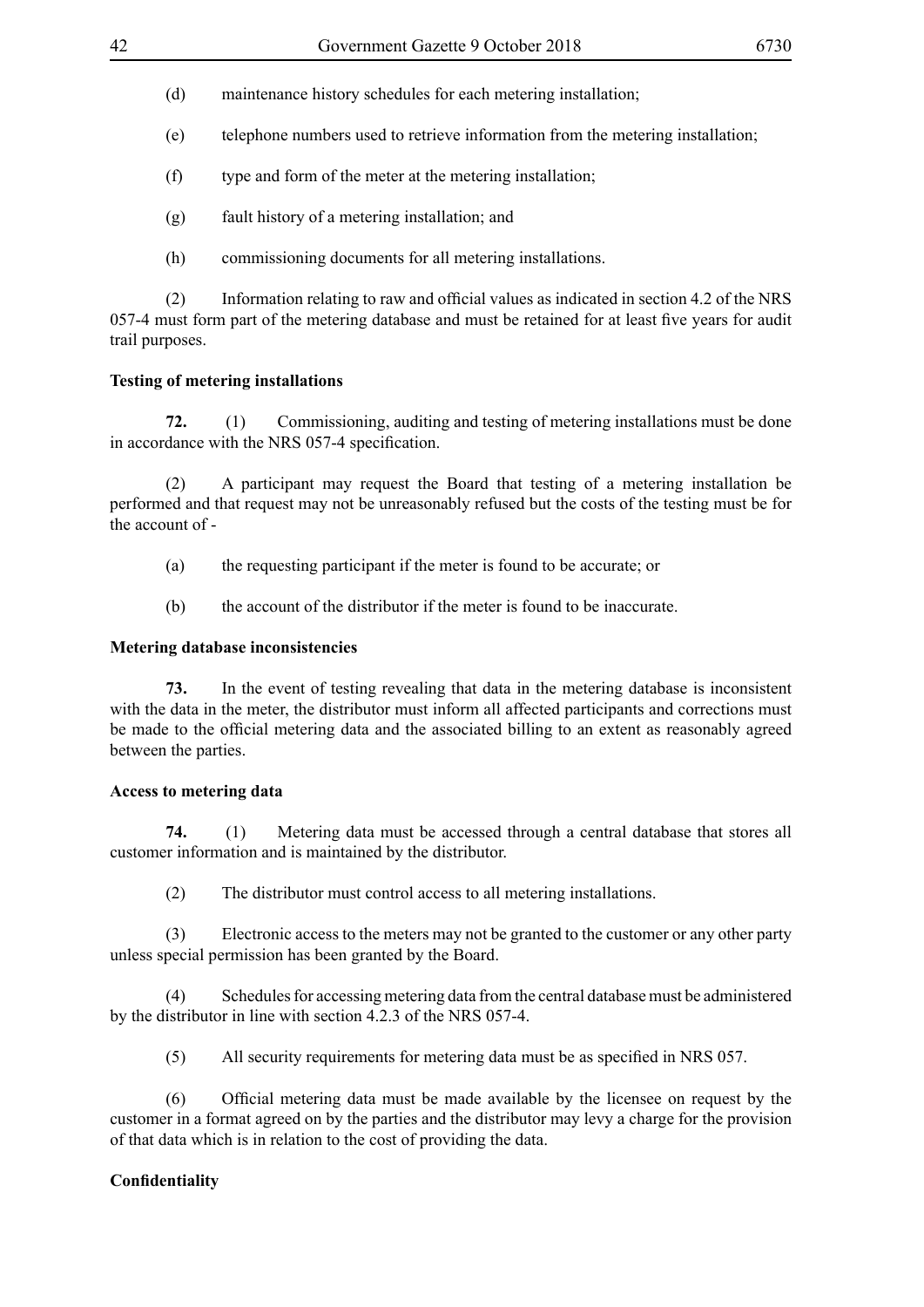**75.** Metering data and passwords are confidential information.

#### CHAPTER 5 DISTRIBUTION SYSTEM INFORMATION EXCHANGE

#### PART A

# INFORMATION EXCHANGE INTERFACE AND PROVISION AND EXCHANGE OF INFORMATION DURING PLANNING AND CONNECTION PROCESS

#### **Information exchange interface**

**76.** (1) The parties must identify the following for each type of information exchange:

- (a) the names and contact details of the persons designated by the information owner as responsible for the provision of information;
- (b) the names and contact details of the parties represented by persons requesting the information; and
- (c) the purpose for which the information is required.
- (2) the parties must agree on appropriate procedures for the transfer of information.

(3) Participants with demand meters must exchange information, prior to commissioning, of new or altered equipment connected at the point of connection or changes to the operational regimes that could have an adverse effect on the distribution system to enable proper modifications to any affected participants networks and related systems.

#### **Provision and exchange of information during planning and connection process**

**77.** (1) Each distributor must have a supply application form which must request at minimum the information stipulated in this code.

(2) Customers requesting supply at low voltage must provide the distributor with the information relating to:

- (a) new or change in connected loads;
- (b) type of load to be connected to the distribution system;
- (c) requested connection date;
- (d) requested supply capacity in ampere or kVA and number of phases; and
- (e) proposed network connection point address.

(3) Customers requesting supply at medium or high voltage must in addition to the information exchange contemplated in code 76 provide the distributor with the following information:

- (a) requested supply voltage;
- (b) expected or projected maximum demand (in kVA);
- (c) expected load power factor;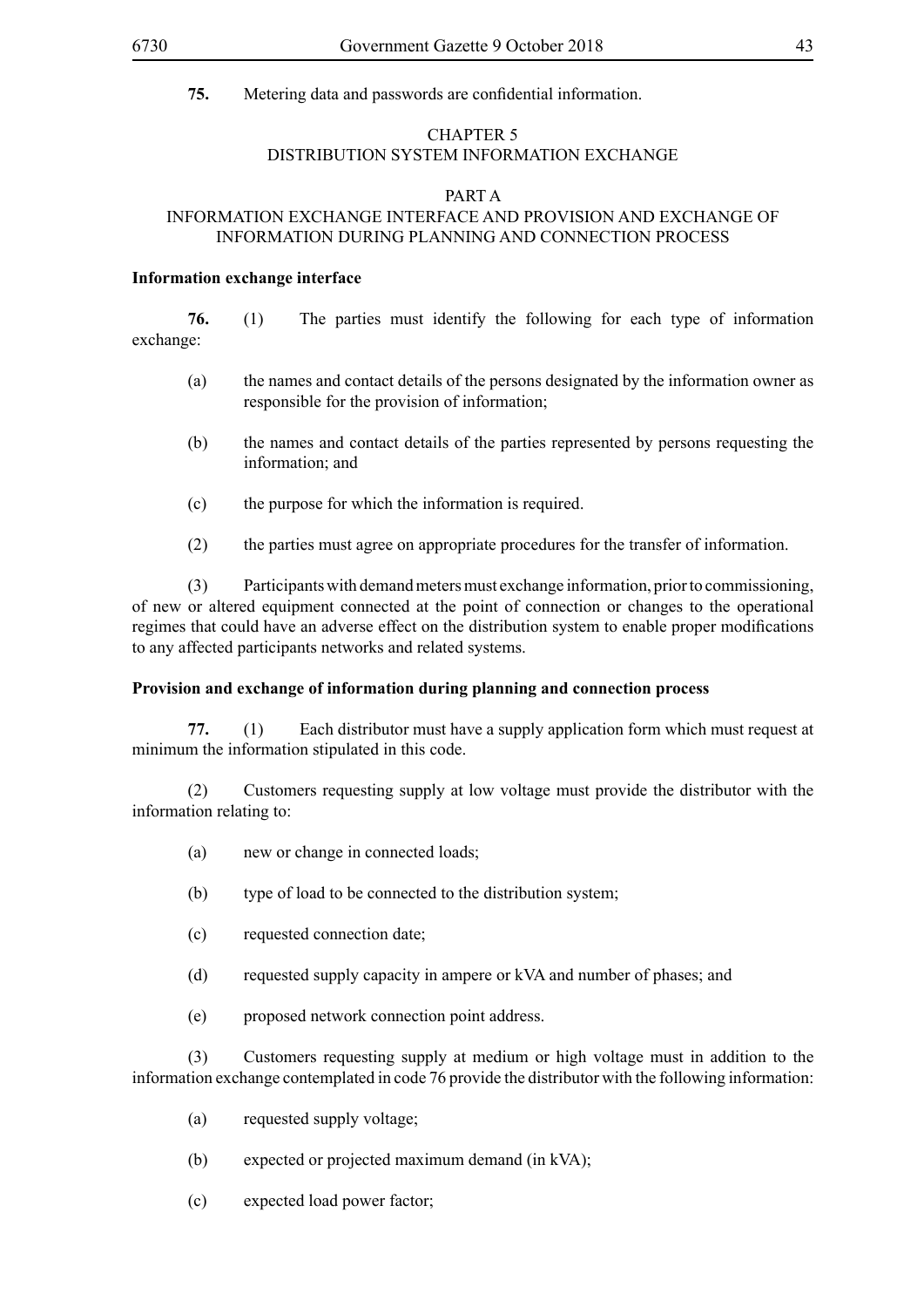- 
- (d) switched customer capacitor banks and reactors, which could affect the distribution system;
- (e) whether the load is capable of producing harmonics as specified by equipment manufacturers;
- (f) the nature and type of process the supply is requested for;
- (g) minimum required fault levels;
- (h) start-up requirements; and
- (i) whether the customer has any standby generator.

(4) The distributor may request customers to provide information on the proposed installation of the customer and equipment at the point of connection.

(5) Participants must exchange information relating to the protection of distribution system and customer equipment protection coordination at the point of connection.

(6) Upon any reasonable request the distributor must provide customers or potential customers with any relevant information that they require to properly plan and design their own networks or installations which may include but not limited to:

- (a) nominal voltage at which connection will be made;
- (b) method of connection, extension and reinforcement details;
- (c) the maximum and minimum fault levels;
- (d) method of earthing;
- (e) maximum installed capacity at the point of supply;
- (f) specification of any accommodation of equipment requirement;
- (g) individual customer limits relating to:
	- (i) harmonic distortion;
	- (ii) voltage flicker;
	- (iii) voltage unbalance;
- (h) expected lead time of providing connection, following formal acceptance of terms for supply;
- (i) an indication of network single contingency capability;
- (j) an indication of current network performance and power quality;
- (k) cost of connection; and
- (l) range of current approved tariff structures.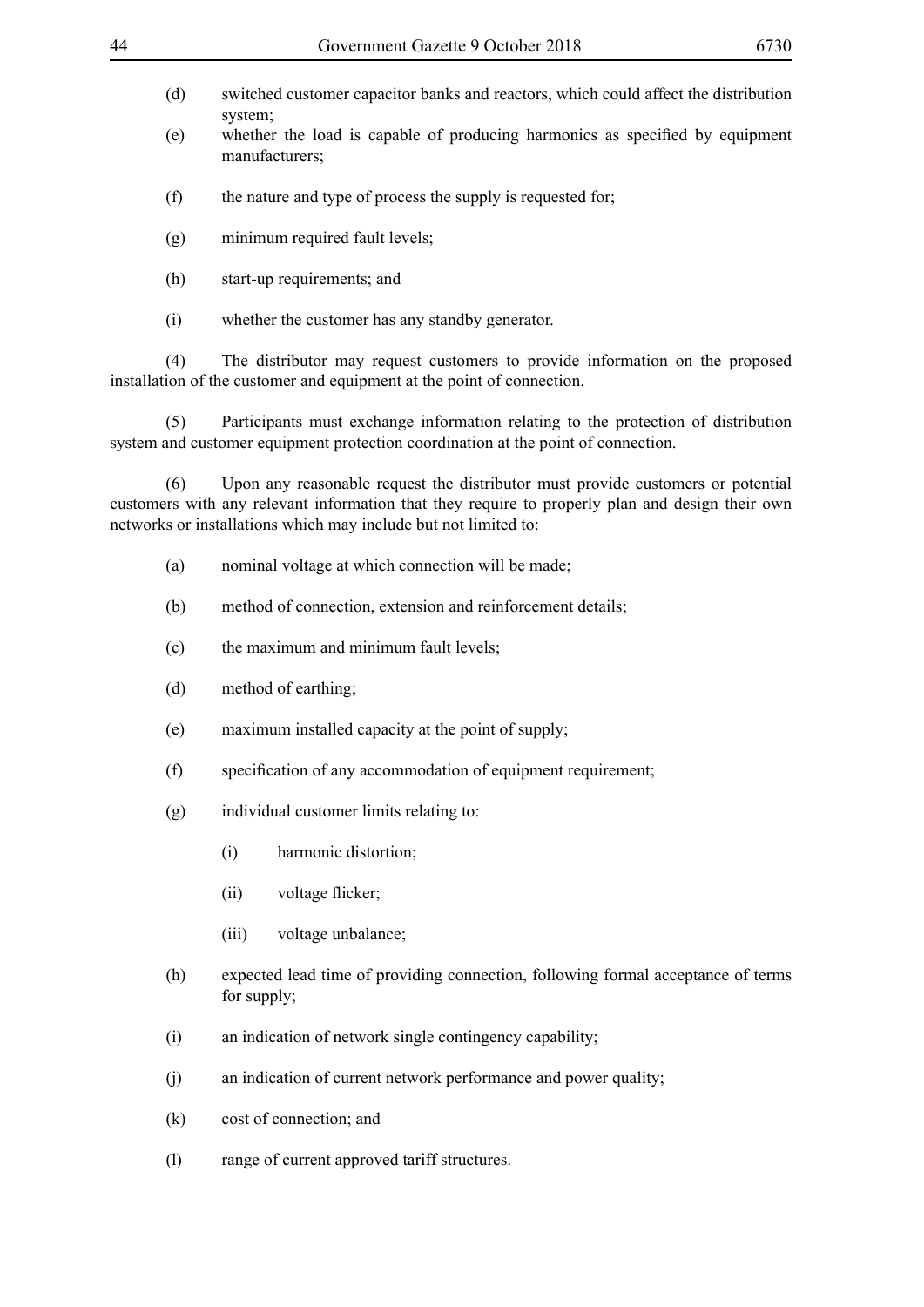#### PART B OPERATIONAL AND CONFIDENTIALITY INFORMATION

#### **Commissioning and notification**

**78.** (1) Customers must confirm that all information given in the application for supply and additional information subsequently requested by the distributor is correct before the commissioning.

(2) The commissioning dates must be negotiated between the parties.

(3) Participants will agree on the type of operational data to be submitted prior to commissioning which must include test and commissioning report.

- (4) A distributor or customer who is the asset owner must -
- (a) ensure that all equipment records that affect the integrity of the distribution system or relevant to the interconnection are maintained for reference for the duration of the operational life of the plant; and
- (b) on request from the distributor, make information available within a reasonable time.

(5) The distributor must indicate to the customer what information is relevant in terms of this code.

#### **Sharing of assets and resources**

**79.** Distributors sharing assets and resources must enter into agreements for the provision and sharing of their assets, resources, services and information.

#### **Additional information requirements**

**80.** (1) Should one participant, acting reasonably, determine that additional measurements or indications are needed in relation to another participant's plant and equipment, that participant must consult with the affected participants to agree on the manner in which the need may be met.

(2) The costs related to the modifications for the additional measurements or indications must be for the account of the causal participant.

#### **Communication and liaison**

**81.** (1) Participants must establish a communication channel for exchange of information required for distribution operations which may include the installation of SCADA equipment of the distributor at the customer or installation of the distributor to facilitate the flow of information and data to and from the distribution or transmission control facilities.

- (2) A participant -
- (a) must designate a person with delegated authority to perform the duties of information owner in respect of the granting of access to information covered in this code to third parties; and
- (b) may designate more than one person to perform the duties contemplated in paragraph (a).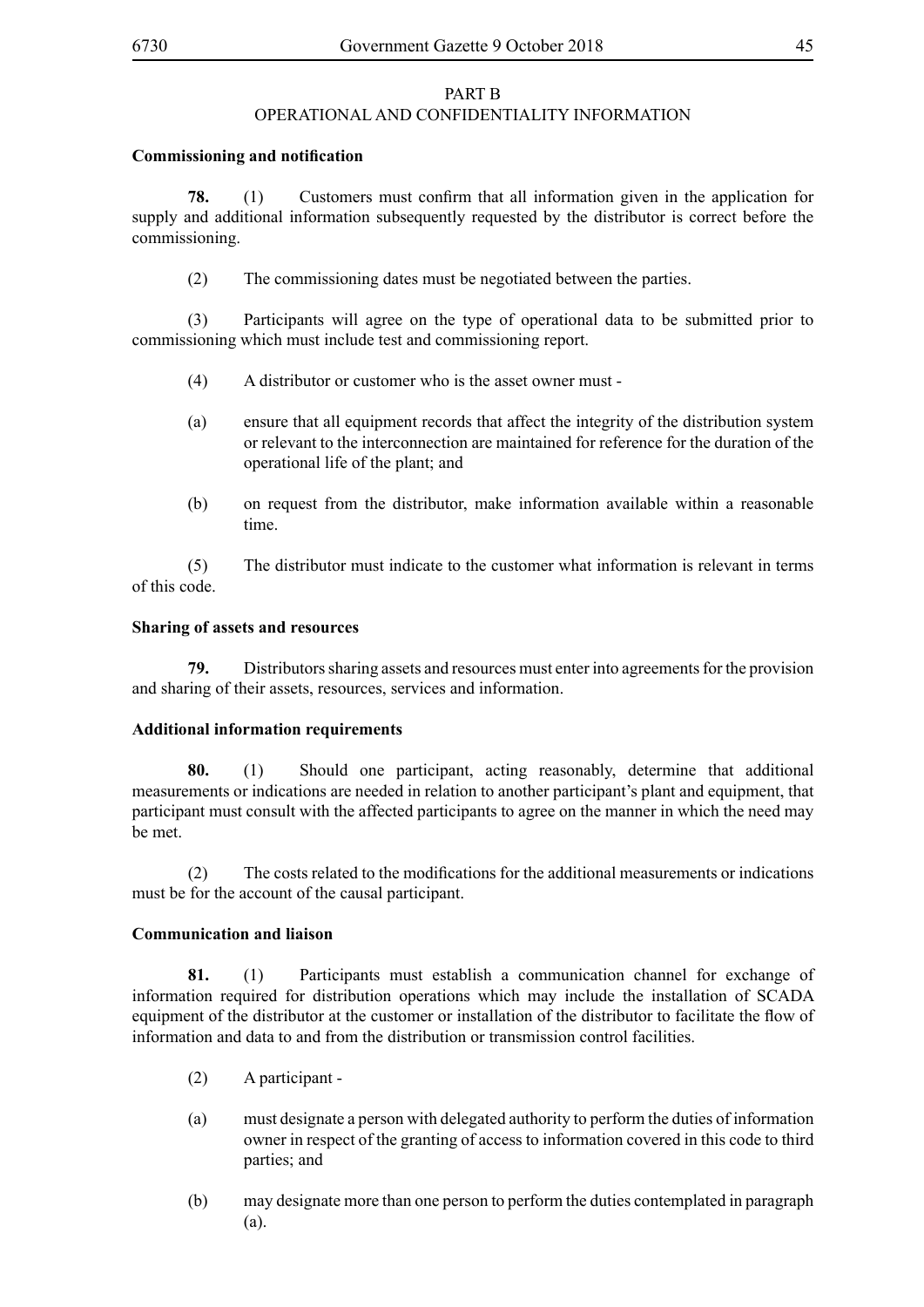(3) The distributor must take reasonable steps to exchange information with the affected customers of a distributor for distribution and transmission system outages.

(4) Customers must exchange information with the distributor within an agreed lead time on all operations on their installations which may have an adverse effect on the distribution system including any planned activities such as plant shutdown or scheduled maintenance.

(5) The communication facilities standards must be set and documented by the distributor.

(6) Any changes to communication facilities standards impacting on participant equipment must be brought to the attention of the participant well in advance of the proposed change.

(7) Any back up or emergency communication channels established by the distributor and deemed necessary for the safe operation of the distribution system must be agreed upon by the distributor and the participant affected.

#### **Data storage and archiving**

**82.** (1) An information owner must store and archive data.

(2) The systems that store the data to be used by the parties must be of their own choice and for their own cost.

(3) All data storage systems must -

(a) be able to be audited by the Board; and

(b) provide for clear and accessible audit trails on all relevant operational transactions.

(4) All requests that require an audit on a system must be undertaken with reasonable notice to the parties.

(5) The information owner must keep all information, except voice recorded information, in its original format for a period of at least five years, unless otherwise specified in the Distribution Grid Code, commencing from the date the information was created.

(6) Parties must ensure reasonable security against unauthorised access, use and loss of information for the systems that contain the information.

- (7) Distributors must -
- (a) use a voice recorder for historical recording of all operational voice communication with participants which must be available for at least three months except where there is an incident involved in which case the requirements of any applicable legislation must apply; and
- (b) make the voice records of an identified incident in dispute available within a reasonable time period after a request to do so from a participant or the Board.

(8) Customers with own MV or HV networks must keep proper written or voice recorded records of all operations on their MV and HV networks.

(9) An audit trail of all changes made to archived data must -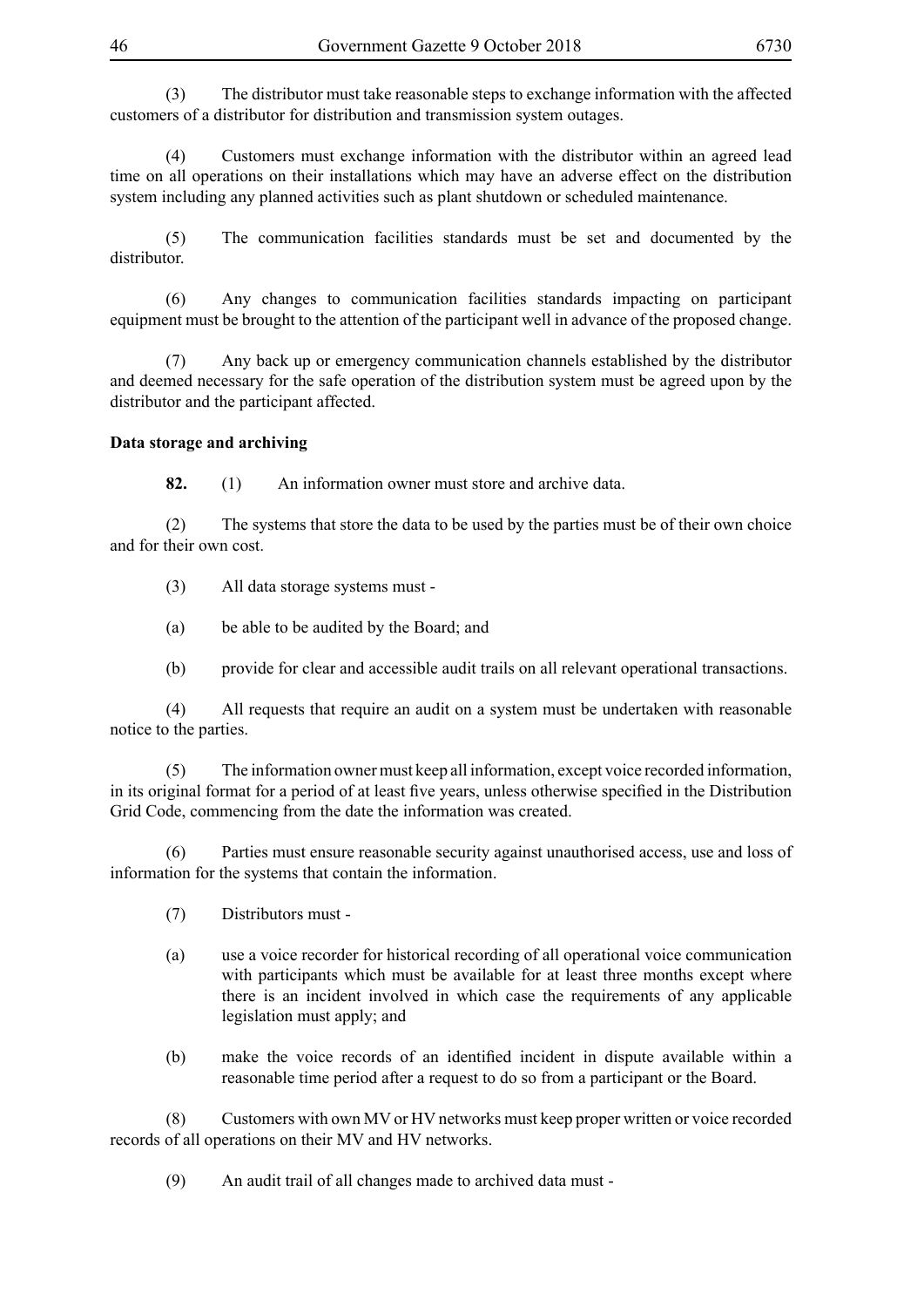- (a) be maintained;
- (b) identify every change made and the time and date of the change; and
- (c) include both pre and post values of all content and structure changes.

# **Confidentiality of information**

**83.** (1) Information exchanged between parties governed by this code is confidential unless otherwise stated.

(2) Parties receiving information must use the information only for the purpose for which it was supplied.

(3) The information owner may request the receiver of information to enter into a confidentiality agreement before information established to be confidential is provided.

(4) A pro forma agreement for purposes contemplated in subcode (3) is annexed to the code as Annexure 2.

(5) Confidential information may not be transferred to a third party without the written consent of the information owner.

(6) Parties must observe the proprietary rights of third parties for the purposes of this code but access to confidential information within the organisations of parties must be provided as reasonably required.

(7) The parties must take all reasonable measures to control unauthorised access to confidential information and to ensure secure information exchange.

(8) Parties must report any leak of information that is governed by a confidentiality agreement as soon as practicable after they become aware of the leak and must provide the information owner with all reasonable assistance to ensure its recovery or destruction, as considered appropriate by the information owner.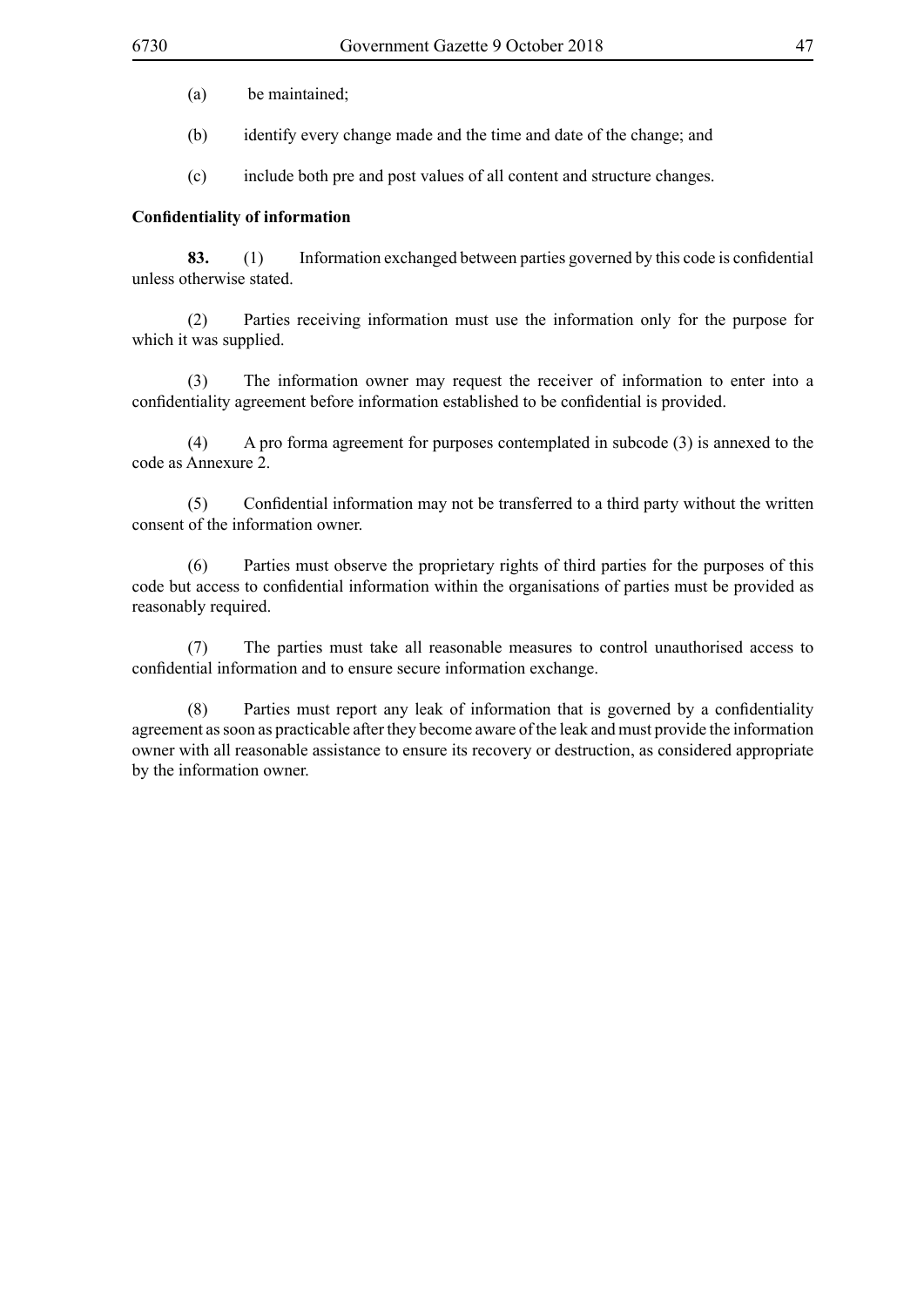# **ANNEXURE 1 EMBEDDED GENERATOR CONNECTION APPLICATION FORM**

**Note:** This form is to be completed in full and returned to the Distributor together with requested information for review and concurrence

| Date:                                                                                                              |  |
|--------------------------------------------------------------------------------------------------------------------|--|
| <b>Applicant Particulars</b>                                                                                       |  |
| Name of Applicant:                                                                                                 |  |
| Address:                                                                                                           |  |
| Telephone:                                                                                                         |  |
| Facsimile:                                                                                                         |  |
| Email:                                                                                                             |  |
| <b>Project Details</b>                                                                                             |  |
| Project Name:                                                                                                      |  |
| Project Location:                                                                                                  |  |
| Project Contact Name & Telephone Number:                                                                           |  |
| Facsimile:                                                                                                         |  |
| Project Type: (co generation, combined cycle, hy-<br>draulic etc)                                                  |  |
| <b>Construction Schedule</b>                                                                                       |  |
| Projected Start-up of Construction:                                                                                |  |
| <b>Construction Power Requirements:</b>                                                                            |  |
| Projected In-Service Date of Embedded Generator:                                                                   |  |
| <b>Site Plan</b>                                                                                                   |  |
| Site plan to show scaled mapping of existing lot<br>lines, road crossing etc                                       |  |
| <b>Preliminary design</b>                                                                                          |  |
| Design to show generators, transformer, proposed<br>connection point, isolating devices, protection<br>schemes etc |  |
| <b>Generator Specifications</b>                                                                                    |  |
| Manufacturer:                                                                                                      |  |
| Fuel type:                                                                                                         |  |
| Rated MVA:                                                                                                         |  |
| Rated MW:                                                                                                          |  |
| Rated Voltage:                                                                                                     |  |
| Rated Power Factor:                                                                                                |  |
| Inertial Constant:                                                                                                 |  |
| Maximum MVAR Limit:                                                                                                |  |
| Neutral Ground Resistance in Ohms:                                                                                 |  |
| Xd - Synchronous reactance in p.u:                                                                                 |  |
| X'd - Direct Axis transient reactance in p.u:                                                                      |  |
| X"d – Direct axis sub-transient reactance in p.u:                                                                  |  |
| $X2$ – Negative sequence reactance in p.u:                                                                         |  |
| $X0 - Zero$ sequence reactance in p.u                                                                              |  |
| <b>Power Transformer Specifications</b>                                                                            |  |
| Voltage and power ratings:                                                                                         |  |
| Windings configuration:                                                                                            |  |
| Neutral earth resistors or reactors:                                                                               |  |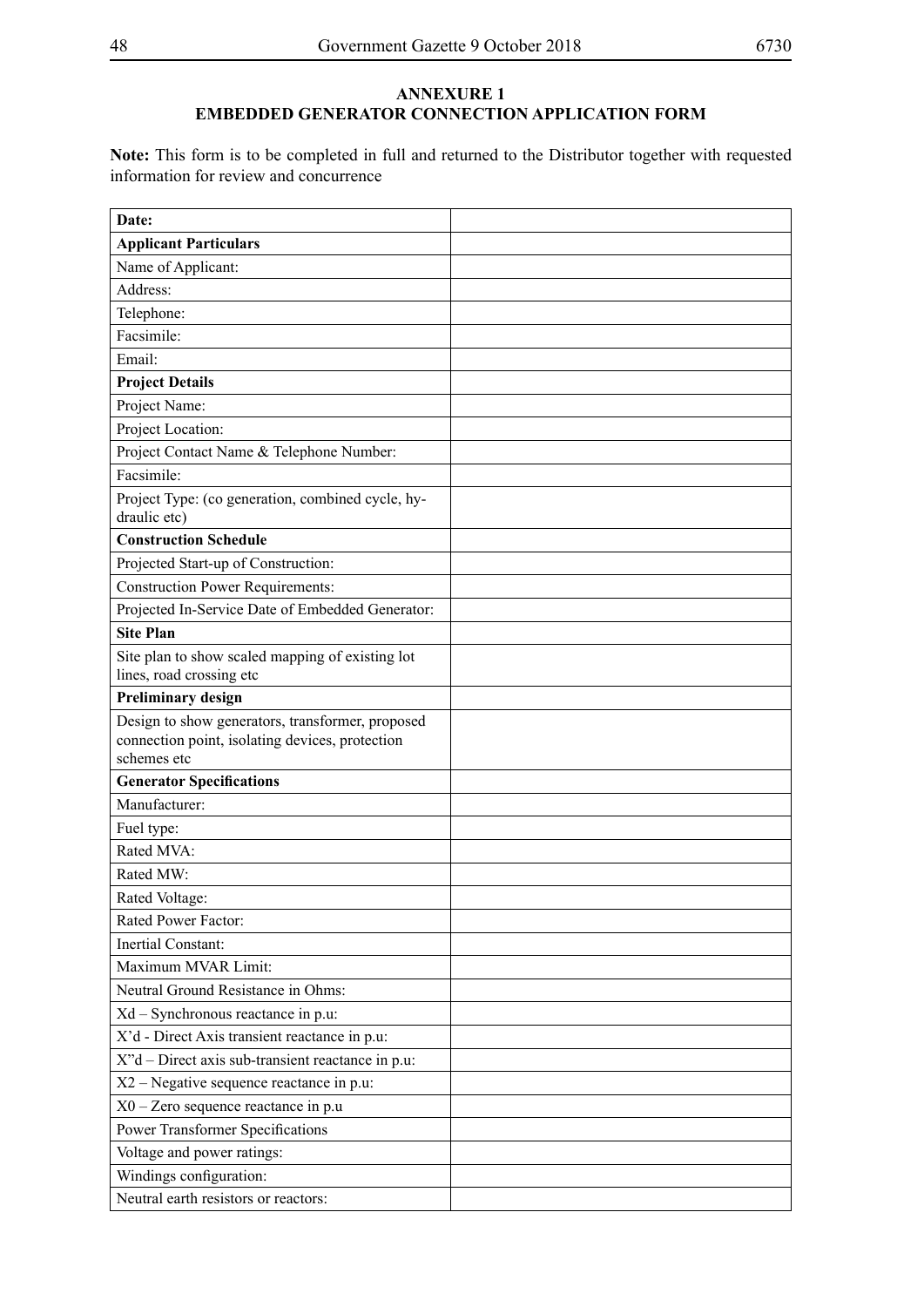| Positive and zero sequence impedances in p.u: |  |
|-----------------------------------------------|--|
| $R1$ :                                        |  |
| $X1$ :                                        |  |
| RO:                                           |  |
| XO:                                           |  |
| Motor Specifications                          |  |
| Motor type:                                   |  |
| Rating in kW:                                 |  |
| Power factor:                                 |  |
| Transient reactance in p.u:                   |  |
| Sub-transient reactance in p.u:               |  |
| <b>Expected Generator Consumption</b>         |  |
| Generator Output                              |  |
| <b>Site Sales</b>                             |  |
| <b>Site Purchases</b>                         |  |
| kWh                                           |  |
| Peak kWh                                      |  |
| kWh                                           |  |
| Peak kWh                                      |  |
| kWh                                           |  |
| Peak kWh                                      |  |
| January                                       |  |
| February                                      |  |
| March                                         |  |
| April                                         |  |
| May                                           |  |
| June                                          |  |
| July                                          |  |
| August                                        |  |
| September                                     |  |
| October                                       |  |
| November                                      |  |
| December                                      |  |
| <b>Future Site Developments</b>               |  |
| <b>Proposed Plant Design</b>                  |  |
| Technical personnel to be employed:           |  |
| Operating characteristics :                   |  |
| Any other additional information:             |  |

I request the *Distributor* to proceed with a preliminary review of this embedded generation interconnection application and I agree to pay the cost associated with completing this review.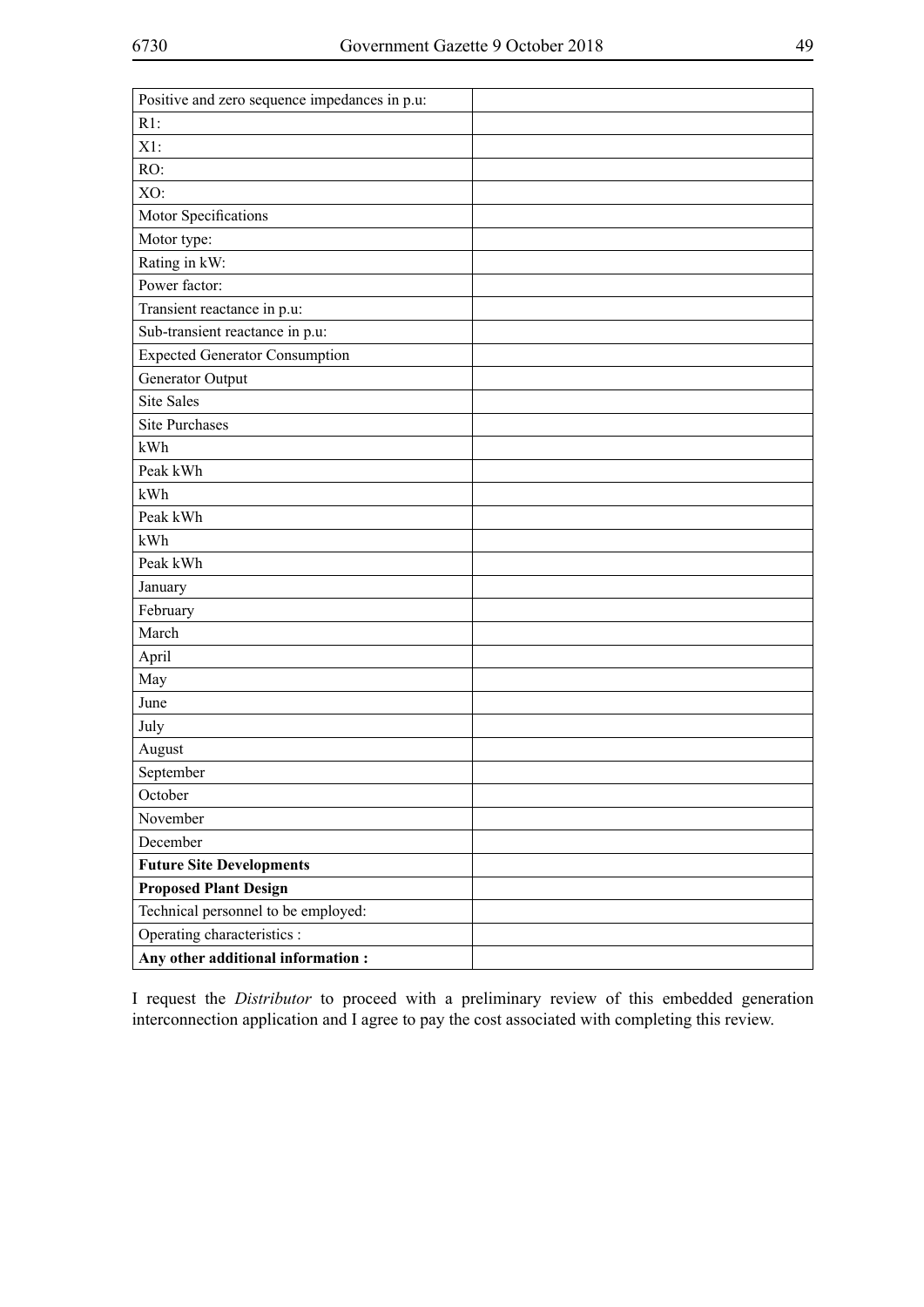#### **ANNEXURE 2 SAMPLE CONFIDENTIALITY AGREEMENT FOR INFORMATION TRANSFER TO THIRD PARTIES**

#### CONFIDENTIALITY AGREEMENT **BETWEEN**

.............................................................................. (HEREINAFTER REFERRED TO AS THE *INFORMATION OWNER*) AND

#### .............................................................................. (HEREINAFTER REFERRED TO AS THE RECIPIENT) IN RESPECT OF INFORMATION SUPPLIED TO PERFORM THE FOLLOWING WORK:

...............................................................................................................................................................

...............................................................................................................................................................

(HEREINAFTER REFERRED TO AS THE WORK) ON BEHALF OF

#### .............................................................................. (HEREINAFTER REFERRED TO AS THE CLIENT).

- (i) The Recipient agrees to treat all information (hereinafter referred to as the *Information*) received from the *Information Owner*, whether in hard copy or electronic format, as strictly confidential.
- (ii) The Recipient agrees to disclose the *Information* only to persons who are in his permanent employ, and who require access to the *Information* to perform their duties in respect of the Work on behalf of the Client.
- (iii) Persons other than those described in Clause 2 above, including but not restricted to temporary employees, subcontractors, and sub-consultants, shall enter into separate Confidentiality Agreements with the *Information Owner* prior to receiving the *Information*.
- (iv) The Recipient undertakes to use the *Information* only to perform the Work on behalf of the Client, and for no other purpose whatsoever.
- (v) On completion of the Work, the Recipient shall at his expense return to the *Information Owner* all hard copy material and computer disks containing the *Information* supplied to him by the *Information Owner*. The Recipient shall furthermore ensure that all duplicate copies of the *Information* in his or his employees' possession (electronic as well as hard copy format) are destroyed.
- (vi) The Recipient shall take all reasonable measures to protect the *Security* and integrity of the *Information*.
- (vii) If requested to do so by the *Information Owner*, the Recipient shall forthwith at his expense return to the *Information Owner* all hard copy material and computer disks containing the *Information* supplied to him by the *Information Owner*. The Recipient shall furthermore ensure that all duplicate copies of the *Information* in his or his employees' possession (electronic as well as hard copy format) are destroyed.